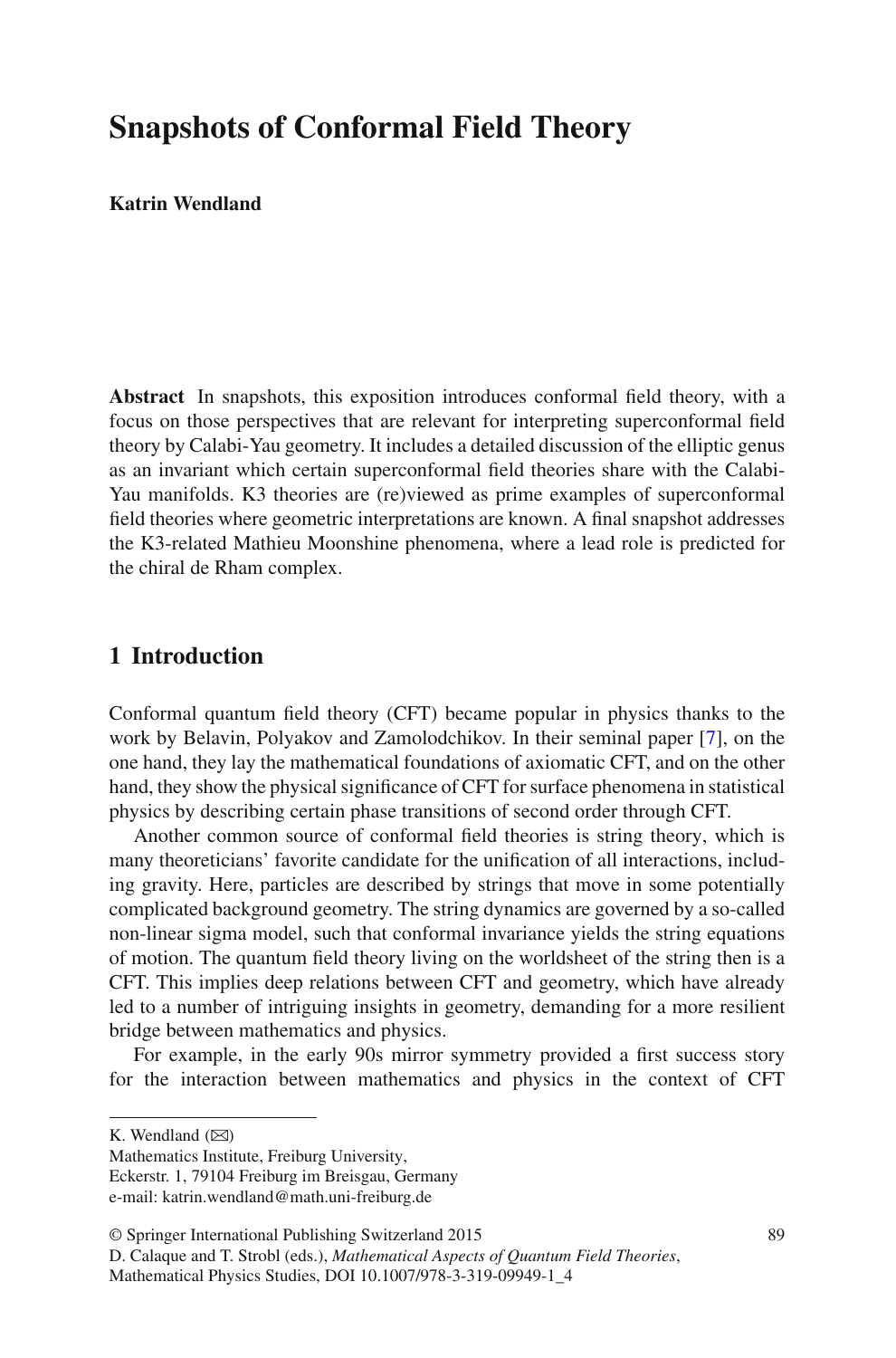[\[14,](#page-37-1) [15,](#page-37-2) [57,](#page-39-0) [68\]](#page-39-1). However, a rigorous approach to those types of CFTs that are relevant for such deep insights in algebraic geometry was not available, at the time. As a result, the interaction between mathematics and physics in many cases amounted to a rather imbalanced division of work, where theoretical physicists provided the most amazing predictions and left them to the mathematicians for a proof, who in turn successfully detached their theories from their origins in physics.

With the advent of Monstrous Moonshine [\[9](#page-37-3), [20,](#page-37-4) [42](#page-38-0), [49](#page-38-1), [88,](#page-40-0) [89](#page-40-1)], and with Borcherds' Fields Medal in 1998 "for his contributions to algebra, the theory of automorphic forms, and mathematical physics, including the introduction of vertex algebras and Borcherds' Lie algebras, the proof of the Conway-Norton moonshine conjecture and the discovery of a new class of automorphic infinite products" [\[71](#page-39-2)], the subject of conformal field theory, per se, began to become more popular in mathematics. Indeed, the comparatively new notion of vertex algebras provided a rigorous mathematical foundation to the most basic ingredients of conformal quantum field theory and thereby offered a viable approach to CFT for mathematicians. Nevertheless, the quest to fill the gap between abstract mathematical approaches to CFT and those types of models that are of interest in physics, and that are relevant for deeper insights in algebraic and enumerative geometry, has not yet been completed. The present work attempts to make a contribution to this quest.

Since this exposition can certainly only provide some snapshots of CFT, it has to follow a subjective selection and presentation of material. The guiding principle is the conviction that on the one hand, the foundation of the discussion has to be a mathematically rigorous definition of CFT, which is independent of string theory, while on the other hand, those predictions from CFT which affect the geometry of Calabi-Yau manifolds are among the most intriguing ones. To state and understand the latter, one needs to work with a mathematical formulation of CFT which allows to make contact with the non-linear sigma models in physics, thus sadly excluding a number of popular approaches to CFT. Moreover, the discussion is restricted to so-called two-dimensional Euclidean unitary CFTs. In more detail, this work is structured as follows:

Section [2](#page-2-0) provides a definition of some of the ingredients of CFT. The conformal vertex algebras serve as our point of entry in Sect. [2.1,](#page-3-0) since this part of CFT is probably the most natural for mathematicians. We proceed in Sect. [2.2](#page-10-0) by listing the crucial ingredients that underlie a definition of superconformal field theory, along with additional required properties. The presentation makes no claim for completeness, but according to our declared conviction, we focus on those aspects that are relevant for the discussion of geometric interpretations as introduced later. This in particular restricts our attention to the so-called  $N = (2, 2)$  superconformal field theories with space-time supersymmetry. A useful class of examples, which is well understood, is given by the toroidal  $N = (2, 2)$  superconformal field theories presented in Sect. [2.3.](#page-17-0) We summarize the definition and properties of the chiral de Rham complex in Sect. [2.5,](#page-22-0) as an example of a sheaf of conformal vertex algebras on an arbitrary smooth algebraic variety, which thus provides a link between standard ingredients of CFT and geometric quantities. Since this link is not entirely understood to the very day, for clarification, our discussion rests on the special role of the elliptic genus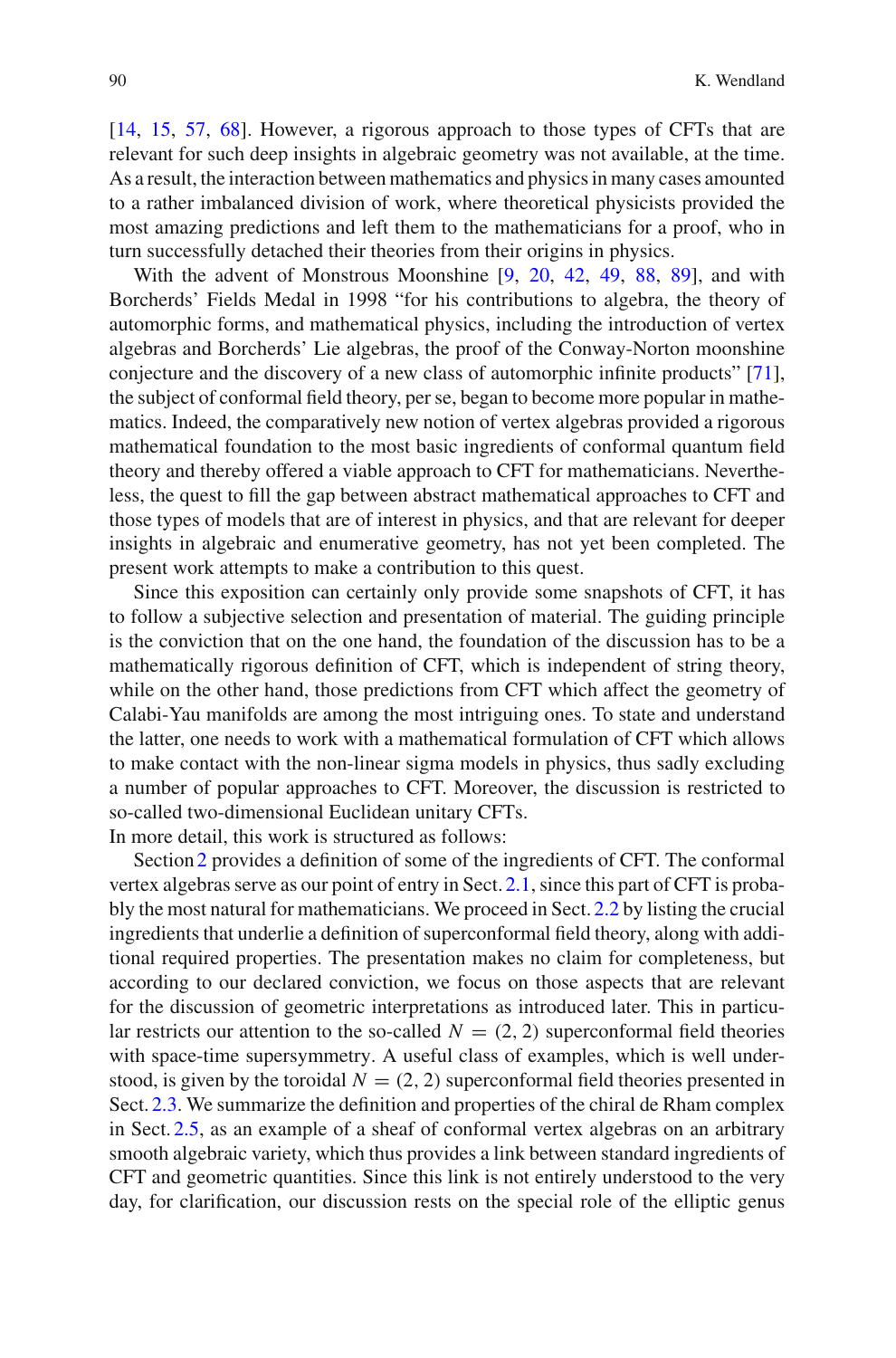as an invariant that certain superconformal field theories share with the Calabi-Yau manifolds, as is discussed in some detail in Sect. [2.4.](#page-18-0)

The elliptic genus is also crucial for our definition of K3 theories in Sect. [3.](#page-24-0) This class of CFTs deserves some attention, as it provides the only examples of non-linear sigma models on Calabi-Yau manifolds other than tori, where at least there are precise predictions on the global form of the moduli space, implying some very explicit relations between quantities in geometry and CFT. We motivate the definition of K3 theories in detail, and we summarize some of the known properties of these theories. In particular, Proposition [2](#page-25-0) recalls the dichotomy of  $N = (2, 2)$  superconformal field theories at central charges  $c = 6$ ,  $\bar{c} = 6$  with space-time supersymmetry and integral *U*(1)-charges. Indeed, these theories fall into two classes, namely the toroidal and the K3 theories. Thus Proposition [2](#page-25-0) is the conformal field theoretic counter part of the classification of Calabi-Yau 2-manifolds into complex two-tori, on the one hand, and K3 surfaces, on the other. Our proof [\[92,](#page-40-2) Sect. 7.1], which is little known, is summarized in the Appendix.

The final Sect. [4](#page-28-0) is devoted to recent developments in the study of K3 theories, related to the mysterious phenomena known as Mathieu Moonshine. We recall the route to discovery of these phenomena, which also proceeds via the elliptic genus. We offer some ideas towards a geometric interpretation, arguing that one should expect the chiral de Rham complex to be crucial in unraveling the Mathieu Moonshine mysteries. The section closes with an open conjecture, which is related to Mathieu Moonshine, which however is formulated neither alluding to moonshine nor to CFT, and which therefore is hoped to be of independent interest.

### <span id="page-2-0"></span>**2 Ingredients of Conformal Field Theory**

The present section collects ingredients of conformal field theory (CFT), more precisely of *two-dimensional Euclidean unitary conformal field theory*. These adjectives translate into the properties of the underlying quantum field theory as follows: First, all fields are parametrized on a *two-dimensional worldsheet*, which comes equipped with a *Euclidean metric*. Second, the fields transform covariantly under *conformal maps* between such worldsheets. Furthermore, the space of states in such a CFT is equipped with a positive definite metric, with respect to which the infinitesimal conformal transformations act *unitarily*.

We begin by describing the simplest fields in our CFTs in terms of the so-called *vertex algebras*in Sect. [2.1.](#page-3-0) Next, Sect. [2.2](#page-10-0) summarizes a definition of conformal field theory, with the toroidal conformal field theories presented as a class of examples in Sect. [2.3.](#page-17-0) In Sects. [2.4](#page-18-0) and [2.5](#page-22-0) the related notions of the elliptic genus and the chiral de Rham complex are discussed in the context of superconformal field theories. As such, the present section collects ingredients of CFT, with a focus on those ingredients that are under investigation to the very day.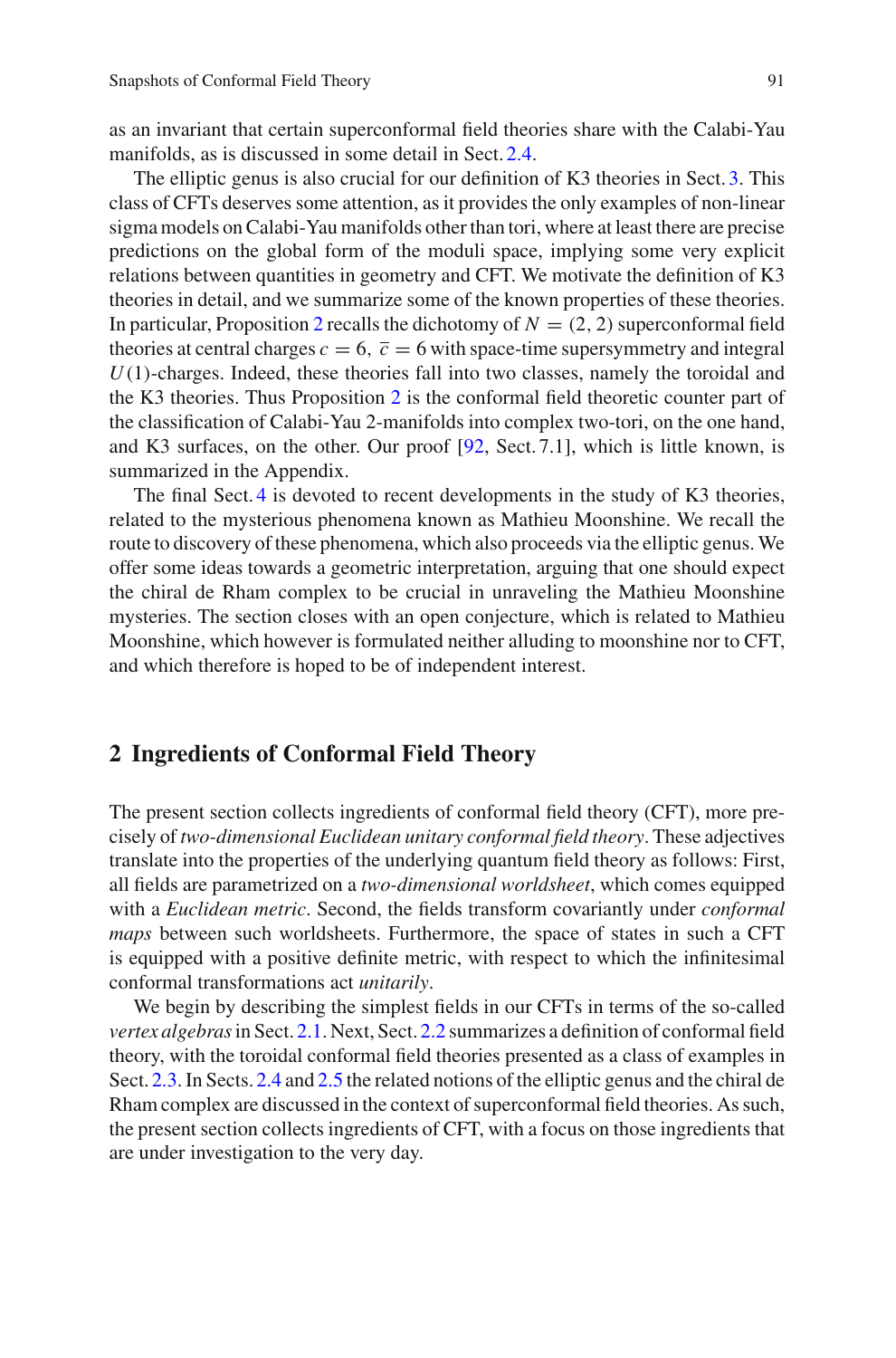## <span id="page-3-0"></span>*2.1 Conformal and Superconformal Vertex Algebras*

We begin by recalling the notion of *fields*, following [\[61](#page-39-3)]. The theory is built on the earlier results [\[9,](#page-37-3) [41,](#page-38-2) [67\]](#page-39-4), see also [\[38](#page-38-3)] for a very readable exposition. This definition is most convenient, because it naturally implements the representation theory inherent to CFTs. As we shall see at the end of this section, for the chiral states of CFTs it also allows a straightforward definition of the *n*-point functions.

<span id="page-3-1"></span>**Definition 1** Consider a C-vector space H.

•  $\mathbb{H}[[z_1^{\pm 1},..., z_n^{\pm 1}]]$  denotes the vector space of formal power series

$$
v(z_1,\ldots,z_n)=\sum_{i_1,\ldots,i_n\in\mathbb{Z}}\widehat{v}_{i_1,\ldots,i_n}z_1^{i_1}\cdots z_n^{i_n},\quad \widehat{v}_{i_1,\ldots,i_n}\in\mathbb{H}.
$$

• For  $A \in \text{End}_{\mathbb{C}}(\mathbb{H})[[z_1^{\pm 1}, \ldots, z_n^{\pm 1}]],$  and for  $\alpha \in \mathbb{H}^* := \text{Hom}_{\mathbb{C}}(\mathbb{H}, \mathbb{C})$  and  $v \in \mathbb{H}$ , we set

$$
\langle \alpha, A(z_1,\ldots,z_n)v\rangle := \sum_{i_1,\ldots,i_n\in\mathbb{Z}} \langle \alpha, \widehat{A}_{i_1,\ldots,i_n}v\rangle z_1^{i_1}\cdots z_n^{i_n} \in \mathbb{C}[[z_1^{\pm 1},\ldots,z_n^{\pm 1}]],
$$

where on the right hand side,  $\langle \cdot, \cdot \rangle$  denotes the natural pairing between  $\mathbb{H}^*$  and  $\mathbb{H}$ .

• If  $A(z) \in \text{End}_{\mathbb{C}}(\mathbb{H})[[z^{\pm 1}]]$  with  $A(z) = \sum_{n} \widehat{A}_n z^n$ , then ∂ *A* denotes the formal derivative of *A*,

$$
\partial A(z) = \sum_{n \in \mathbb{Z}} n \widehat{A}_n z^{n-1} \quad \in \text{End}_{\mathbb{C}}(\mathbb{H})[[z^{\pm 1}]].
$$

• A formal power series  $A(z) \in \text{End}_{\mathbb{C}}(\mathbb{H})[[z^{\pm 1}]]$  is called a FIELD on  $\mathbb{H}$  if  $A(z) = \overline{z}$  $\sum_{n} \widehat{A}_n z^n$  obeys

$$
\forall v \in \mathbb{H} : \quad \exists N \in \mathbb{Z} \text{ such that } \widehat{A}_n v = 0 \ \forall n < N.
$$

The endomorphisms  $\widehat{A}_n$  are called the MODES of the field *A*.

 $\sum_{n}(\widehat{A}_{n}v)z^{n}$  is a formal Laurent series with coefficients in H and with only finitely In other words, if *A* is a field on H, then for every  $v \in \mathbb{H}$  the expression  $A(z)v =$ many non-zero contributions  $(\widehat{A}_n v)z^n$  with  $n < 0$ . In the context of CFTs one can<br>introduce a completion  $\overline{m}$  of  $\overline{m}$  with respect to an appropriate tendorus and then introduce a completion  $\mathbb H$  of  $\mathbb H$  with respect to an appropriate topology and then for every  $z \in \mathbb{C}^*$  view  $A(z)$  as a linear operator from  $\mathbb H$  to  $\overline{\mathbb H}$ , see for example [\[38,](#page-38-3) Sect. 1.2.1]. Accordingly, we call a field  $A(z) = \sum_{n} \widehat{A}_n z^n$  constant if  $\widehat{A}_n = 0$  for all  $n \neq 0$ . Similarly, if for  $v \in \mathbb{H}$  we have  $\widehat{A}_n v = 0$  for all  $n < 0$ , then we say that  $A(z)v$  *is well-defined in*  $z = 0$ , and  $A(z)v_{|z=0} = A_0v$ . Note that a field *A* according to Definition 1 and his viewed as an approximated distribution as usual in spectrum to Definition [1](#page-3-1) can be viewed as an operator valued distribution, as usual in quantum field theory. Indeed, by means of the residue, *A*(*z*) yields a linear map from complex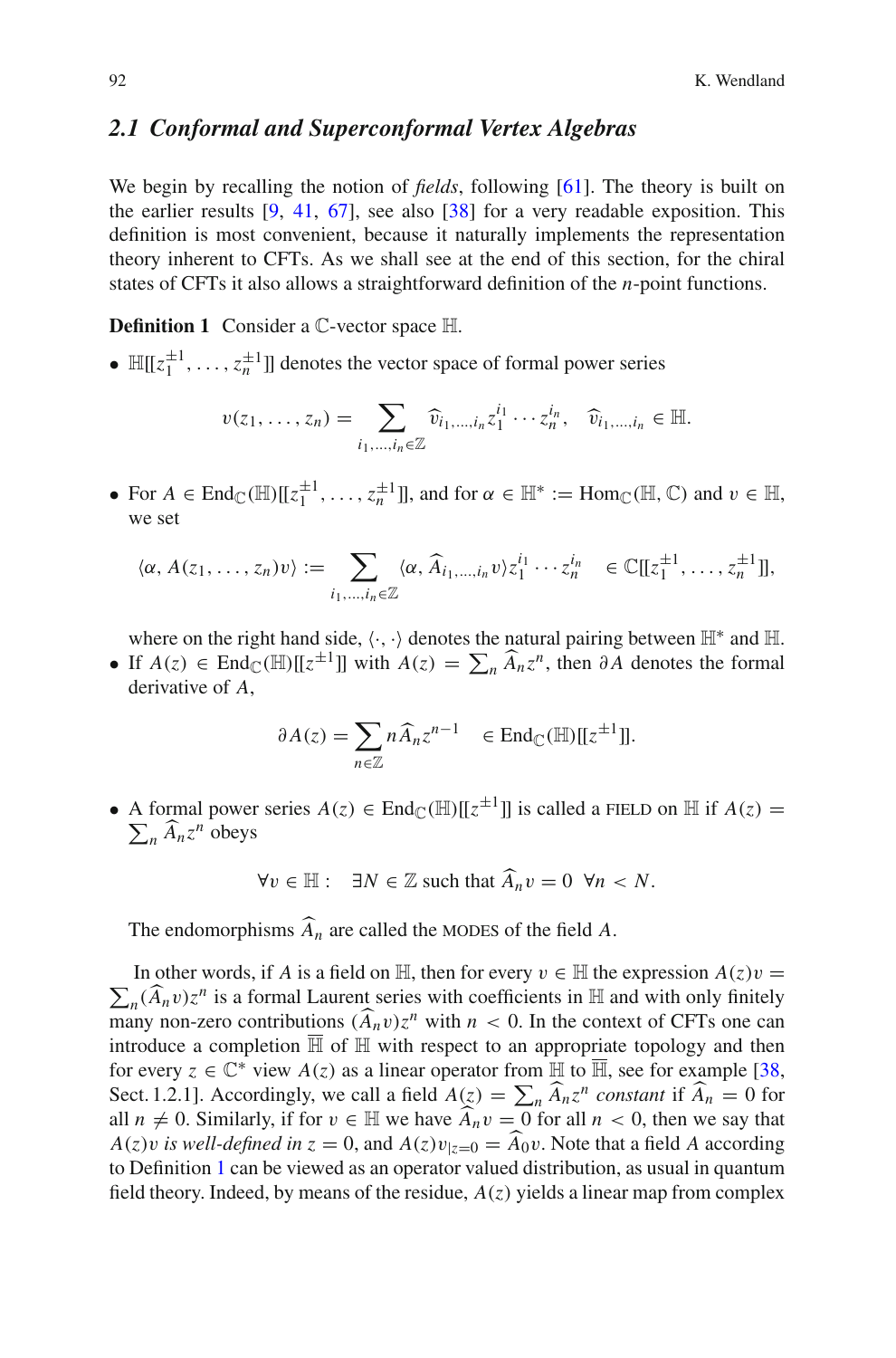polynomials into  $H$ . By definition, the space  $H$  carries a representation of the Lie algebra generated by the modes of every field on  $\mathbb{H}$ , with the Lie bracket that is inherited from  $\text{End}_{\mathbb{C}}(\mathbb{H})$ , namely the commutator.

Let us now consider two fields A, B on H. While the expressions  $A(z)B(w)$  and  $B(w)A(z)$  make sense as formal power series in End<sub>C</sub>(H)[[ $z^{\pm 1}$ ,  $w^{\pm 1}$ ]], a priori it is impossible to interpret them as fields. In general, we expect singular behavior for the coefficients when we insert  $w = z$ , and in fact the form of this singularity captures the most important aspects of CFT. Here, the notions of *locality* and *normal ordered products* come to aid:

#### <span id="page-4-0"></span>**Definition 2**

1. Let  $\partial_w$  denote the formal derivative with respect to w in  $\mathbb{C}[[z^{\pm 1}, w^{\pm 1}]]$ . On  $\mathbb{C}[[z, w]][z^{-1}, w^{-1}, (z-w)^{-1}]$ , we define the  $\mathbb{C}[[z, w]][z^{-1}, w^{-1}]$ -linear operators  $\iota_{z>w}$  and  $\iota_{w>z}$  into  $\mathbb{C}[[z^{\pm 1}, w^{\pm 1}]]$  with

for 
$$
k \in \mathbb{N}
$$
:  $\iota_{z>w} \left( k! (z - w)^{-k-1} \right) = \partial_w^k \frac{1}{z} \sum_{n=0}^{\infty} \left( \frac{w}{z} \right)^n$ ,  

$$
\iota_{w > z} \left( k! (z - w)^{-k-1} \right) = -\partial_w^k \frac{1}{w} \sum_{n=0}^{\infty} \left( \frac{z}{w} \right)^n.
$$

- 2. Fields  $A$ ,  $B$  on  $\mathbb H$  are called LOCAL WITH RESPECT TO EACH OTHER if there exist a so-called NORMAL ORDERED PRODUCT : $A(z)B(w)$ : ∈ End<sub>C</sub>(H)[[ $z^{\pm 1}$ ,  $w^{\pm 1}$ ]] and fields  $X_0, \ldots, X_{N-1}$  and : *AB*: on H, such that for every  $\alpha \in \mathbb{H}^*$  and  $v \in \mathbb{H}$ ,
	- we have  $\langle \alpha, :A(z)B(w): v \rangle \in \mathbb{C}[[z, w]][z^{-1}, w^{-1}],$
	- in End<sub>C</sub>(H)[[ $z^{\pm 1}$ ]], we have :  $AB:(z) = A(z)B(w):_{|w=z}$ ,
	- in  $\mathbb{C}[[z, w]][z^{-1}, w^{-1}, (z-w)^{-1}]$ , we have

$$
u_{z>w}^{-1} (\langle \alpha, A(z)B(w)v \rangle) = \sum_{j=0}^{N-1} \frac{\langle \alpha, X_j(w)v \rangle}{(z-w)^{j+1}} + \langle \alpha, : A(z)B(w): v \rangle
$$
  
= 
$$
u_{w-z}^{-1} (\langle \alpha, B(w)A(z)v \rangle).
$$

As a shorthand notation one writes the so-called OPERATOR PRODUCT EXPANSION (OPE)

$$
A(z)B(w) \sim \sum_{j=0}^{N-1} \frac{X_j(w)}{(z-w)^{j+1}}.
$$

For the special fields that feature in CFTs, the formal power series in the above definition yield convergent functions in complex variables *z* and w on appropriate domains in C. Then the operators  $\iota_{z>w}$  and  $\iota_{w>z}$  implement the Taylor expansions about  $z = w$  in the domains  $|z| > |w|$  and  $|w| > |z|$ , respectively. We therefore refer to these operators as *(formal) Taylor expansions*. The OPE thus captures the singular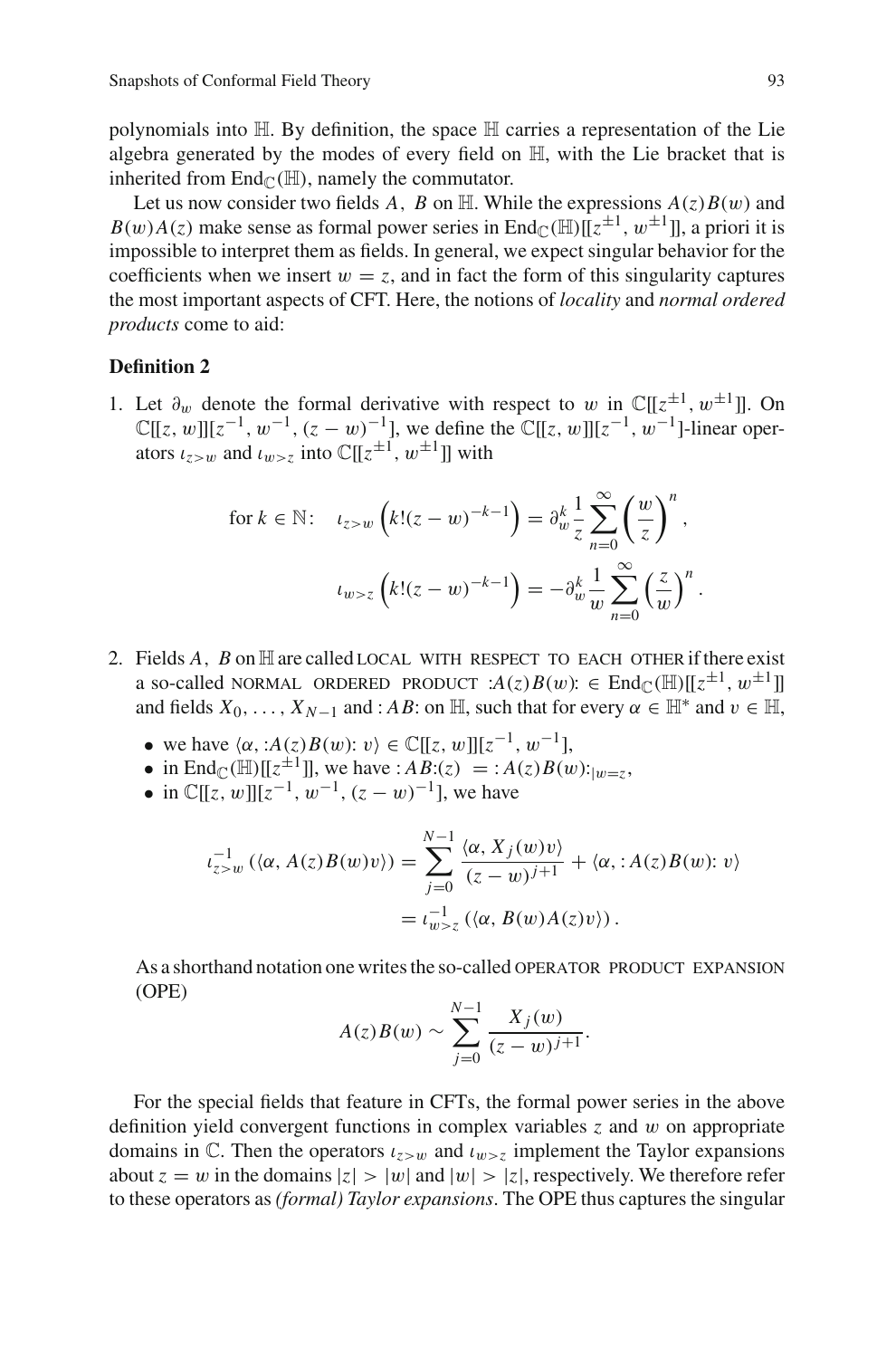behavior of the expressions  $\langle \alpha, A(z)B(w)v \rangle$  when  $z \sim w$ , where locality of the fields *A* and *B* with respect to each other restricts the possible singularities to poles  $\text{at } z = w. \text{ For } [A(z), B(w)] := A(z)B(w) - B(w)A(z) \in \text{End}_{\mathbb{C}}(\mathbb{H})[\![z^{\pm 1}, w^{\pm 1}]\!],$ the observation that, in general,  $\langle \alpha, [A(\zeta), B(w)]\nu \rangle$  does not vanish, accounts for the fact that  $(z - w)^{-1}$  and its derivatives have different Taylor expansions in the domains  $|z| > |w|$  and  $|w| > |z|$ , respectively. Hence the modes of the fields  $X_i$  in the OPE encode the commutators  $[A_n, B_m]$  of the modes of *A* and *B*.<br>The Definition 2 of the normal ordered product  $A(c, B(w))$  of two

The Definition [2](#page-4-0) of the normal ordered product : $A(z)B(w)$ : of two fields A, B on  $\Box$  Figure  $A(z)B(w) := A_+(z)B(w) + B(w)A_-(z)$  if  $A(z) = A_+(z) + A_-(z)$ , where  $A_+(z) := \sum_{n \geq 0} \widehat{A}_n z^n$  and  $A_-(z) := \sum_{n \leq 0} \widehat{A}_n z^n$ . Hence our definition of normal explored product exponents to a photos in decomposing  $A_-(z) = A_-(z) + A_-(z)$ ordered product amounts to a choice in decomposing  $A(z) = A_+(z) + A_-(z)$  as stated, which accrues from the choice of decomposing the formal power series

$$
\sum_{m=-\infty}^{\infty} z^m w^{-m-1} = \iota_{z>w} \left( (z-w)^{-1} \right) - \iota_{w > z} \left( (z-w)^{-1} \right) \in \mathbb{C}[[z^{\pm 1}, w^{\pm 1}]].
$$

In the context of superconformal field theories, these notions are generalized to include *odd* fields; if both *A* and *B* are odd, then locality amounts to

$$
\iota_{z>w}^{-1} (\langle \alpha, A(z)B(w)v \rangle) = \sum_{j=0}^{N-1} \frac{\langle \alpha, X_j(w)v \rangle}{(z-w)^{j+1}} + \langle \alpha, : A(z)B(w): v \rangle
$$
  
= 
$$
- \iota_{w>z}^{-1} (\langle \alpha, B(w)A(z)v \rangle),
$$

abbreviated by the same OPE as in Definition [2,](#page-4-0) and the bracket  $[\cdot, \cdot]$  in the above argument is replaced by a superbracket with  $[A(z), B(w)] = A(z)B(w) + B(w)A(z)$ for odd fields  $A$ ,  $B$ . The space  $\mathbb{H}$ , accordingly, furnishes a representation of the super-Lie algebra generated by the modes of the fields on H.

<span id="page-5-0"></span>The following list of examples provides some basic fields in the simplest CFTs:

#### *Example 1* (*U(1)-current*)

We consider the complex Lie algebra *A* with C-vector space basis {*C*;  $a_n$ ,  $n \in \mathbb{Z}$ }, where  $C$  is a central element and the Lie bracket obeys

$$
\forall m, n \in \mathbb{Z}: \quad [a_n, a_m] = m\delta_{n+m,0} \cdot \frac{C}{3}.
$$

Choose some  $c \in \mathbb{R}$  and let  $\mathbb{H}$  denote the *A*-module which under the *A*-action is generated by a single non-zero vector  $\Omega$ , with submodule of relations generated by

$$
a_n\Omega = 0 \,\forall n \leq 0, \quad C\Omega = c\Omega.
$$

The space  $\mathbb H$  can be viewed as polynomial ring in the  $a_n$  with  $n > 0$ . One then checks that the so-called *U*(1)-*current*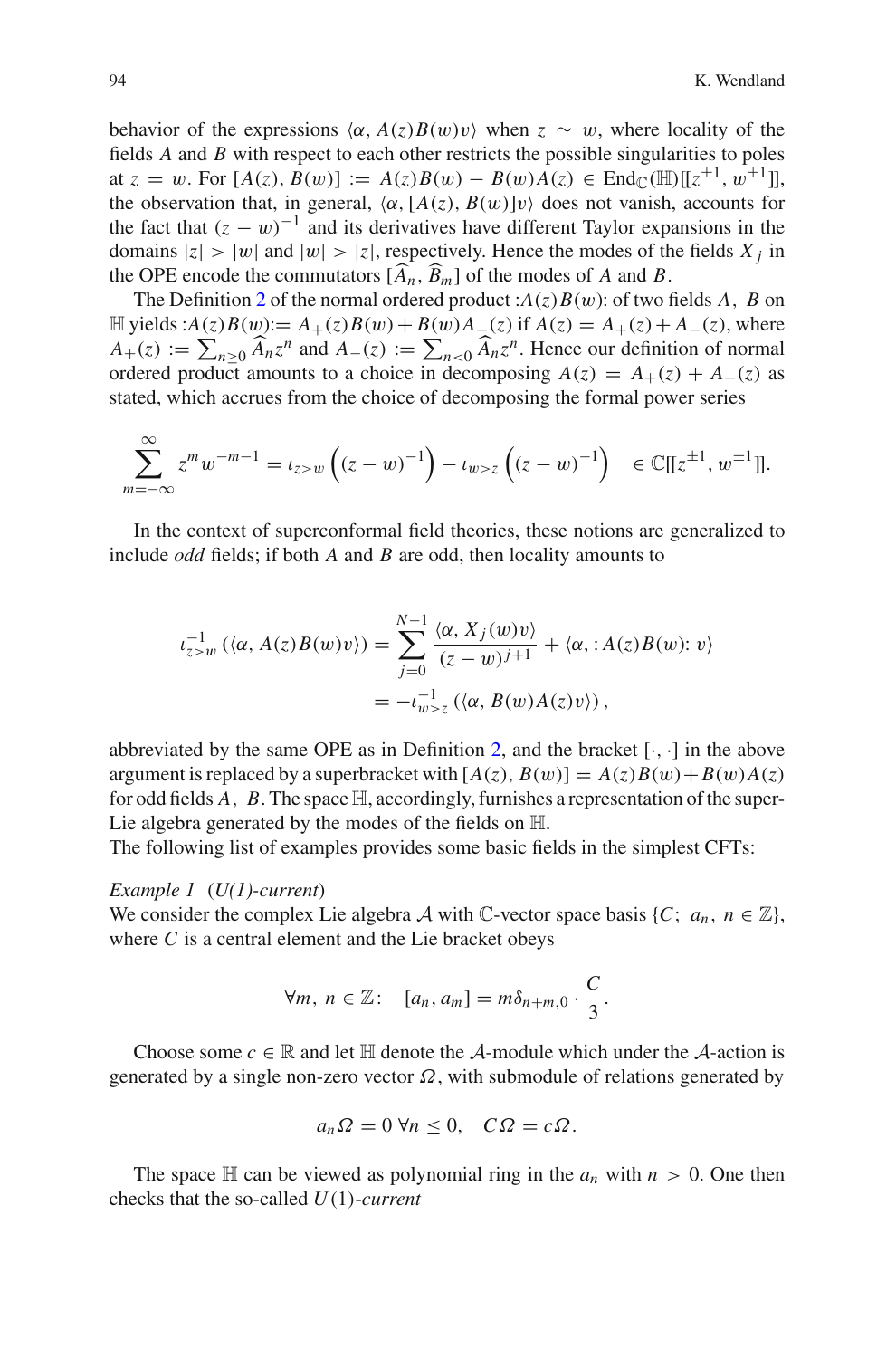$$
J(z) := \sum_{n=-\infty}^{\infty} a_n z^{n-1}
$$

is a well-defined field on  $H$  which obeys the OPE

$$
J(z)J(w) \sim \frac{c/3}{(z-w)^2}.
$$

In particular, *J* is local with respect to itself. Here and in the following, a constant field which acts by multiplication by  $\Lambda \in \mathbb{C}$  on  $\mathbb H$  is simply denoted by  $\Lambda$ .

#### <span id="page-6-1"></span>*Example 2* (*Virasoro field*)

<span id="page-6-2"></span>For the  $U(1)$ -current *J* on the vector space  $\mathbb H$  introduced in the previous example, assume  $c \neq 0$  and let  $T(z) := \frac{3}{2c}$  :*J J*:(*z*). One checks that with  $c^{\bullet} = 1$  this field on H obeys the OPE

$$
T(z)T(w) \sim \frac{c^{\bullet}/2}{(z-w)^4} + \frac{2T(w)}{(z-w)^2} + \frac{\partial T(w)}{z-w},
$$
 (1)

<span id="page-6-0"></span>which for the modes of  $T(z) = \sum_n L_n z^{n-2}$  translates into

$$
\forall n, \, m \in \mathbb{Z}: \quad [L_n, L_m] = (m - n)L_{m+n} + \delta_{n+m,0} \frac{c^n}{12} m(m^2 - 1). \tag{2}
$$

The above Eq. [\(2\)](#page-6-0) defines the *Virasoro algebra* at central charge *c*•, whose underlying vector space has C-vector space basis  $\{c^{\bullet}; L_n, n \in \mathbb{Z}\}\$ . This Lie algebra is the central extension by span<sub>C</sub>{ $c^{\bullet}$ } of the Lie algebra of infinitesimal conformal transformations of the punctured Euclidean plane C∗.

<span id="page-6-3"></span>*Example 3* (*bc*  $-\beta\gamma$ *-system*)

Let  $D \in \mathbb{N}$ , and consider the super-Lie algebra  $\mathcal{A}_D$  with C-vector space basis {*C*;  $a_n^i$ ,  $b_n^i$ ,  $\varphi_n^i$ ,  $\psi_n^i$ ,  $n \in \mathbb{Z}$ ,  $i \in \{1, ..., D\}\}$ , where the  $a_n^i$ ,  $b_n^i$  and the central element *C* are even, while the  $\varphi_n^i$ ,  $\psi_n^i$  are odd, and the only non-vanishing basic super-Lie brackets are

$$
\forall m, n \in \mathbb{Z}, i, j \in \{1, ..., D\}: [a_n^i, b_m^j] = \delta^{i,j} \delta_{n+m,0} \cdot C,
$$
  

$$
\{\psi_n^i, \varphi_m^j\} = \delta^{i,j} \delta_{n+m,0} \cdot C.
$$
 (3)

<span id="page-6-4"></span>Here,  $\{\cdot,\cdot\}$  denotes the super-Lie bracket between odd elements of  $A_D$ , as is customary in the physics literature. Let  $\mathbb{H}$  denote the  $\mathcal{A}_D$ -module which under the  $A<sub>D</sub>$ -action is generated by a single non-zero vector  $\Omega$ , with submodule of relations generated by

$$
\forall n \le 0, m < 0, i, j \in \{1, ..., D\}
$$
:  $a_n^i \Omega = 0, b_m^j \Omega = 0,$   
 $\psi_n^i \Omega = 0, \varphi_m^j \Omega = 0$ ;  $C\Omega = \Omega$ .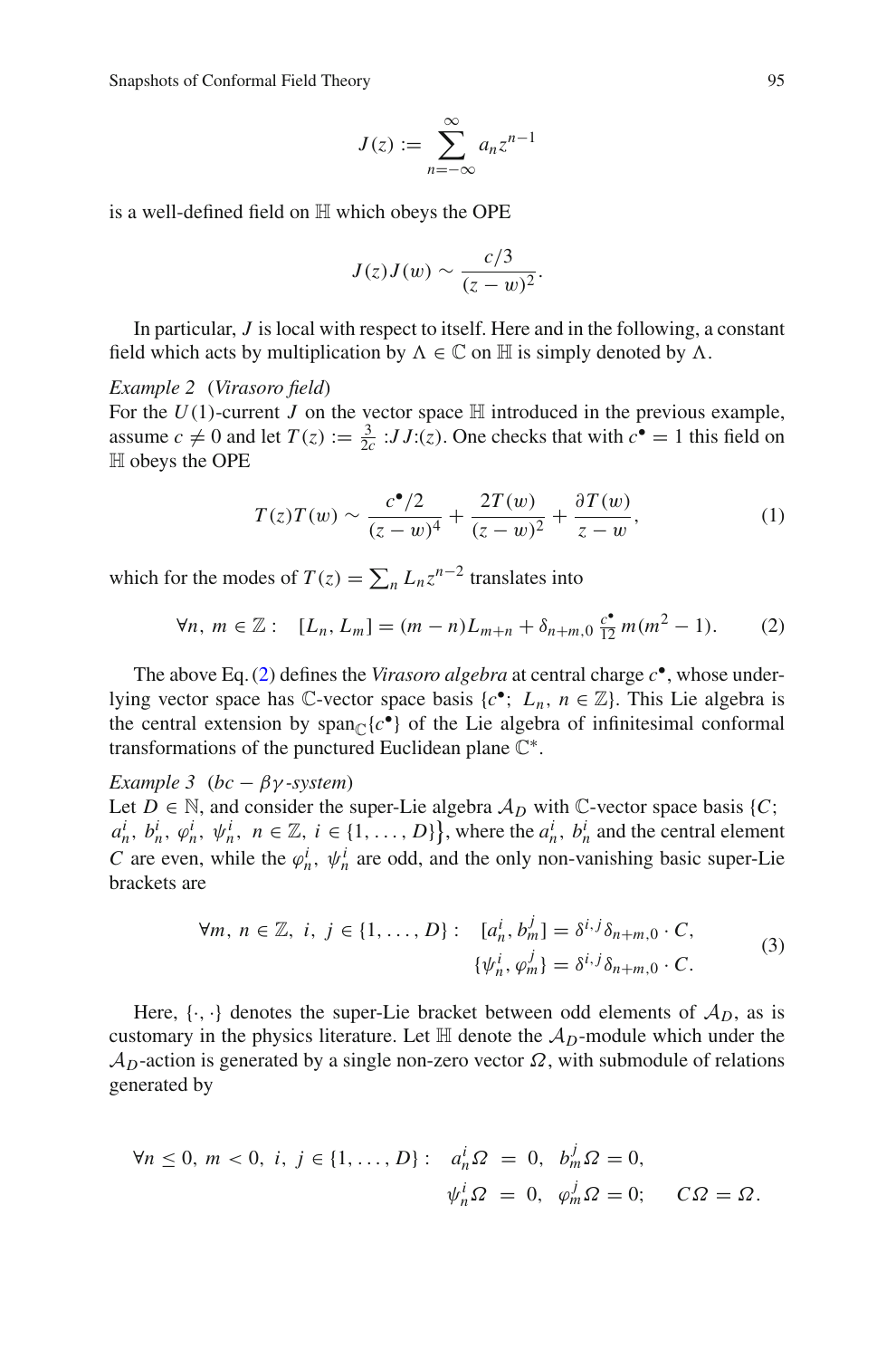Generalizing Examples [1](#page-5-0) and [2](#page-6-1) above, one checks that

$$
a^{i}(z) := \sum_{n=-\infty}^{\infty} a_{n}^{i} z^{n-1}, \quad b^{i}(z) := \sum_{m=-\infty}^{\infty} b_{m}^{i} z^{m},
$$
  

$$
\psi^{i}(z) := \sum_{n=-\infty}^{\infty} \psi_{n}^{i} z^{n-1}, \quad \varphi^{i}(z) := \sum_{m=-\infty}^{\infty} \varphi_{m}^{i} z^{m}, \quad i \in \{1, ..., D\}
$$

defines pairwise local fields  $a^i$ ,  $b^i$ ,  $\psi^i$ ,  $\varphi^i$  on  $\mathbb{H}$ . Moreover, one finds the OPEs

$$
a^i(z)b^j(w) \sim \frac{\delta^{i,j}}{z-w}, \quad \varphi^i(z)\psi^j(w) \sim \frac{\delta^{i,j}}{z-w} \quad \forall \ i, j \in \{1, \ldots, D\},\
$$

<span id="page-7-2"></span>while all other basic OPEs vanish, and the field

$$
T^{\text{top}}(z) := \sum_{j=1}^{D} \left( : \partial b^j a^j : (z) + : \partial \varphi^j \psi^j : (z) \right) \tag{4}
$$

is a Virasoro field obeying [\(1\)](#page-6-2) at central charge  $c^{\bullet} = 0$ .

<span id="page-7-4"></span>*Example 4* (*Topological N* = 2 *superconformal algebra*) With  $A_D$ , H, and the fields of the  $bc - \beta \gamma$ -system defined in the above Example [3,](#page-6-3) let

<span id="page-7-3"></span>
$$
J(z) := \sum_{j=1}^{D} \, : \, \varphi^{j} \psi^{j} \cdot (z), \quad Q(z) := \sum_{j=1}^{D} \, : \, a^{j} \varphi^{j} \cdot (z), \quad G(z) := \sum_{j=1}^{D} \, : \, \psi^{j} \partial b^{j} \cdot (z).
$$

These fields obey the so-called *topological*  $N = 2$  *superconformal algebra* at central charge  $c = 3D$ :

<span id="page-7-5"></span><span id="page-7-1"></span><span id="page-7-0"></span>
$$
T^{\text{top}}(z)T^{\text{top}}(w) \sim \frac{2T^{\text{top}}(w)}{(z-w)^2} + \frac{\partial T^{\text{top}}(w)}{z-w},
$$
(6)  

$$
T^{\text{top}}(z)J(w) \sim -\frac{c/3}{(z-w)^3} + \frac{J(w)}{(z-w)^2} + \frac{\partial J(w)}{z-w}, \quad J(z)J(w) \sim \frac{c/3}{(z-w)^2},
$$
  

$$
T^{\text{top}}(z)Q(w) \sim \frac{Q(w)}{(z-w)^2} + \frac{\partial Q(w)}{z-w}, \quad Q(z)Q(w) \sim 0, \quad J(z)Q(w) \sim \frac{Q(w)}{z-w},
$$
  

$$
T^{\text{top}}(z)G(w) \sim \frac{2G(w)}{(z-w)^2} + \frac{\partial G(w)}{z-w}, \quad G(z)G(w) \sim 0, \quad J(z)G(w) \sim -\frac{G(w)}{z-w},
$$
  

$$
Q(z)G(w) \sim \frac{c/3}{(z-w)^3} + \frac{J(w)}{(z-w)^2} + \frac{T^{\text{top}}(w)}{z-w}.
$$
(7)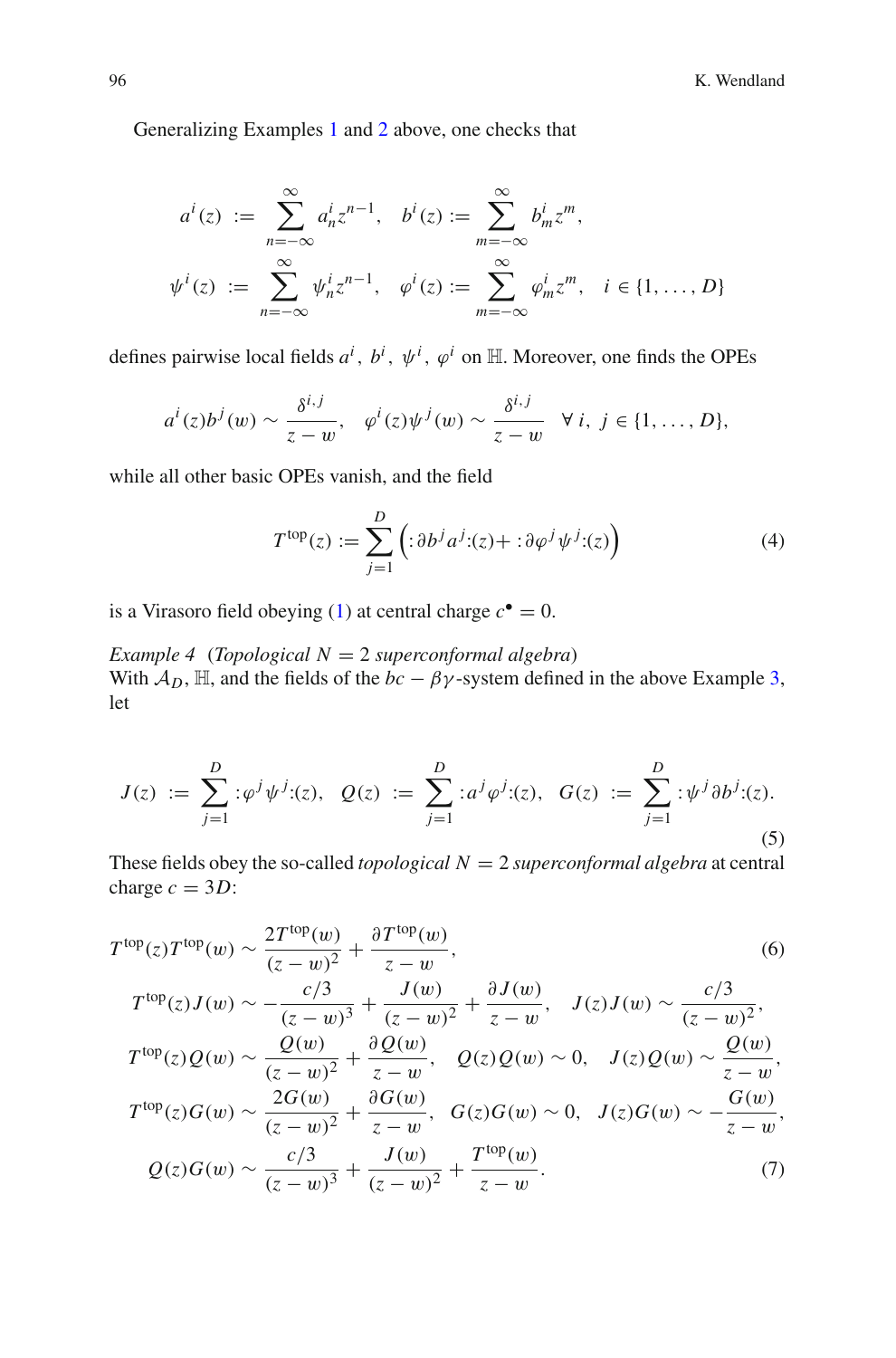#### *Example* 5 ( $N = 2$  *superconformal algebra*)

<span id="page-8-0"></span>Consider a C-vector space  $\mathbb H$  and pairwise local fields  $T^{\text{top}}(z)$ ,  $J(z)$ ,  $Q(z)$ ,  $G(z)$ on  $\mathbb{H}$  which obey the topological  $N = 2$  superconformal algebra [\(6\)](#page-7-0)–[\(7\)](#page-7-1) at central charge *c*. Now let

<span id="page-8-2"></span>
$$
T(z) := T^{\text{top}}(z) - \frac{1}{2}\partial J(z), \quad G^+(z) := Q(z), \quad G^-(z) := G(z). \tag{8}
$$

Then  $T(z)$  is another Virasoro field as in [\(1\)](#page-6-2), but now with central charge  $c^* = c$ , and the fields  $T(z)$ ,  $J(z)$ ,  $G^+(z)$ ,  $G^-(z)$  on  $\mathbb H$  obey the so-called  $N = 2$  *superconformal algebra* at central charge *c*,

$$
T(z)T(w) \sim \frac{c/2}{(z-w)^4} + \frac{2T(w)}{(z-w)^2} + \frac{\partial T(w)}{z-w},
$$
(9)  

$$
T(z)J(w) \sim \frac{J(w)}{(z-w)^2} + \frac{\partial J(w)}{z-w}, \quad J(z)J(w) \sim \frac{c/3}{(z-w)^2},
$$
  

$$
T(z)G^{\pm}(w) \sim \frac{3/2G^{\pm}(w)}{(z-w)^2} + \frac{\partial G^{\pm}(w)}{z-w}, \quad J(z)G^{\pm}(w) \sim \pm \frac{G^{\pm}(w)}{z-w},
$$
  

$$
G^{\pm}(z)G^{\mp}(w) \sim \frac{c/3}{(z-w)^3} \pm \frac{J(w)}{(z-w)^2} + \frac{T(w) \pm \frac{1}{2}\partial J(w)}{z-w}, \quad G^{\pm}(z)G^{\pm}(w) \sim 0.
$$
(10)

<span id="page-8-3"></span>Equation [\(8\)](#page-8-0) is referred to by the statement that the fields  $T^{top}(z)$ ,  $J(z)$ ,  $O(z)$ ,  $G(z)$ are obtained from the fields  $T(z)$ ,  $J(z)$ ,  $G^+(z)$ ,  $G^-(z)$  by a *topological A-twist*. Analogously, fields  $T^{top}(z)$ ,  $-J(z)$ ,  $Q(z)$ ,  $G(z)$  which obey a topological  $N = 2$ superconformal algebra at central charge *c* are obtained from fields  $T(z)$ ,  $J(z)$ ,  $G^+(z)$ ,  $G^-(z)$  which obey an  $N = 2$  superconformal algebra at central charge *c* by a *topological* B-twist iff  $T^{\text{top}}(z) = T(z) - \frac{1}{2} \partial J(z), Q(z) = G^{-}(z), G = G^{+}(z)$ , see [\[35,](#page-38-4) [98](#page-40-3)]. On the level of the  $N = 2$  superconformal algebras, the transition between topological A-twist and topological B-twist is induced by  $(T, J, G^+, G^-) \mapsto$  $(T, -J, G^-, G^+)$ , an automorphism of the superconformal algebra. This automorphism is at the heart of *mirror symmetry* [\[68\]](#page-39-1).

We are now ready to define one of the fundamental ingredients of CFT, namely the notion of *conformal vertex algebra*. The definition is taken from [\[38\]](#page-38-3) and follows [\[9,](#page-37-3) [39,](#page-38-5) [61](#page-39-3)]:

<span id="page-8-1"></span>**Definition 3** A CONFORMAL VERTEX ALGEBRA AT CENTRAL CHARGE  $c \in \mathbb{C}$  is given by the following data:

- A Z-graded C-vector space  $W = \bigoplus_{m \in \mathbb{Z}} W_m$  called the SPACE OF STATES.
- A special vector  $\Omega \in W_0$  called the VACUUM.
- A linear operator  $L: W \to W$  called the TRANSLATION OPERATOR.
- A special vector  $T \in W_2$  called the CONFORMAL VECTOR.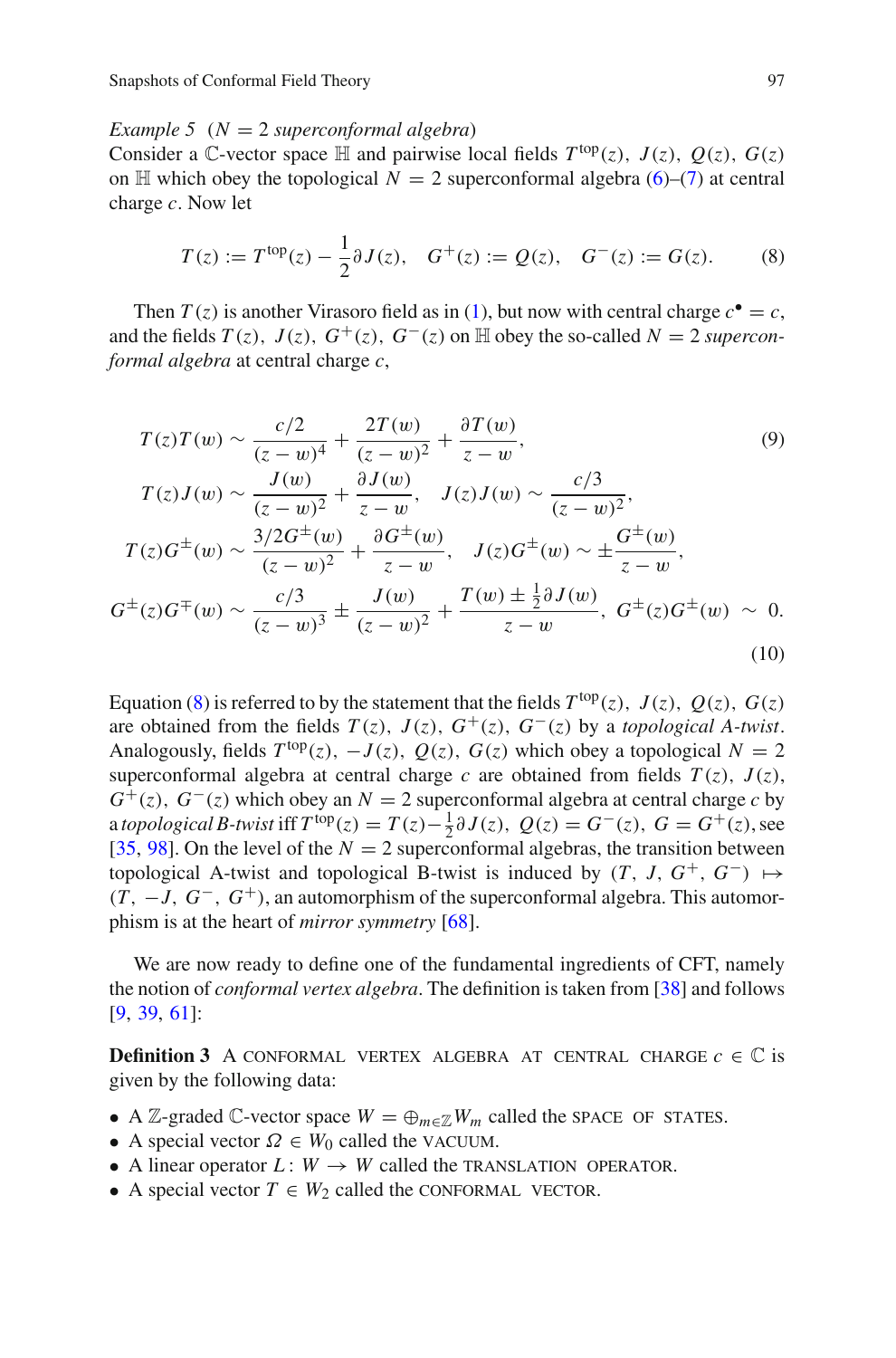• A linear map

 $Y(\cdot, z): W \longrightarrow \text{End}(W) [[z^{\pm 1}]]$ 

called the STATE- FIELD CORRESPONDENCE, which assigns to every  $A \in W$  a field  $A(z) := Y(A, z)$  on *W*.

These data obey the following axioms:

• The VACUUM AXIOM: We have  $\Omega(z) = 1$ , and for every  $A \in W$  and  $A(z) = \Omega(z)$  $\sum_{n} \widehat{A}_n z^n$ , we obtain  $A(z) \Omega \in W[[z]]$ , such that  $A(z) \Omega$  is well-defined in  $z = 0$ and

$$
A(z)\Omega_{|z=0} = A_0\Omega = A \in W.
$$

One says: The field  $A(z)$  CREATES the state A from the vacuum.

• The TRANSLATION AXIOM:

$$
L\Omega = 0
$$
 and  $\forall A \in W$ :  $[L, A(z)] = \partial A(z)$ .

• The LOCALITY AXIOM:

All fields  $A(z)$  with  $A \in W$  are local with respect to each other.

The (ungraded) vector space *W* with  $\Omega$ , *L*, and the map *Y* is called a VERTEX algebra. In a conformal vertex algebra, in addition

- The field  $T(z) = \sum_{n=-\infty}^{\infty} L_n z^{n-2}$  associated to the conformal vector *T* by the state-field correspondence is a Virasoro field obeying the OPE [\(1\)](#page-6-2) with central charge  $c^{\bullet} = c$ .
- The translation operator *L* is given by  $L = L_1$  and has degree 1.
- For all  $m \in \mathbb{Z}$ ,  $L_{0|W_m} = m$ , and for  $A \in W_m$ , the field  $A(z)$  has weight  $m$ , i.e.  $A(z) = \sum_{n=-\infty}^{\infty} A_n z^{n-m}$  with  $A_n \in \text{End}(W)$  of degree *n*.

In the context of superconformal field theories, the notion of conformal vertex algebras of Definition [3](#page-8-1) is generalized to superconformal vertex algebras. For an  $N = 2$  superconformal vertex algebra, the vector space *W* in the above Definition is graded by  $\frac{1}{2}\mathbb{Z}$  instead of  $\mathbb{Z}$ , one needs to allow odd fields  $A(z) = Y(A, z)$ , which can have mode expansions in  $z^{1/2}$  · End(*W*)[[ $z^{\pm 1}$ ]], and one needs to generalize the notion of locality to such fields, as explained in the discussion of Definition [2.](#page-4-0) Finally, one needs to assume that there exist special states  $J \in W_1$  and  $G^{\pm} \in W_{3/2}$  such that the associated fields  $J(z)$ ,  $G^{\pm}(z)$  obey the  $N = 2$  superconformal algebra [\(9\)](#page-8-2)–[\(10\)](#page-8-3).

An important ingredient of CFT are the so-called *n*-point functions, which associate a function in *n* complex variables to every *n*-tuple of states in the CFT. These *n*-point functions are naturally related to the notion of vertex algebras, as we shall illustrate now. Assume that  $W$  is the  $\mathbb{Z}$ -graded vector space which underlies a conformal vertex algebra, with notations as in Definition [3.](#page-8-1) Furthermore, assume that *W* comes equipped with a positive definite scalar product  $\langle \cdot, \cdot \rangle$ , such that  $W = \bigoplus_{m \in \mathbb{Z}} W_m$  is an orthogonal direct sum. Let  $A(z)$ ,  $B(w)$  denote the fields associated to  $A, B \in W$  by the state-field correspondence, which are local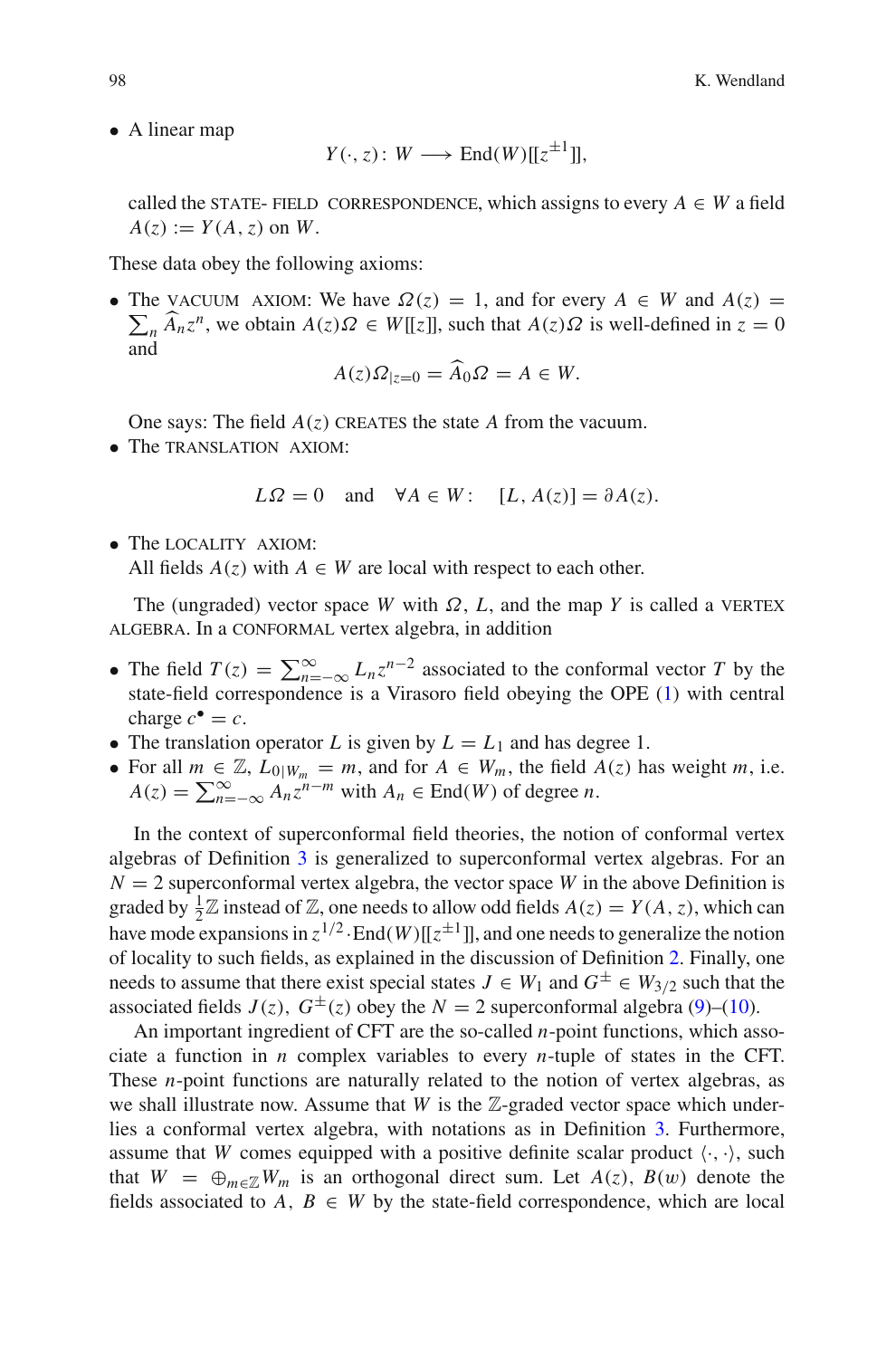with respect to each other by the locality axiom. Hence by the very Definition [2](#page-4-0) of locality, the formal power series  $\langle \Omega, A(z)B(w)\Omega \rangle$  and  $\langle \Omega, B(w)A(z)\Omega \rangle$  are obtained from the same series in  $\mathbb{C}[[z, w]][z^{-1}, w^{-1}, (z-w)^{-1}]$  by means of the (formal) Taylor expansions  $\iota_{z>w}$  and  $\iota_{w>z}$ , respectively. This series is denoted by  $\langle A(z)B(w) \rangle$  ∈ C[[*z*, w]][ $z^{-1}$ , w<sup>-1</sup>, (*z* − w)<sup>-1</sup>], such that

$$
\iota_{z>w} (\langle A(z)B(w)\rangle) = \langle \Omega, A(z)B(w)\Omega \rangle, \, \iota_{w>z} (\langle A(z)B(w)\rangle) = \langle \Omega, B(w)A(z)\Omega \rangle.
$$

Then  $\langle A(z)B(w) \rangle$  is an example of a 2-point function, and for  $A_1, \ldots, A_n \in W$ one analogously defines the *n*-point functions  $\langle A_1(z_1) \cdots A_n(z_n) \rangle$  by successive OPE. The additional properties of CFTs ensure that these *n*-point functions define meromorphic functions in complex variables  $z_1, \ldots, z_n \in \mathbb{C}$ , whose possible poles are restricted to the partial diagonals  $z_i = z_j$ ,  $i \neq j$ .

# <span id="page-10-0"></span>*2.2 Defining Conformal Field Theories*

This section summarizes an axiomatic approach to conformal field theory. Instead of a full account, the focus lies on those ingredients of CFTs that are relevant for the remaining sections of this exposition. More details can be found e.g. in [\[91,](#page-40-4) [94](#page-40-5)]. We list the ingredients and defining properties of a two-dimensional Euclidean unitary conformal field theory at central charges  $c$ ,  $\overline{c}$ :

**Ingredient I.** [The *space of states* H]

The space  $\mathbb H$  is a  $\mathbb C$ -vector space with positive definite scalar product  $\langle \cdot, \cdot \rangle$  and with a compatible real structure  $v \mapsto v^*$ . Furthermore, there are two Virasoro fields  $T(z)$ ,  $\overline{T}(\overline{z})$  of central charges *c*,  $\overline{c}$  on H, see Eq. [\(1\)](#page-6-2), where the OPE between *T* and  $\overline{T}$  is trivial:

$$
T(z)\overline{T}(\overline{z})\sim 0.
$$

The space of states of a CFT must have a number of additional properties:

**Property A.** The space of states  $\mathbb H$  furnishes a *unitary* representation of the two commuting copies of a Virasoro algebra generated by the modes  $L_n$ ,  $\overline{L}_n$ ,  $n \in$  $\mathbb{Z}$ , of the Virasoro fields  $T(z)$  and  $\overline{T}(\overline{z})$ , which is *compatible with the real structure* of  $\mathbb{H}$ . The central elements *c*,  $\overline{c}$  act by multiplication with fixed, real constants, also denoted *c*,  $\bar{c} \in \mathbb{R}$ . The operators  $L_0$  and  $L_0$  are self-adjoint and positive semidefinite, and  $H$  decomposes into a direct sum of their simultaneous eigenspaces indexed by  $R \subset \mathbb{R}^2$ ,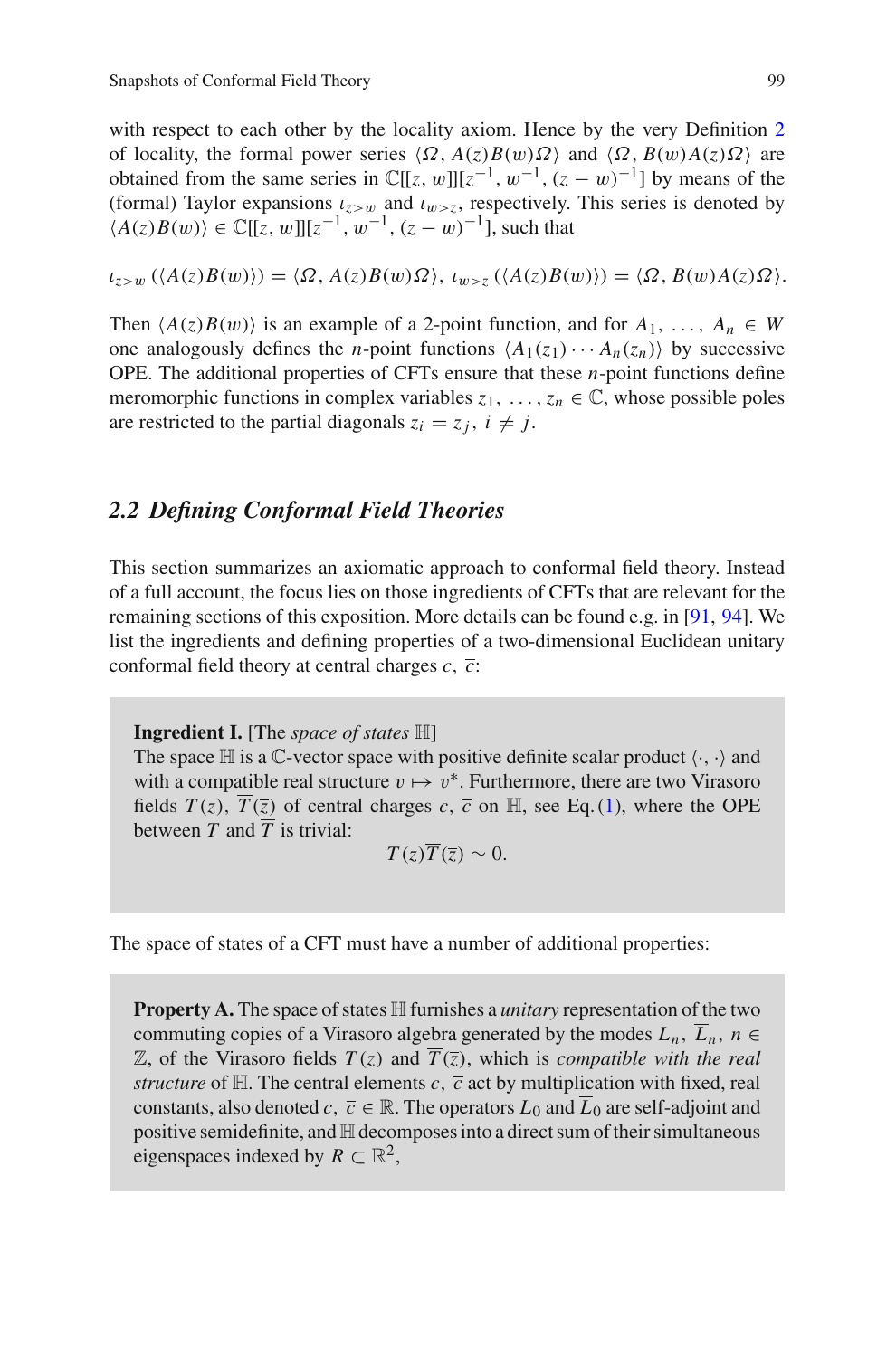$$
\mathbb{H} = \bigoplus_{(h,\overline{h}) \in R} \mathbb{H}_{h,\overline{h}}, \quad \mathbb{H}_{h,\overline{h}} := \ker (L_0 - h \cdot \mathrm{id}) \cap \ker (\overline{L}_0 - \overline{h} \cdot \mathrm{id}).
$$

By this we mean that *R* does not have accumulation points, and that every vector in  $\mathbb H$  is a sum of contributions from finitely many different eigenspaces  $\mathbb{H}_{h\bar{h}}$ . Moreover, every  $\mathbb{H}_{h\bar{h}}$  is finite dimensional.

Property A ensures that the space of states  $\mathbb H$  of every conformal field theory furnishes a very well-behaved representation of two commuting copies of a Virasoro algebra. In addition, we need to assume that the *character* of this representation has favorable properties:

**Property B.** For  $\tau \in \mathbb{C}$ ,  $\Im(\tau) > 0$ , let  $q := \exp(2\pi i \tau)$ ; the *partition function* 

$$
Z(\tau) := \sum_{(h,\overline{h}) \in R} \left( \dim_{\mathbb{C}} \mathbb{H}_{h,\overline{h}} \right) q^{h-c/24} \overline{q}^{\overline{h}-\overline{c}/24} = \mathrm{Tr}_{\mathbb{H}} \left( q^{L_0-c/24} \overline{q}^{\overline{L}_0-\overline{c}/24} \right)
$$

is well defined for all values of  $\tau$  in the complex upper halfplane, and it is invariant under modular transformations

$$
\tau \mapsto \frac{a\tau + b}{c\tau + d}, \quad \begin{pmatrix} a & b \\ c & d \end{pmatrix} \in SL(2, \mathbb{Z}).
$$

Since by Property B the partition function is modular invariant, it in particular is invariant under the translation  $\tau \mapsto \tau + 1$  of the modular parameter. This implies that for every pair  $(h, \overline{h}) \in R$  of eigenvalues of  $L_0$  and  $\overline{L}_0$ , we have  $h - \overline{h} \in \mathbb{Z}$ . Hence the subspaces  $W := \ker(\overline{L}_0)$  and  $\overline{W} := \ker(L_0)$  are  $\mathbb{Z}$ -graded by  $L_0$  and  $\overline{L}_0$ , respectively. To obtain a CFT, these subspaces are required to carry additional structure, which we are already familiar with:

**Property C.** The subspaces  $W := \ker(\overline{L}_0)$  and  $\overline{W} := \ker(L_0)$  of  $\mathbb{H}$  carry the structure of conformal vertex algebras, see Definition [3,](#page-8-1) with  $T(z)$  and  $\overline{T}(\overline{z})$  the fields associated to the respective conformal vectors by the statefield correspondence. Moreover, the vacuum vector  $\Omega$  of the conformal vertex algebra *W* agrees with the vacuum vector of  $\overline{W}$ , and  $\Omega$  is a real unit vector yielding a basis of  $W \cap \overline{W} = \mathbb{H}_{0,0}$ .

The vertex algebras with underlying vector spaces *W* and  $\overline{W}$  are called the *chiral algebras* of the CFT, and to simplify the terminology, we also refer to *W* and  $\overline{W}$  as the chiral algebras.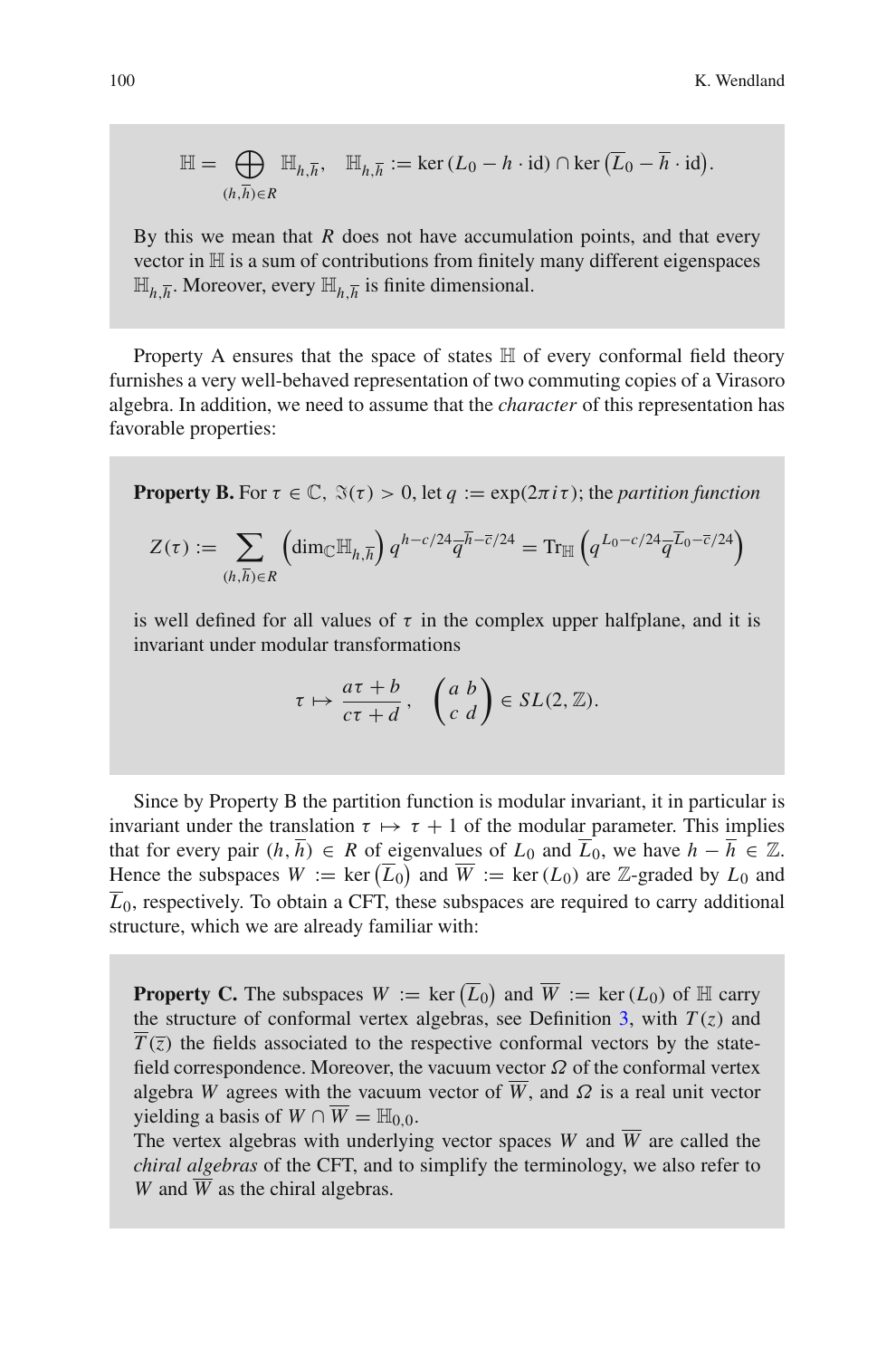As was discussed at the end of Sect. [2.1,](#page-3-0) in this setting there is a natural definition of *n*-point functions for the fields in the chiral algebras associated to *W* and  $\overline{W}$ . This definition, however, is not sufficient to capture the general *n*-point functions of conformal field theory. The notion is generalized along the following lines:

**Ingredient II.** [The system  $\langle \cdots \rangle$  of *n*-point functions] The space of states  $\mathbb H$  is equipped with a system  $\langle \cdots \rangle$  of *n-point functions*, that is, for every  $n \in \mathbb{N}$  we have a map

$$
\mathbb{H}^{\otimes n} \longrightarrow \mathrm{Maps}(\mathbb{C}^n \setminus \bigcup_{i \neq j} D_{i,j}, \mathbb{C}), \quad D_{i,j} := \{(z_1, \ldots, z_n) \in \mathbb{C}^n \mid z_i = z_j\},\
$$

which is compatible with complex conjugation, and such that every function in the image is real analytic and allows an appropriate expansion about every partial diagonal *Di*,*<sup>j</sup>* .

The following Property D, which along with Property E governs the behavior of the *n*-point functions, is immediate on the chiral algebras *W* and  $\overline{W}$ , by definition:

**Property D.** The *n*-point functions are *local*, that is, for every permutation  $\sigma \in S_n$  and all  $\phi_i \in \mathbb{H}$ ,

$$
\langle \phi_1(z_1)\cdots \phi_n(z_n)\rangle = \langle \phi_{\sigma(1)}(z_{\sigma(1)})\cdots \phi_{\sigma(n)}(z_{\sigma(n)})\rangle.
$$

Consider an *n*-point function  $\langle \phi(z_1) \cdots \phi(z_n) \rangle$  with  $\phi = \phi_1 = \cdots = \phi_n \in \mathbb{H}$  as a function of one complex variable  $z = z_k$ , while all other  $z_l$ ,  $l \neq k$ , are fixed. The closure of the domain of definition of this function is the *worldsheet* on which the *n*-point function is defined. Therefore, Ingredient II yields *n*-point functions whose worldsheet is the Riemann sphere  $\overline{\mathbb{C}}$ . As a basic feature of conformal field theory, the *n*-point functions are assumed to transform covariantly under conformal maps between worldsheets. In particular,

**Property E.**The *n*-point functions are*Poincaré covariant*, that is, for all isometries and all dilations *f* of the Euclidean plane  $\mathbb{C}$ , and for all  $\phi_i \in \mathbb{H}_{h_i, \overline{h}_i}$ ,

$$
\langle \phi_1(f(z_1))\cdots \phi_n(f(z_n))\rangle = \prod_{i=1}^n \left[ \left(f'(z_i)\right)^{-h_i} \overline{f'(z_i)}^{-h_i} \right] \langle \phi_1(z_1)\cdots \phi_n(z_n)\rangle,
$$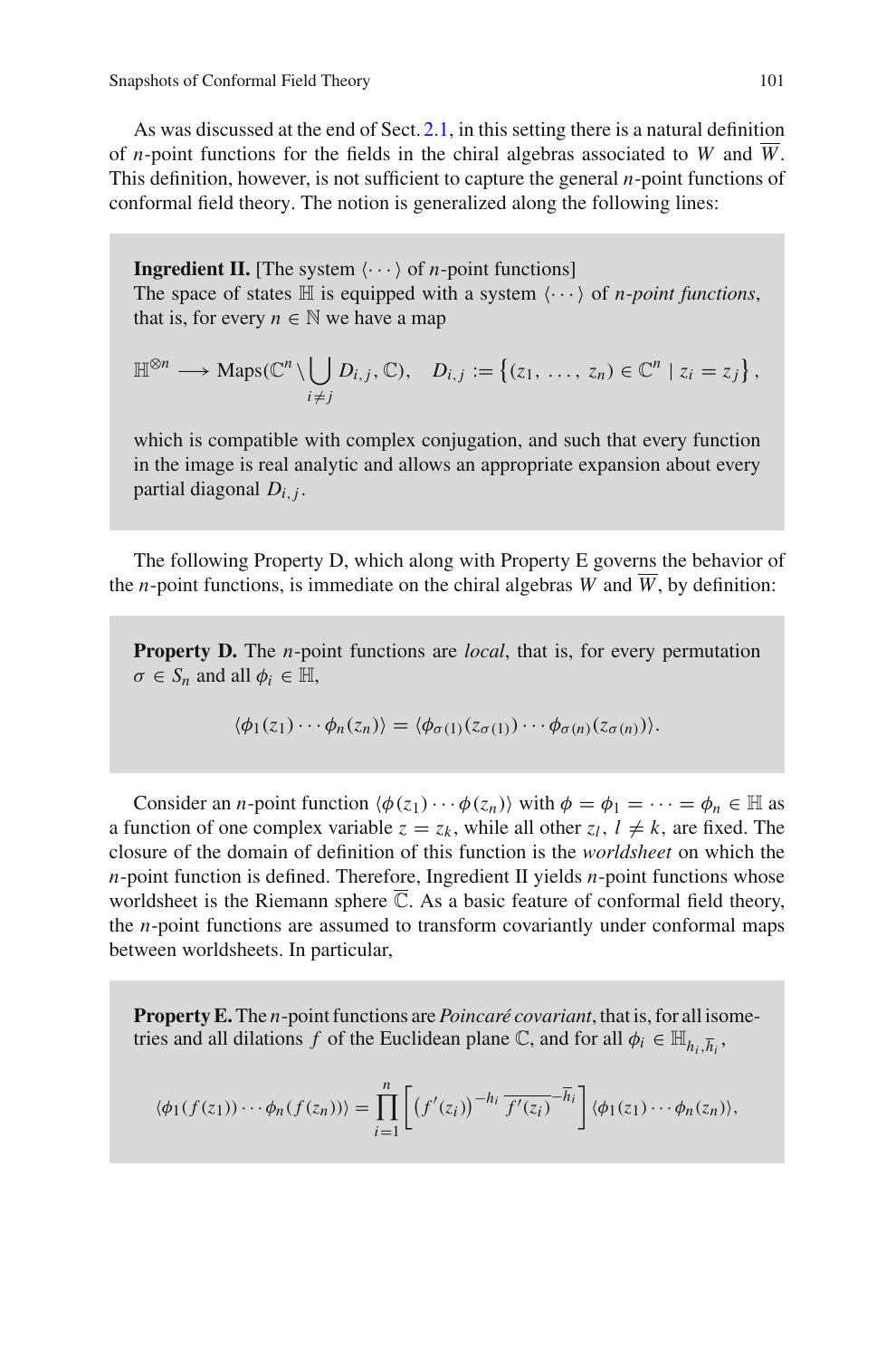where  $f'(z) = \partial_z f(z)$ . Moreover, *infinitesimal translations*  $\alpha L_1$  +  $\overline{\alpha} \overline{L}_1$ ,  $\alpha, \overline{\alpha} \in \mathbb{C}$ , are represented by  $\alpha \partial_z + \overline{\alpha} \partial_{\overline{z}}$ , i.e. for arbitrary  $\phi_i \in \mathbb{H}$ ,

$$
\langle \phi_1(z_1)\cdots\phi_{n-1}(z_{n-1})(L_1\phi_n)(z_n)\rangle = \frac{\partial}{\partial z_n} \langle \phi_1(z_1)\cdots\phi_{n-1}(z_{n-1})\phi_n(z_n)\rangle,
$$
  

$$
\langle \phi_1(z_1)\cdots\phi_{n-1}(z_{n-1})(\overline{L}_1\phi_n)(z_n)\rangle = \frac{\partial}{\partial \overline{z_n}} \langle \phi_1(z_1)\cdots\phi_{n-1}(z_{n-1})\phi_n(z_n)\rangle.
$$

The remaining requirements on the *n*-point functions, unfortunately, are rather more involved. Roughly, they firstly generalize Property E by ensuring that the representation of the two commuting copies of the Virasoro algebra on  $\mathbb H$  (see Property A) induces an action by infinitesimal conformal transformations on the worldsheet. Furthermore, the operator product expansion of Definition [2](#page-4-0) is generalized to induce the appropriate expansions of the *n*-point functions about partial diagonals, see Ingredient II. Finally, *n*-point functions must be defined on worldsheets with arbitrary genus. Since these additional properties are not needed explicitly in the remaining sections of the present exposition, here only the relevant keywords are listed in the final

**Property F.** The system  $\langle \cdots \rangle$  of *n*-point functions is *conformally covariant*, and it *represents an operator product expansion* such that *reflection positivity* holds. Moreover, the *universality condition* holds, and sewing allows to define *n*-point functions on *worldsheets of arbitrary genus*.

As was mentioned at the beginning of this section, the ingredients of CFTs listed above yield two-dimensional Euclidean unitary conformal field theories. Indeed, these adjectives have been implemented in Properties A–F: According to the discussion that precedes Property E along with Property F, the worldsheets of our CFTs are two-dimensional Euclidean manifolds. Conformality is implemented by means of the two commuting copies of the Virasoro algebra, see the discussion of Eqs. [\(1\)](#page-6-2) and [\(2\)](#page-6-0), which act by infinitesimal conformal transformations on the worldsheets of the *n*-point functions by Properties E and F. On the space of states  $\mathbb{H}$ , Property A ensures that the representation of the infinitesimal conformal transformations is unitary.

Our approach to CFT is convenient, since it concretely implements the interplay between representation theory with the analytic properties of the *n*-point functions, which is characteristic of two-dimensional conformal quantum field theories. However, the relation to more general quantum field theories (QFTs) is not so evident. Let us briefly comment on this connection.

First, for the relevant QFTs we restrict to Euclidean quantum field theories according to a system of axioms that are based on the *Osterwalder-Schrader axioms* [\[78,](#page-39-5) [79\]](#page-39-6), see [\[37](#page-38-6), [82](#page-40-6)]. According to [\[78,](#page-39-5) [79](#page-39-6)], these axioms ensure that from such a QFT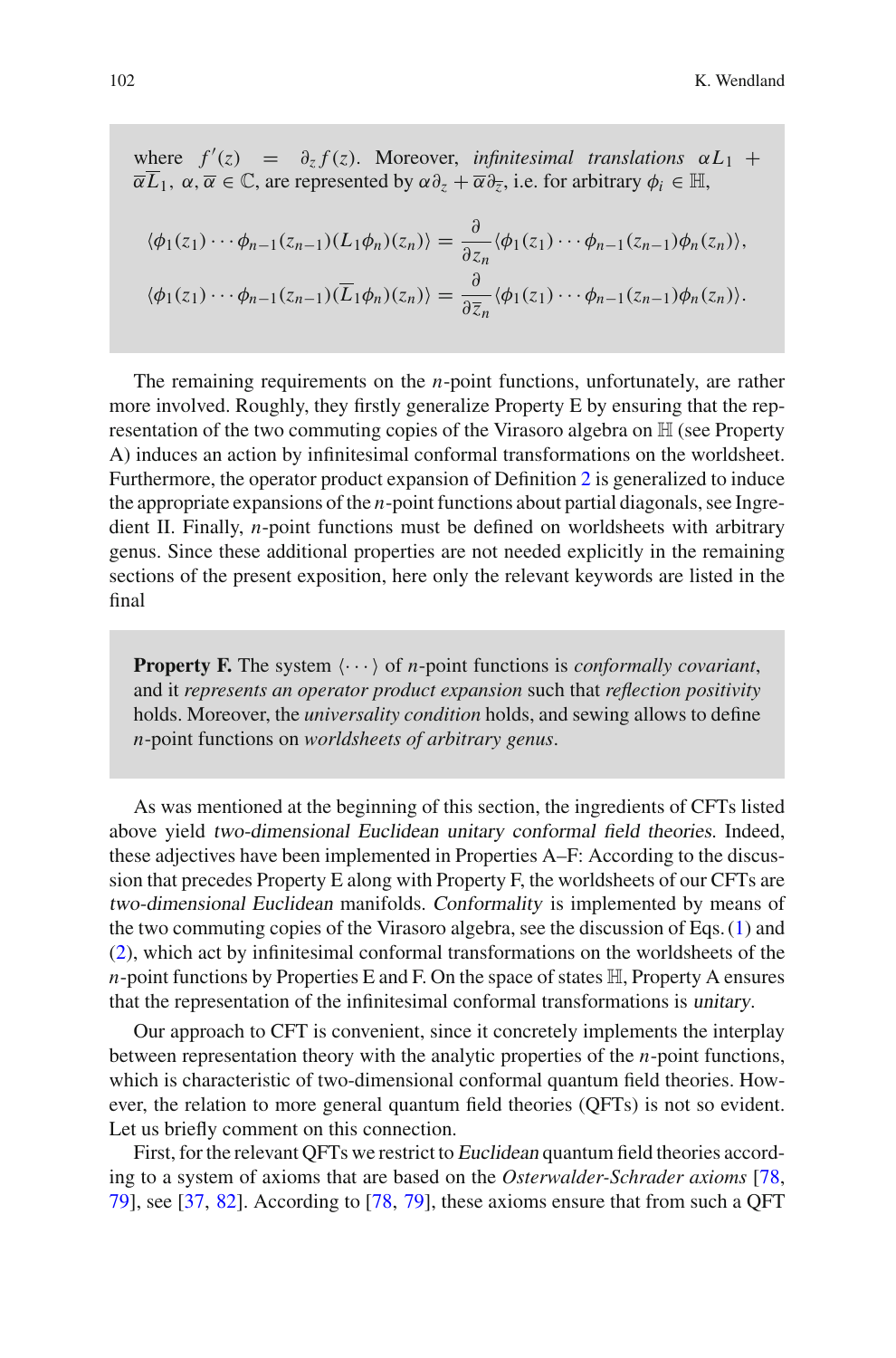one can construct a Hilbert space  $\widetilde{\mathbb{H}}$  of states  $\phi$  and associated fields  $Y_{\phi}$ , where each field  $Y_{\phi}$  yields a densely defined linear operator  $Y_{\phi}(h)$  on  $\tilde{\mathbb{H}}$  for every test function *h*. Moreover, there is a special state  $\Omega$  which plays the role of the vacuum as in our Property C.

The Osterwalder-Schrader axioms require the existence of correlation functions associated to every *n*-tuple of states in  $\overline{H}$  which resemble the *n*-point functions of CFT according to our Ingredient II. To obtain the fields of CFT from those of the general QFT, one needs to perform a procedure called *localization*. Within the Hilbert space  $\mathbb H$  one restricts to the subspace  $\mathbb H$  which is generated by those states that are created by the localized field operators from the vacuum, generalizing the vacuum axiom of our Definition [3.](#page-8-1) The Osterwalder-Schrader axioms then ensure that locality (Property D), Poincaré covariance under isometries (Property E) and reflection positivity (Property F) hold for the *n*-point functions obtained from the correlation functions of the QFT.

According to [\[37\]](#page-38-6), conformal covariance can be implemented by means of three additional axioms, ensuring the covariance of the *n*-point functions under dilations (Property E), the existence of the Virasoro fields (Ingredient I) and of an OPE (Properties C and F) with all the necessary features. See [\[82,](#page-40-6) Sect. 9.3] for an excellent account.

If a CFT is obtained from a conformally covariant QFT by localization, then one often says that the CFT is the *short distance limit* of the QFT. For details on this mathematical procedure see [\[37,](#page-38-6) [43](#page-38-7), [90](#page-40-7)]. To the author's knowledge, it is unknown whether a CFT in the sense of our approach can always be viewed as a short distance limit of a full-fledged QFT.

With the above, we do not claim to provide a minimal axiomatic approach to CFT. For example, the requirement of Property F that *n*-point functions are well-defined on worldsheets of arbitrary genus implies modular invariance of the partition function, which was assumed separately in Property B. Indeed, the partition function  $Z(\tau)$  is the 0-point function on a worldsheet torus with modulus  $\tau$ , where conformal invariance implies that  $Z(\tau)$  indeed solely depends on the complex structure represented by  $\tau \in \mathbb{C}, \Im(\tau) > 0$ . Property B is stated separately for clarity, and because modular invariance plays a crucial role in the discussion of the elliptic genus in Sect. [2.4](#page-18-0) which is also essential for the remaining sections of this exposition, while we refrain from a detailed discussion of Property F.

Mathematical implications of modular invariance for CFTs were first pointed out by Cardy [\[16\]](#page-37-5). He observed that for those theories that had been studied by Belavin, Polyakov and Zamolodchikov in their seminal paper [\[7\]](#page-37-0), and that describe physical phenomena in statistical physics, modular invariance of the partition function poses constraints on the operator content. These constraints can be useful for the classification of CFTs.

In special cases, modular invariance can be proven from first principles, assuming only that the *n*-point functions are well-defined on the Riemann sphere. In [\[74](#page-39-7)], Nahm argues that the assumption that the *n*-point functions on the torus define thermal states of the field algebra, which in turn is of type I, suffices to deduce modular invariance.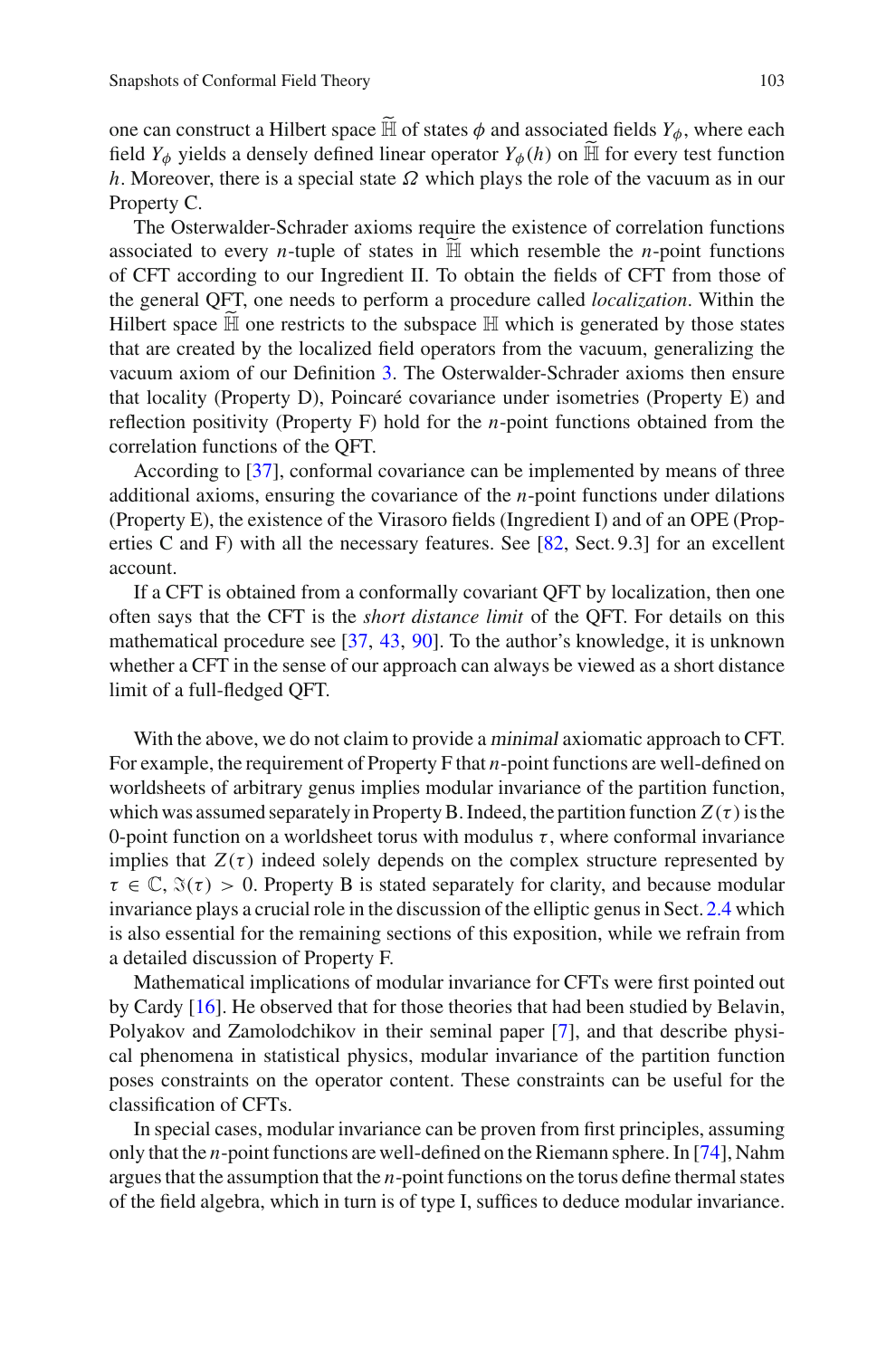Under an assumption known as *Condition C* or *Condition C*2, which amounts to certain quotients of the chiral algebras being finite dimensional, Zhu proves in [\[102\]](#page-40-8) that modular invariance follows, as well. This covers a large class of examples of CFTs, among them the ones studied by Belavin, Polyakov and Zamolodchikov.

An  $N = (2, 2)$  *superconformal field theory* is a CFT as above, where the notion of locality is generalized according to what was said in the discussion of Definition [2,](#page-4-0) and the representations of the two commuting copies of a Virasoro algebra are extended to representations of  $N = 2$  superconformal algebras, see Eqs. [\(9\)](#page-8-2)–[\(10\)](#page-8-3). As a first additional ingredient to these theories one therefore needs

**Ingredient III.** [Compatible  $\mathbb{Z}_2$ -grading of the space of states]

The space of states  $\mathbb{H}$  carries a  $\mathbb{Z}_2$ -grading  $\mathbb{H} = \mathbb{H}_b \oplus \mathbb{H}_f$  into *worldsheet bosons*  $\mathbb{H}_b$  (even) and *worldsheet fermions*  $\mathbb{H}_f$  (odd), which is compatible with Properties A–F.

In more detail, for compatibility with Property A, the decomposition  $\mathbb{H} = \mathbb{H}_b \oplus$  $\mathbb{H}_f$  must be orthogonal and invariant under the action of the two commuting copies of the Virasoro algebra. In Property B, the trace defining the partition function is taken over the bosonic subspace  $\mathbb{H}_b$ , only. The chiral algebras introduced in Property C must contain  $N = 2$  superconformal vertex algebras as introduced in the discussion of Definition [3,](#page-8-1) whose modes act unitarily on H. The notion of locality in Property D is generalized to *semi-locality*, meaning that

$$
\langle \phi_1(z_1)\cdots \phi_n(z_n)\rangle = (-1)^I \langle \phi_{\sigma(1)}(z_{\sigma(1)})\cdots \phi_{\sigma(n)}(z_{\sigma(n)})\rangle
$$

if  $\sigma \in S_n$  and all  $\phi_i \in \mathbb{H}$  have definite parity. Here, *I* is the number of inversions of odd states in  $\sigma$ , that is, the number of pairs  $(i, j)$  of indices with  $i < j$  and  $\sigma(i) > \sigma(j)$  and such that  $\phi_i$ ,  $\phi_j \in \mathbb{H}_f$ . Properties E and F remain unchanged.

The fields in the chiral algebras of the CFT that furnish the two commuting copies of  $N = 2$  superconformal vertex algebras according to Property III are generally denoted  $T(z)$ ,  $J(z)$ ,  $G^+(z)$ ,  $G^-(z)$  and  $\overline{T}(\overline{z})$ ,  $\overline{J}(\overline{z})$ ,  $\overline{G}^+(\overline{z})$ ,  $\overline{G}^-(\overline{z})$  with OPEs as in  $(9)$ – $(10)$ . The mode expansions for the even fields are denoted as

<span id="page-15-1"></span>
$$
T(z) = \sum_{n} L_n z^{n-2}, \quad J(z) = \sum_{n} J_n z^{n-1}, \quad \overline{T}(\overline{z}) = \sum_{n} \overline{L}_n \overline{z}^{n-2}, \quad \overline{J}(\overline{z}) = \sum_{n} \overline{J}_n \overline{z}^{n-1}, \tag{11}
$$

<span id="page-15-0"></span>in accord with Definition [3.](#page-8-1) As mentioned in the discussion after Definition [3,](#page-8-1) the odd fields  $G^{\pm}(z)$  can have mode expansions either in End<sub>C</sub>(H)[[ $z^{\pm 1}$ ]] or in  $z^{1/2}$ . End<sub>C</sub>(H)[[ $z^{\pm 1}$ ]], and analogously for  $\overline{G}^{\pm}(\overline{z})$ . This induces another  $\mathbb{Z}_2 \times \mathbb{Z}_2$  grading of the space of states H,

$$
\mathbb{H} = \mathbb{H}^{NS,NS} \oplus \mathbb{H}^{R,R} \oplus \mathbb{H}^{NS,R} \oplus \mathbb{H}^{R,NS}, \tag{12}
$$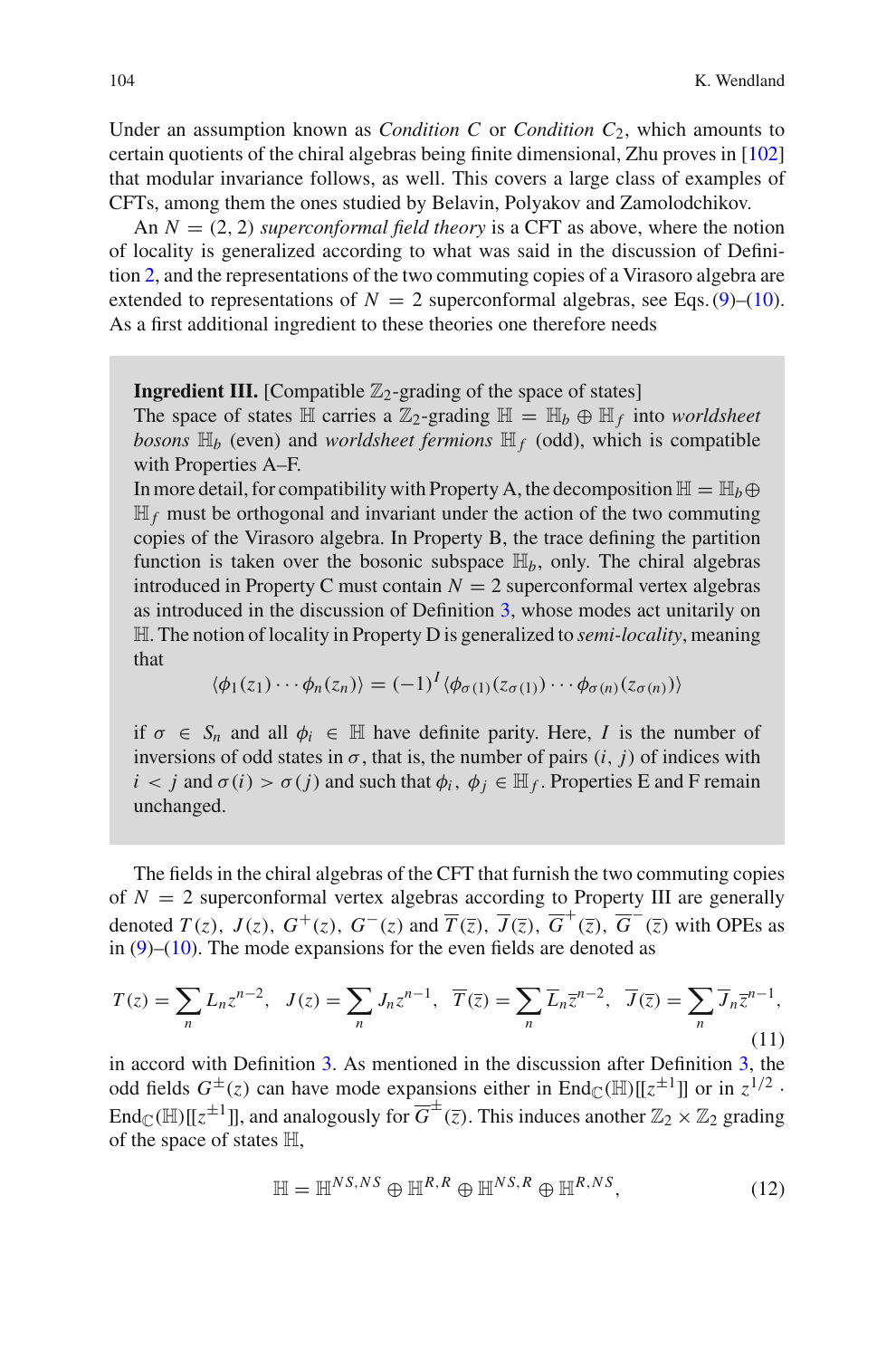where

$$
G^{\pm}(z) \in \text{End}_{\mathbb{C}}(\mathbb{H}^{NS,\bullet})[[z^{\pm 1}]], \quad \overline{G}^{\pm}(\overline{z}) \in \text{End}_{\mathbb{C}}(\mathbb{H}^{\bullet, NS})[[\overline{z}^{\pm 1}]]
$$

in the so-called *Neveu-Schwarz-* or *NS-sector*, while

$$
G^{\pm}(z) \in z^{1/2} \cdot \text{End}_{\mathbb{C}}(\mathbb{H}^{R,\bullet})[[z^{\pm 1}]], \quad \overline{G}^{\pm}(\overline{z}) \in \overline{z}^{1/2} \cdot \text{End}_{\mathbb{C}}(\mathbb{H}^{\bullet,R})[[\overline{z}^{\pm 1}]]
$$

in the so-called *Ramond*- or *R-sector*. That is, on  $\mathbb{H}^{S,\overline{S}}$  the fields  $G^{\pm}(z)$  and  $\overline{G}^{\pm}(\overline{z})$ have mode expansions according to the *S* and the  $\overline{S}$  sector, respectively, with  $S, \overline{S} \in$ {*R*, *N S*}.

In what follows, we restrict our attention to so-called *non–chiral*  $N = (2, 2)$ *superconformal field theories with space-time supersymmetry*:

**Ingredient IV.** [Space-time supersymmetry]

The space of states  $\mathbb H$  carries another compatible  $\mathbb Z_2$ -grading by means of the properties of the odd fields  $G^{\pm}(z)$  and  $\overline{G}^{\pm}(\overline{z})$  of the  $N=2$  superconformal vertex algebra into

$$
\mathbb{H}=\mathbb{H}^{NS}\oplus\mathbb{H}^R.
$$

Here, the decomposition [\(12\)](#page-15-0) reduces to  $\mathbb{H}^{NS} := \mathbb{H}^{NS,NS}$  and  $\mathbb{H}^{R} := \mathbb{H}^{R,R}$ . while the sectors  $\mathbb{H}^{NS,R}$  and  $\mathbb{H}^{R,NS}$  are trivial.

<span id="page-16-0"></span>Moreover, as representations of the two commuting  $N = 2$  superconformal algebras of Ingredient III,  $\mathbb{H}^{NS}$  and  $\mathbb{H}^{R}$  are equivalent under an isomorphism  $\Theta$ :  $\mathbb{H} \to \mathbb{H}$  which interchanges  $\mathbb{H}^{NS}$  and  $\mathbb{H}^{R}$  and which obeys

$$
[L_0, \Theta] = \frac{c}{24}\Theta - \frac{1}{2}\Theta \circ J_0, [J_0, \Theta] = -\frac{c}{6}\Theta,
$$
  
\n
$$
[\overline{L}_0, \Theta] = \frac{\overline{c}}{24}\Theta - \frac{1}{2}\Theta \circ \overline{J}_0, [\overline{J}_0, \Theta] = -\frac{\overline{c}}{6}\Theta,
$$
\n(13)

where  $L_0$ ,  $J_0$ ,  $\overline{L}_0$ ,  $\overline{J}_0$  are the zero-modes of the fields  $T(z)$ ,  $J(z)$ ,  $\overline{T}(\overline{z})$ ,  $\overline{J}(\overline{z})$ obtained from the mode expansions [\(11\)](#page-15-1). The isomorphism  $\Theta$  is induced by a field of the theory called *spectral flow*, and it is also known as *space-time supersymmetry*.

With the above notion of CFT, a number of examples are known, like minimal models, both the bosonic [\[7,](#page-37-0) [55](#page-39-8)] and the supersymmetric ones [\[13,](#page-37-6) [24](#page-37-7), [81](#page-40-9), [101\]](#page-40-10). In string theory, so-called non-linear sigma model constructions are believed to provide a map from certain manifolds to CFTs. While this construction is well understood for the simplest manifolds, namely for tori, the mathematical details in general are far from known.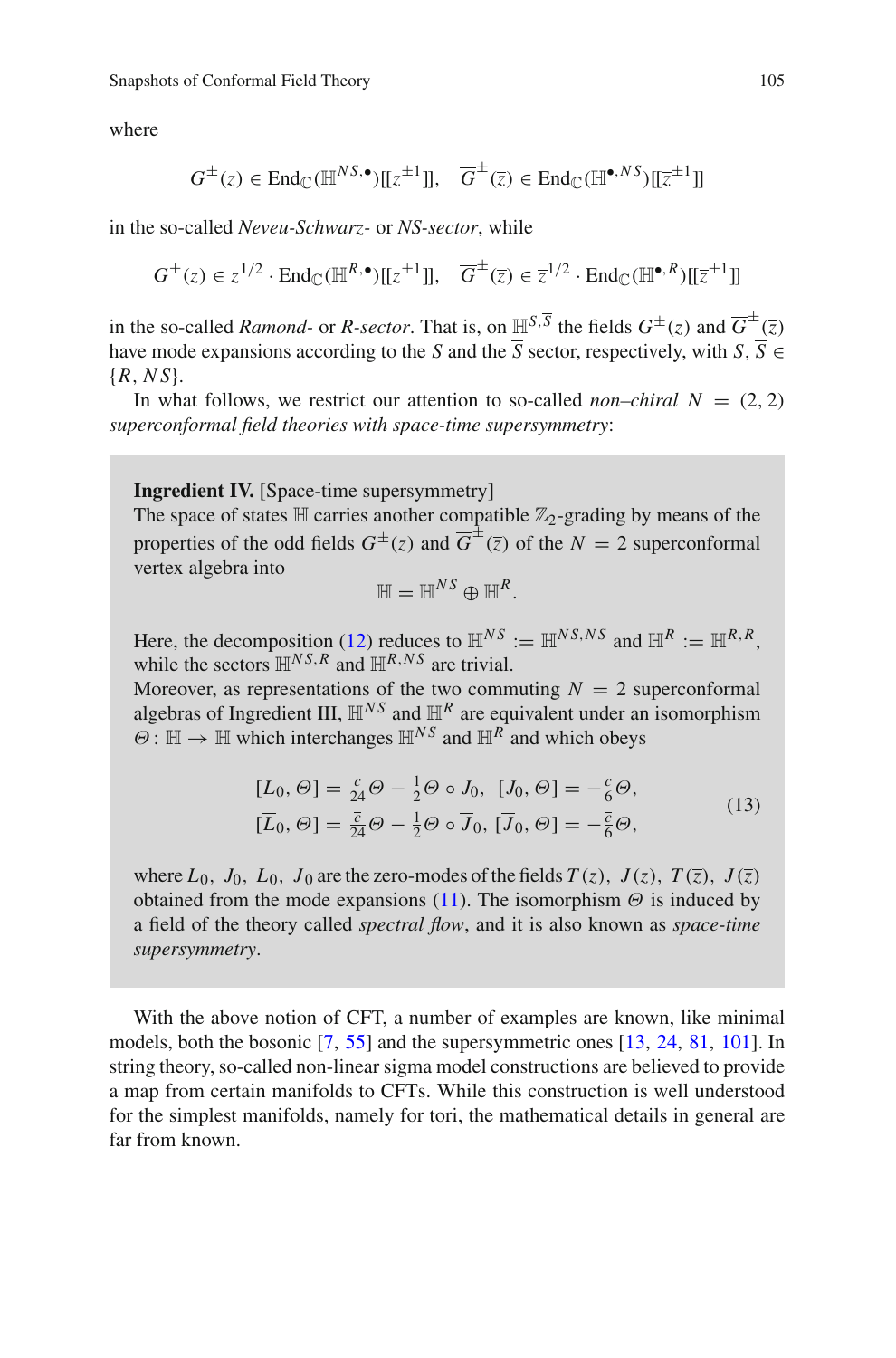### <span id="page-17-0"></span>*2.3 Example: Toroidal Conformal Field Theories*

For illustration and for later reference, this section very briefly presents the class of so-called *toroidal conformal field theories*. These theories are characterized by the existence of "sufficiently many  $U(1)$  $U(1)$  $U(1)$ -currents" as in Example 1 of Sect. 2.1.

We say that the chiral algebra  $W = \bigoplus_m W_m$  of a CFT (see Property C, Sect. [2.2\)](#page-10-0) *contains a*  $\mu(1)^d$ -*current algebra*, if  $W_1$  contains an orthogonal system  $(a_1^k \Omega, k \in \{1, ..., d\})$  of states, which under the state-field correspondence of Definition [3](#page-8-1) have associated fields  $j^k(z)$ ,  $k \in \{1, ..., d\}$ , obeying the OPEs

$$
\forall k, l \in \{1, ..., d\}: \qquad j^{k}(z)j^{l}(w) \sim \frac{\delta^{k,l}}{(z-w)^{2}}.
$$
 (14)

<span id="page-17-3"></span>For (bosonic) CFTs we then have

<span id="page-17-1"></span>**Definition 4** A conformal field theory at central charges  $c$ ,  $\bar{c}$  is called TOROIDAL, if  $c = \overline{c} = d$  with  $d \in \mathbb{N}$ , and if the chiral algebras  $W = \bigoplus_m W_m$ ,  $\overline{W} = \bigoplus_m \overline{W}_m$  of Property C, Sect. [2.2,](#page-10-0) each contain a  $\mu(1)^d$ -current algebra.

For our purposes, the *toroidal N* =  $(2, 2)$  *superconformal field theories* are more relevant. They are characterized by the fact that their bosonic sector with space of states  $\mathbb{H}_b$  contains a toroidal CFT at central charges 2*D*, 2*D* in the sense of Definition [4,](#page-17-1) and in addition, they contain *D* left- and *D* right-moving so-called *Dirac fermions with coupled spin structures*. By this we mean first of all that the subspace  $W_{1/2} \subset W$  of the vector space underlying the chiral algebra contains an orthogonal system  $((\psi_{\pm}^k)_{1/2}\Omega, k \in \{1, ..., D\})$  of states, which under the state-field corre-spondence of Definition [3](#page-8-1) have associated (odd) fields  $\psi_k^{\pm}(z)$ ,  $k \in \{1, ..., D\}$ , obeying the OPEs

$$
\forall k, l \in \{1, ..., D\}: \qquad \psi_k^+(z)\psi_l^-(w) \sim \frac{\delta^{k,l}}{z-w}, \quad \psi_k^\pm(z)\psi_l^\pm(w) \sim 0,\tag{15}
$$

<span id="page-17-2"></span>and analogously for the subspace  $\overline{W}_{1/2} \subset \overline{W}$  of the vector space underlying the second chiral algebra in Property C. In addition, all  $\psi_k^{\pm}(z)$  are represented by formal power series in End<sub>C</sub>( $\mathbb{H}^{NS}$ )[[ $z^{\pm 1}$ ]] on  $\mathbb{H}^{NS}$ , while on  $\mathbb{H}^{R}$ , they are represented in  $z^{1/2}$  · End<sub>C</sub>( $\mathbb{H}^R$ )[[ $z^{\pm 1}$ ]], and analogously for the  $\overline{\psi}_k^{\pm}(\overline{z})$ . One shows that such a system of *D* left- and *D* right-moving Dirac fermions yields a well-defined CFT at central charges *D*, *D* (see e.g. [\[53,](#page-39-9) Sect. 8.2] or [\[91](#page-40-4), Chap. 5]).

<span id="page-17-4"></span>**Definition 5** An  $N = (2, 2)$  superconformal field theory at central charges *c*,  $\overline{c}$ with space-time supersymmetry is toroidal, if  $c = \overline{c} = 3D$  with  $D \in \mathbb{N}$ , and if this theory is the tensor product of a toroidal conformal field theory at central charges 2*D*, 2*D* according to Definition [4,](#page-17-1) and a system of *D* left- and *D* right-moving Dirac fermions with coupled spin structures. Moreover, the fields  $\psi_k^{\pm}(z)$ ,  $k \in \{1, ..., D\}$ ,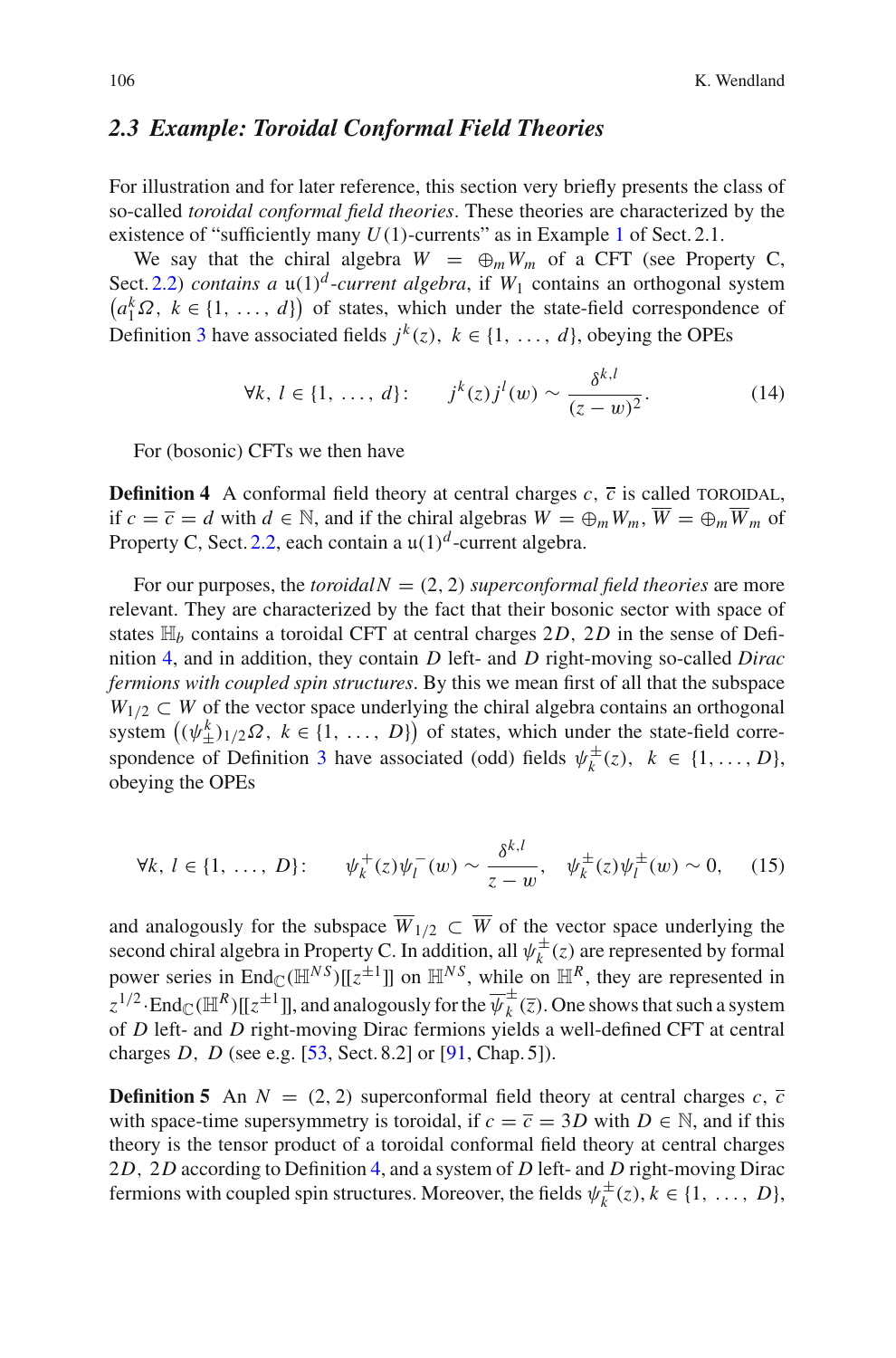in [\(15\)](#page-17-2) are the superpartners of the  $U(1)$ -currents  $j^l(z)$ ,  $l \in \{1, ..., 2D\}$  in [\(14\)](#page-17-3), and analogously for the right-moving fields. By this we mean that for the fields  $G^{\pm}(z)$ ,  $\overline{G}^{\pm}(\overline{z})$  in the two commuting superconformal vertex algebras [\(9\)](#page-8-2)–[\(10\)](#page-8-3), and with notations as above, we have

$$
\forall k \in \{1, ..., D\}: \quad G_{-1/2}^{\pm} a_1^k \Omega = (\psi_{\pm}^k)_{1/2} \Omega, \quad G_{-1/2}^{\pm} a_1^{k+D} \Omega = \mp i (\psi_{\pm}^k)_{1/2} \Omega, \overline{G}_{-1/2}^{\pm} \overline{a}_1^k \Omega = (\overline{\psi}_{\pm}^k)_{1/2} \Omega, \quad \overline{G}_{-1/2}^{\pm} \overline{a}_1^{k+D} \Omega = \mp i (\overline{\psi}_{\pm}^k)_{1/2} \Omega.
$$

The toroidal conformal and superconformal field theories have been very well understood by string theorists since the mid eighties [\[17](#page-37-8), [76](#page-39-10)], and these theories have also been reformulated in terms of the vertex algebras presented in Sect. [2.1](#page-3-0) [\[38,](#page-38-3) [61](#page-39-3), [63\]](#page-39-11). This includes the interpretation of the toroidal conformal field theories as non-linear sigma models on tori, their deformations, and thus the structure of the moduli space of toroidal CFTs:

<span id="page-18-1"></span>**Theorem 1** ([\[76](#page-39-10)]) *The moduli space*  $M_D^{\text{tor}}$  *of toroidal*  $N = (2, 2)$  *superconformal field theories at central charges*  $c = \overline{c} = 3D$  *with*  $D \in \mathbb{N}$  *is a quotient of a 4* $D^2$ *dimensional Grassmannian by an infinite discrete group,*

$$
\mathcal{M}_D^{\text{tor}} = O^+(2D, 2D; \mathbb{Z}) \setminus T^{2D, 2D},
$$
  
where  $T^{2D, 2D} := O^+(2D, 2D; \mathbb{R})/SO(2D) \times O(2D).$ 

*Here, if pq*  $\neq$  *0, then O<sup>+</sup>(<i>p, q;* R) *denotes the group of those elements in*  $O(p, q; \mathbb{R}) = O(\mathbb{R}^{p,q})$  which preserve the orientation of maximal positive def*inite oriented subspaces in*  $\mathbb{R}^{p,q}$ *, and if*  $p \equiv q \mod 8$ *, then*  $O^+(p,q;\mathbb{Z}) =$ *O*<sup>+</sup>(*p*, *q*; ℝ) ∩ *O*( $\mathbb{Z}^{p,q}$ ) *with*  $\mathbb{Z}^{p,q}$  ⊂ ℝ<sup>*p*,*q*</sup> *the standard even unimodular lattice of signature* (*p*, *q*)*.*

### <span id="page-18-0"></span>*2.4 The Elliptic Genus*

In this section, the conformal field theoretic elliptic genus is introduced and compared to the geometric elliptic genus that is known to topologists and geometers. This and the following section are completely expository with more details and proofs to be found in the literature as referenced.

Let us first consider an  $N = (2, 2)$  superconformal field theory at central charges  $c$ ,  $\bar{c}$  with space-time supersymmetry according to the Ingredients I–IV of Sect. [2.2.](#page-10-0) For the zero-modes  $J_0$ ,  $\overline{J}_0$  of the fields  $J(z)$ ,  $\overline{J}(\overline{z})$  in the two commuting  $N = 2$ superconformal algebras  $T(z)$ ,  $J(z)$ ,  $G^+(z)$ ,  $G^-(z)$ ,  $\overline{T}(\overline{z})$ ,  $\overline{J}(\overline{z})$ ,  $\overline{G}^+(\overline{z})$ ,  $\overline{G}^-(\overline{z})$ of Ingredient III according to [\(11\)](#page-15-1) one finds: These linear operators are self-adjoint and simultaneously diagonalizable on the space of states  $\mathbb{H} = \mathbb{H}^{NS} \oplus \mathbb{H}^R$ . By Ingredient IV, the corresponding operator of spectral flow induces an equivalence of representations  $\mathbb{H}^{NS} \cong \mathbb{H}^R$  of the two  $N = 2$  superconformal algebras. This turns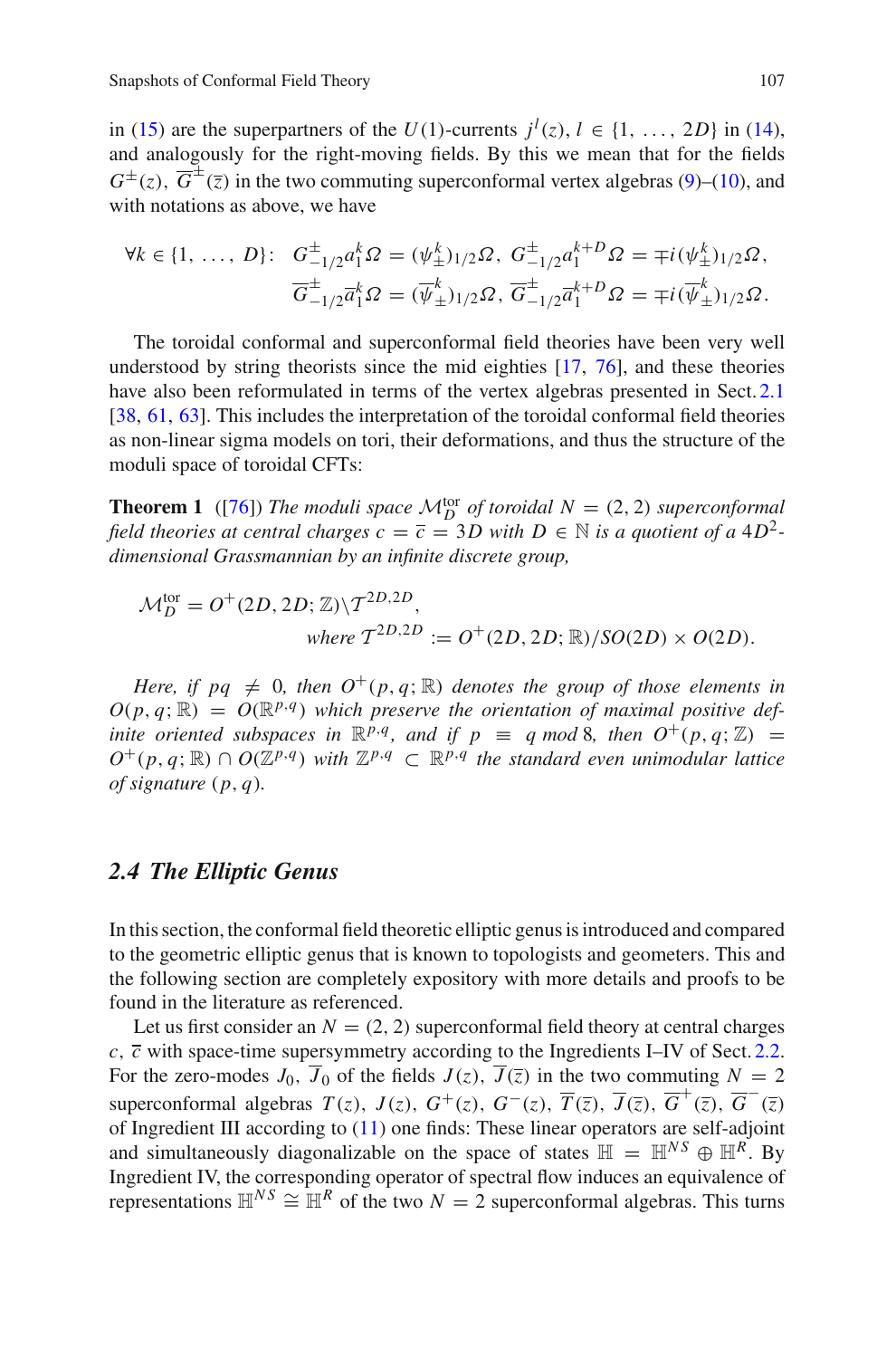out to imply that the linear operator  $J_0 - \overline{J}_0$  has only integral eigenvalues, which are even on  $\mathbb{H}_b$  and odd on  $\mathbb{H}_f$ , see e.g. [\[92](#page-40-2), Sect. 3.1]. Hence  $(-1)^{J_0 - \overline{J}_0}$  is an involution which yields the  $\mathbb{Z}_2$ -grading  $\mathbb{H} = \mathbb{H}_b \oplus \mathbb{H}_f$  and an induced  $\mathbb{Z}_2$ -grading on  $\mathbb{H}^R$ . Following [\[30\]](#page-38-8), this allows the definition of a supercharacter of the superconformal field theory, analogous to the partition function in Property B:

<span id="page-19-1"></span>**Definition 6** Consider an  $N = (2, 2)$  superconformal field theory at central charges *c*,  $\overline{c}$  with space-time supersymmetry. Set  $q := \exp(2\pi i \tau)$  for  $\tau \in \mathbb{C}$ ,  $\Im(\tau) > 0$ , and  $y := \exp(2\pi i z)$  for  $z \in \mathbb{C}$ . Then

$$
\mathcal{E}(\tau, z) := \text{Str}_{\mathbb{H}^R} \left( y^{J_0} q^{L_0 - c/24} \overline{q}^{\overline{L}_0 - \overline{c}/24} \right)
$$
  
= 
$$
\text{Tr}_{\mathbb{H}^R} \left( (-1)^{J_0 - \overline{J}_0} y^{J_0} q^{L_0 - c/24} \overline{q}^{\overline{L}_0 - \overline{c}/24} \right)
$$

is the conformal field theoretic elliptic genus of the theory.

Using known properties of the  $N = 2$  superconformal algebra and of its irreducible unitary representations, one shows (see [\[23,](#page-37-9) [30](#page-38-8), [100\]](#page-40-11) for the original results and e.g. [\[92,](#page-40-2) Sect. 3.1] for a summary and proofs):

<span id="page-19-0"></span>**Proposition 1** *Consider the conformal field theoretic elliptic genus*  $\mathcal{E}(\tau, z)$  *of an*  $N = (2, 2)$  *superconformal field theory at central charges c,*  $\overline{c}$  *with space-time supersymmetry.*

*Then*  $\mathcal{E}(\tau, z)$  *is holomorphic in*  $\tau$  *and bounded when*  $\tau \to i\infty$ *.* 

*It is invariant under smooth deformations of the underlying superconformal field theory to any other space-time supersymmetric*  $N = (2, 2)$  *superconformal field theory with the same central charges.*

*Moreover,*  $\mathcal{E}(\tau, z)$  *transforms covariantly under modular transformations,* 

$$
\mathcal{E}(\tau+1,z)=\mathcal{E}(\tau,z),\quad \mathcal{E}(-1/\tau,z/\tau)=e^{2\pi i\frac{c}{6}\cdot\frac{z^2}{\tau}}\mathcal{E}(\tau,z).
$$

*If in addition*  $c = \overline{c} \in 3\mathbb{N}$ , and all eigenvalues of  $J_0$  and  $\overline{J}_0$  *in the Ramond sector lie* in  $\frac{c}{6} + \mathbb{Z}$ *, then* 

$$
\mathcal{E}(\tau, z+1) = (-1)^{\frac{c}{3}} \mathcal{E}(\tau, z), \quad \mathcal{E}(\tau, z+\tau) = q^{-\frac{c}{6}} y^{-\frac{c}{3}} \mathcal{E}(\tau, z).
$$

*In other words,*  $\mathcal{E}(\tau, z)$  *is a* WEAK JACOBI FORM *(with a character, if c/3 is odd) of* weight 0 *and* index *c*/6*.*

Note that the additional assumptions on the central charges and the eigenvalues of  $J_0$  and  $\overline{J}_0$  in the last statement of Proposition [1](#page-19-0) are expected to hold for superconformal field theories that are obtained by a non-linear sigma model construction from some Calabi-Yau *D*-manifold.

On the other hand, following Hirzebruch's seminal work on multiplicative sequences and their genera [\[59\]](#page-39-12), the elliptic genus is known to topologists as a ring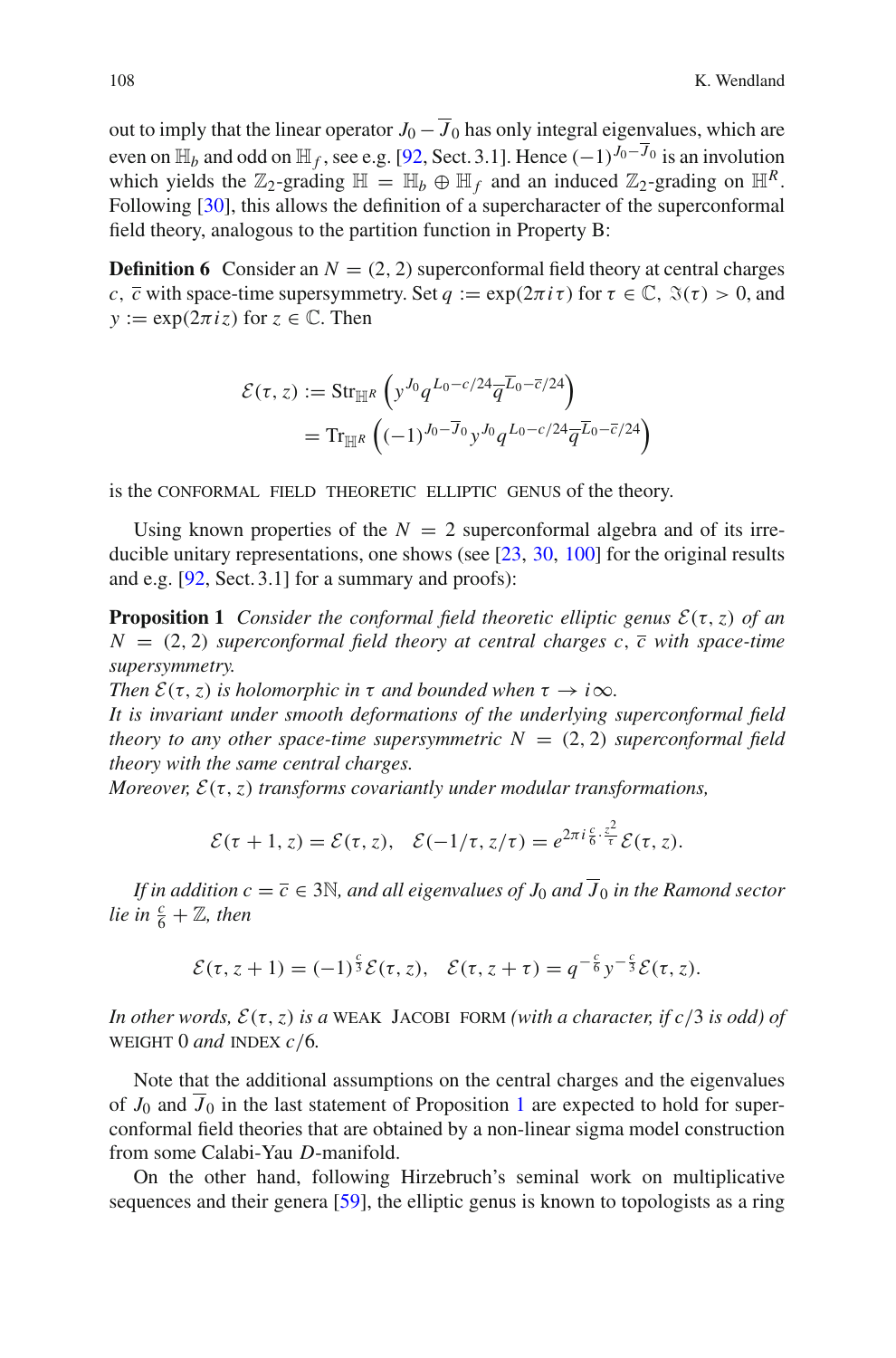homomorphism from the cobordism ring of smooth oriented compact manifolds into a ring of modular functions [\[60](#page-39-13), [66](#page-39-14)]. For simplicity we assume that our underlying manifold *X* is a Calabi-Yau *D*-manifold. Then its associated geometric elliptic genus  $\mathcal{E}_X(\tau, z)$  can be viewed as a modular function obeying the transformation properties of Proposition [1](#page-19-0) with  $c = 3D$  and interpolating between the standard topological invariants of *X*, namely its *Euler characteristic*  $\chi(X)$ , its *signature*  $\sigma(X)$ , and its *topological Euler characteristic*  $\chi(\mathcal{O}_X)$ .

To understand this in more detail, first recall the definition of the topological invariants mentioned above: For  $y \in \mathbb{C}$  the Hirzebruch  $\chi_y$ -genus [\[59](#page-39-12)] is defined by

$$
\chi_y(X) := \sum_{p,q=0}^D (-1)^q y^p h^{p,q}(X),
$$

<span id="page-20-0"></span>where the  $h^{p,q}(X)$  are the Hodge numbers of *X*. Then

$$
\chi(X) := \chi_{-1}(X), \quad \sigma(X) := \chi_{+1}(X), \quad \chi(\mathcal{O}_X) := \chi_0(X).
$$
 (16)

Note that by the usual symmetries among the Hodge numbers  $h^{p,q}(X)$  of a complex Kähler manifold *X*, the signature  $\sigma(X) = \sum_{p,q} (-1)^q h^{p,q}(X)$  vanishes if the complex dimension *D* of *X* is odd; we have thus trivially extended the usual definition of the signature on oriented compact manifolds whose real dimension is divisible by 4 to all compact complex Kähler manifolds.

To motivate a standard formula for the specific elliptic genus which is of relevance to us, see Definition [7,](#page-21-0) we draw the analogy to the interpretation of the topological invariants [\(16\)](#page-20-0) in terms of the Atiyah-Singer Index Theorem [\[5\]](#page-37-10). For any complex vector bundle *E* on *X* and a formal variable *x*, we introduce the shorthand notations

$$
\Lambda_x E := \bigoplus_p x^p \Lambda^p E, \quad S_x E := \bigoplus_p x^p S^p E,
$$

where  $\Lambda^p E$ ,  $S^p E$  denote the exterior and the symmetric powers of *E*, respectively, along with the *Chern character* on such formal power series in *x* whose coefficients are complex vector bundles  $F_p$ :

$$
ch(\bigoplus_{p} x^{p} F_{p}) := \sum_{p} x^{p} ch(F_{p}).
$$

<span id="page-20-1"></span>Then by the Hirzebruch-Riemann-Roch formula [\[58](#page-39-15)], which can be viewed as a special case of the Atiyah-Singer Index Theorem, one finds

$$
\chi_{y}(X) = \int\limits_{X} \text{Td}(X) \text{ch}(\Lambda_{y} T^{*}), \tag{17}
$$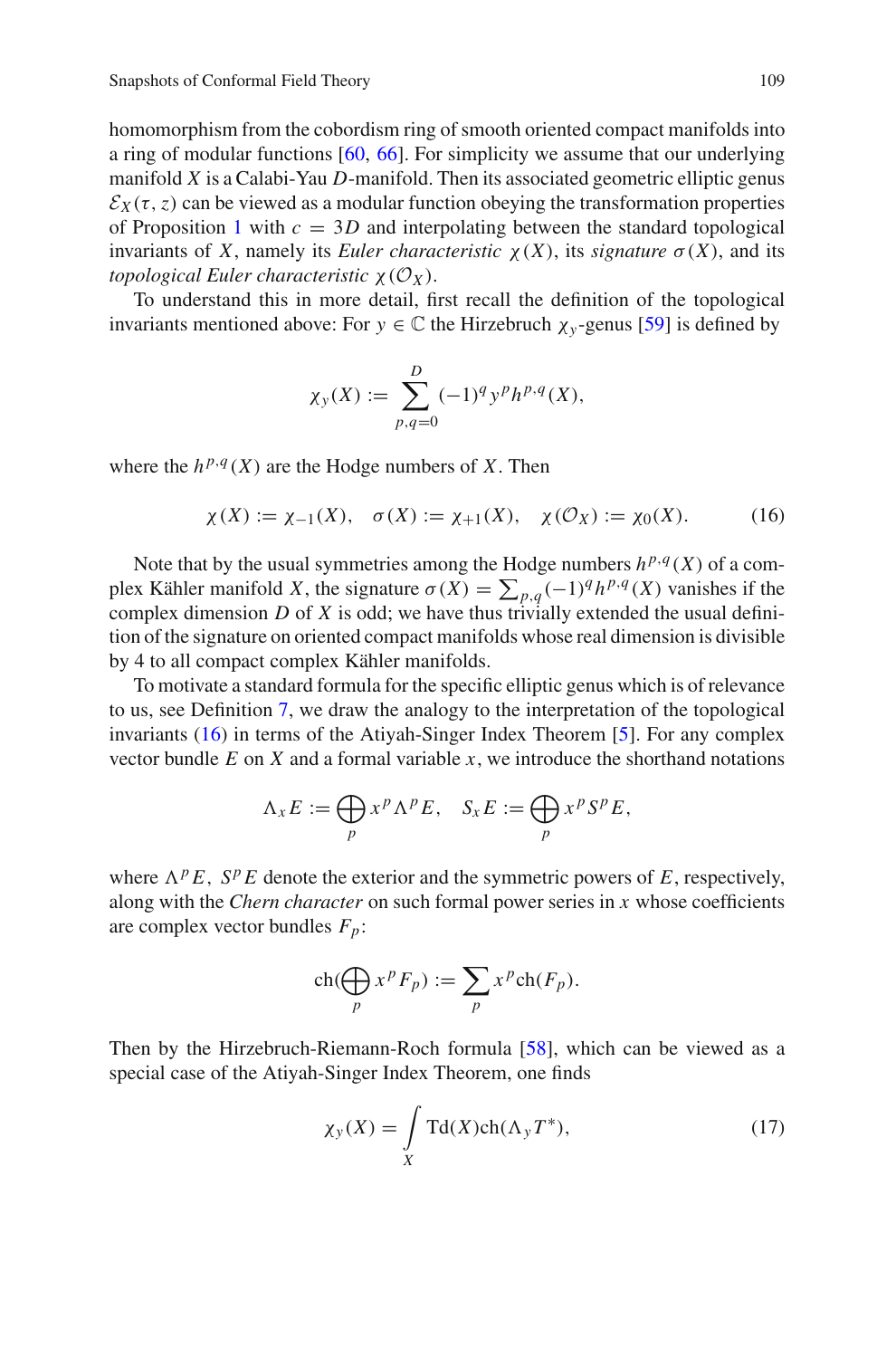where  $Td(X)$  denotes the *Todd genus* and  $T := T^{1,0}X$  is the holomorphic tangent bundle of *X*. Generalizing the expression in Eq.  $(17)$  and following [\[60](#page-39-13), [65,](#page-39-16) [97\]](#page-40-12) we now have

<span id="page-21-0"></span>**Definition 7** Let *X* denote a compact complex *D*-manifold with holomorphic tangent bundle  $T := T^{1,0}X$ . Set

$$
\mathbb{E}_{q,-y} := y^{-D/2} \bigotimes_{n=1}^{\infty} \left( \Lambda_{-yq^{n-1}} T^* \otimes \Lambda_{-y^{-1}q^n} T \otimes S_{q^n} T^* \otimes S_{q^n} T \right),
$$

viewed as a formal power series with variables  $y^{\pm 1/2}$ , *q*, whose coefficients are holomorphic vector bundles on *X*.

Analogously to Definition [1,](#page-3-1) the integral  $\int_X$  is extended linearly to the vector space of formal power series whose coefficients are characteristic classes on *X*. Then with  $q := \exp(2\pi i \tau)$  and  $y := \exp(2\pi i \tau)$ , the holomorphic Euler characteristic of  $\mathbb{E}_{q,-\nu}$ ,

$$
\mathcal{E}_X(\tau, z) := \int\limits_X \mathrm{Td}(X) \mathrm{ch}(\mathbb{E}_{q, -y}) \quad \in \quad y^{-D/2} \cdot \mathbb{Z}[[y^{\pm 1}, q]],
$$

is the (geometric) elliptic genus of *X*.

By [\[60,](#page-39-13) [65,](#page-39-16) [97](#page-40-12)], the elliptic genus  $\mathcal{E}_X(\tau, z)$  in fact yields a well-defined function in  $\tau \in \mathbb{C}$  with  $\Im(\tau) > 0$  and in  $z \in \mathbb{C}$ . If *X* is a Calabi-Yau *D*-manifold, then  $\mathcal{E}_X(\tau, z)$ is a weak Jacobi form (with a character, if *D* is odd) of weight 0 and index  $D/2$  [\[11](#page-37-11)]. In other words, with  $c := 3D$  the elliptic genus  $\mathcal{E}_X(\tau, z)$  obeys the transformation properties stated for  $\mathcal{E}(\tau, z)$  in Proposition [1,](#page-19-0) and it is bounded when  $\tau \to i\infty$ . One checks that by definition, the elliptic genus indeed is a topological invariant which interpolates between the standard topological invariants of Eq. [\(16\)](#page-20-0), namely  $\mathcal{E}_X(\tau, z) \stackrel{\tau \to i\infty}{\longrightarrow} y^{-D/2} \chi_{-y}(X)$  and

$$
\mathcal{E}_X(\tau, z = 0) = \chi(X), \quad \mathcal{E}_X(\tau, z = 1/2) = (-1)^{D/2} \sigma(X) + \mathcal{O}(q),
$$
  
 
$$
q^{D/4} \mathcal{E}_X(\tau, z = (\tau + 1)/2) = (-1)^{D/2} \chi(\mathcal{O}_X) + \mathcal{O}(q).
$$
 (18)

<span id="page-21-2"></span>According to Witten [\[96](#page-40-13), [97\]](#page-40-12), the expression for the elliptic genus  $\mathcal{E}_X(\tau, z)$  in Definition [7](#page-21-0) can be interpreted as a regularized version of a *U*(1)-equivariant index of a Dirac-like operator on the loop space of *X*, see also [\[66\]](#page-39-14). This explains the notation chosen in Definition [7,](#page-21-0) and it also motivates why one expects that for CFTs which are obtained by a non-linear sigma model construction from some Calabi-Yau *D*-manifold *X*, the conformal field theoretic elliptic genus of Definition [6](#page-19-1) agrees with the geometric elliptic genus of *X* as in Definition [7.](#page-21-0) Note that the resulting equation

<span id="page-21-1"></span>
$$
\mathcal{E}_X(\tau, z) = \text{Str}_{\mathbb{H}^R} \left( y^{J_0} q^{L_0 - c/24} \overline{q}^{\overline{L}_0 - \overline{c}/24} \right)
$$
(19)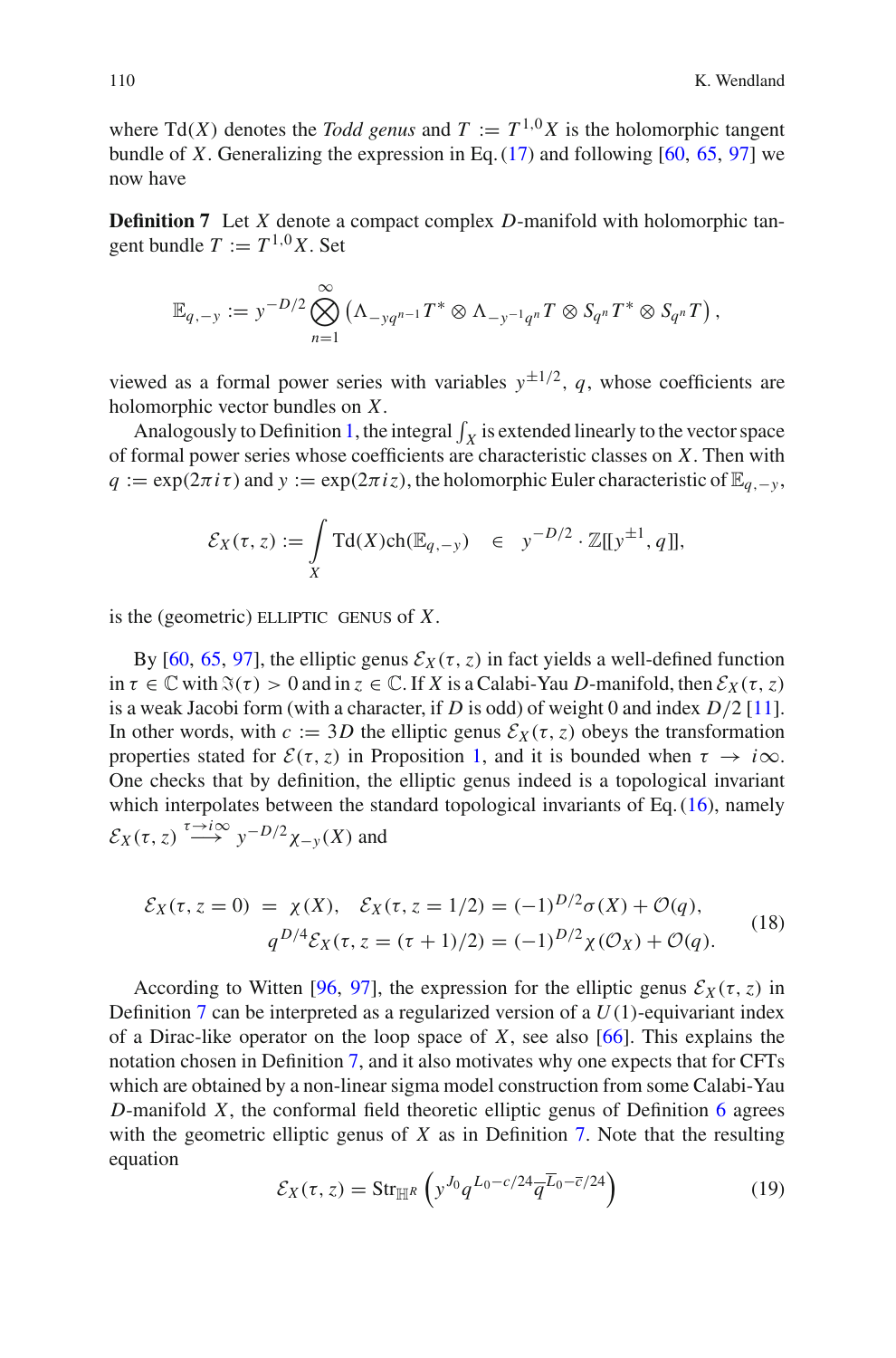would furnish a natural generalization of the *McKean-Singer Formula* [\[72](#page-39-17)]. While non-linear sigma model constructions are not understood sufficiently well to even attempt a general proof of this equation, there is some evidence for its truth. On the one hand, as was pointed out in Sect. [2.3,](#page-17-0)  $N = (2, 2)$  superconformal field theories obtained from a non-linear sigma model on a complex torus are very well understood. One confirms that their conformal field theoretic elliptic genus vanishes, as does the geometric elliptic genus of a complex torus. Equation [\(19\)](#page-21-1) is also compatible with the construction of symmetric powers of the manifold *X* [\[25](#page-37-12)]. Moreover, compatibility of the elliptic genus with orbifold constructions was proved in [\[12](#page-37-13), [40](#page-38-9)]. Further evidence in favor of the expectation [\(19\)](#page-21-1) arises from a discussion of the chiral de Rham complex, see Sect. [2.5.](#page-22-0)

#### <span id="page-22-0"></span>*2.5 The Chiral de Rham Complex*

As was pointed out above, non-linear sigma model constructions of  $N = (2, 2)$ superconformal field theories are in general not very well understood. Therefore, a direct proof of the expected equality [\(19\)](#page-21-1) is out of reach. However, instead of a full-fledged superconformal field theory, in [\[70\]](#page-39-18) the authors construct a sheaf of superconformal vertex algebras, known as the *chiral de Rham complex*  $\Omega_X^{\text{ch}}$ , on any complex manifold *X*. The chiral de Rham complex of *X* is expected to be closely related to the non-linear sigma model on *X*, as we shall discuss in the present section.

Let us begin by summarizing the construction of the chiral de Rham complex  $\Omega_X^{\text{ch}}$  for a complex *D*-dimensional manifold *X*, see [\[8](#page-37-14), [56,](#page-39-19) [69,](#page-39-20) [70](#page-39-18)]. First, to any coordinate neighborhood  $U \subset X$  with holomorphic coordinates  $(z^1, \ldots, z^D)$  one associates a  $bc - \beta \gamma$  system  $\Omega_X^{\text{ch}}(U)$  as in Example [3,](#page-6-3) see Sect. 2.1. Here, the even fields  $a^j$ ,  $b^j$  are interpreted as arising from quantizing the local sections  $\partial/\partial z^j$ ,  $z^j$ of the sheaf of polyvector fields on *X*, while the odd fields  $\phi^j$ ,  $\psi^j$  correspond to the local sections *dz<sup>j</sup>* , ∂/∂(*dz<sup>j</sup>* ) of the sheaf of differential operators on the de Rham algebra of differential forms. Indeed, by [\(3\)](#page-6-4) the map

$$
(\partial/\partial z^j, z^j, dz^j, \partial/\partial (dz^j)) \longmapsto (a_0^j, b_0^j, \phi_0^j, \psi_0^j)
$$

induces a super-Lie algebra homomorphism.

According to [\[70](#page-39-18)], coordinate transforms on *X* induce corresponding transformation rules for the fields  $a^j$ ,  $b^j$ ,  $\phi^j$ ,  $\psi^j$  which are compatible with the structure of the  $bc - \beta \gamma$ -system as discussed in Example [3.](#page-6-3) This allows to glue the  $\Omega_X^{\text{ch}}(U)$ accordingly, and by localization, one indeed obtains a well-defined sheaf of vertex algebras over *X*, with a (non-associative) action of  $\mathcal{O}_X$  on it.

<span id="page-22-1"></span>A key result of [\[70](#page-39-18)] is the fact that under appropriate assumptions on *X*, there are well-defined global sections of the sheaf  $\text{End}_{\mathbb{C}}(\Omega_X^{\text{ch}})[[z^{\pm 1}]]$ , which are locally given by the fields [\(4\)](#page-7-2), [\(5\)](#page-7-3) of the topological  $N = 2$  superconformal algebra [\(6\)](#page-7-0)–[\(7\)](#page-7-1) discussed in Example [4](#page-7-4) of Sect. 2.1: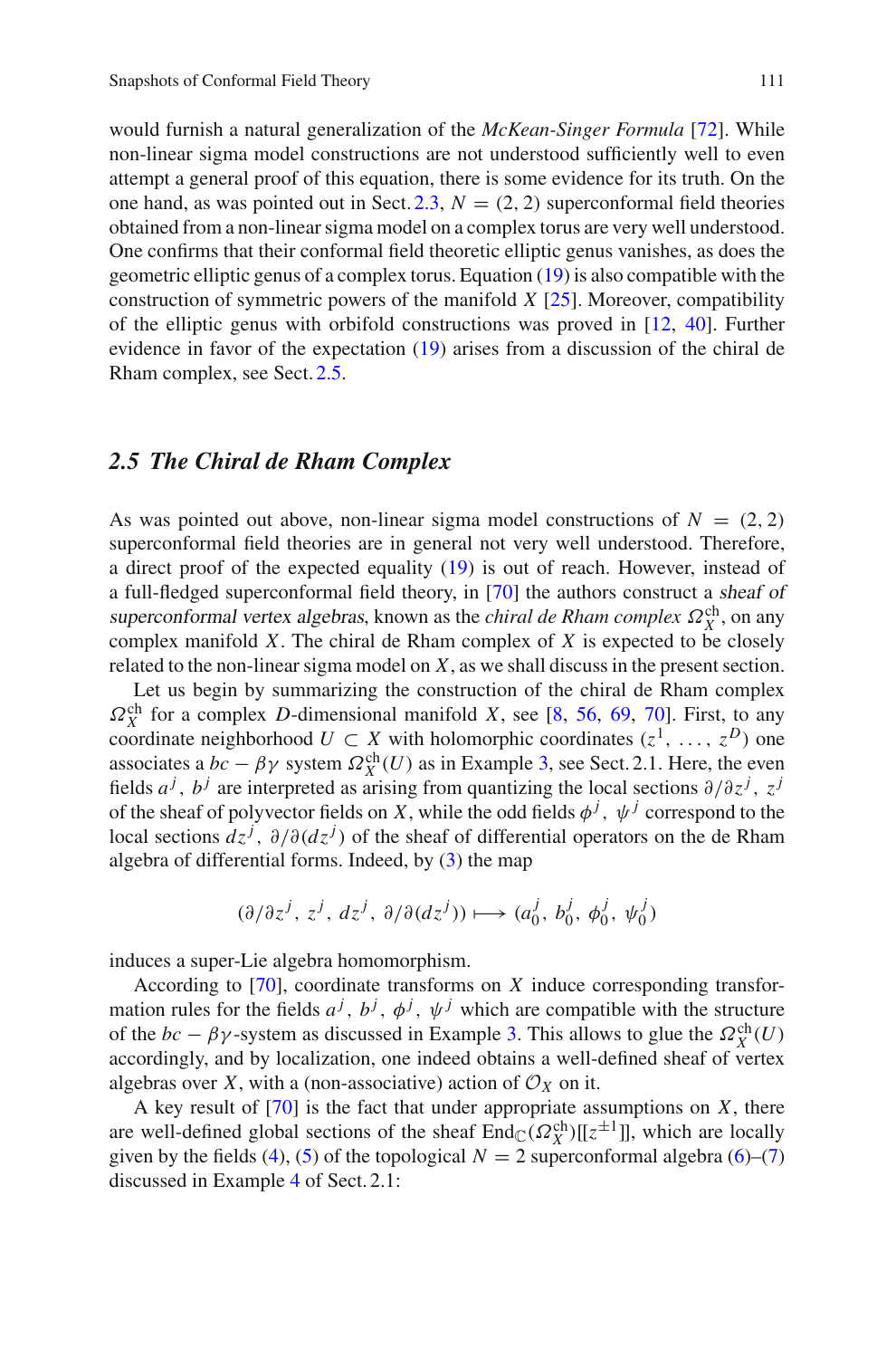**Theorem 2** ([\[70](#page-39-18)]) *Let X denote a compact complex manifold of dimension D. As* discussed above, there is an associated sheaf Ω<sup>ch</sup> of vertex algebras on X. On every *holomorphic coordinate chart*  $U \subset X$ *, let*  $T^{t\hat{op}}(z)$ *,*  $J(z)$ *,*  $Q(z)$ *,*  $G(z)$  *denote the local sections in*  $\text{End}_{\mathbb{C}}(\Omega_X^{\text{ch}}(U))[[z^{\pm 1}]]$  *defined by* [\(4\)](#page-7-2), [\(5\)](#page-7-3)*, with mode expansions* 

$$
T^{\text{top}}(z) = \sum_{n} L^{\text{top}}_{n} z^{n-2}, \quad J(z) = \sum_{n} J_{n} z^{n-1},
$$

$$
Q(z) = \sum_{n} Q_{n} z^{n-1}, \quad G(z) = \sum_{n} G_{n} z^{n-2},
$$

*respectively. Then the following holds:*

*1. The linear operators*  $F := J_0$  *and*  $d_{\rm dR}^{\rm ch} := -Q_0$  *are globally well-defined. Moreover, F defines a*  $\mathbb{Z}$ -grading on  $\Omega_X^{\text{ch}}$ , while  $(d_{\text{dR}}^{\text{ch}})^2 = 0$ *, such that* 

$$
\forall p \in \mathbb{Z}: \quad \Omega_X^{\text{ch},p}(U) := \left\{ \Phi \in \Omega_X^{\text{ch}}(U) \mid F\Phi = p\Phi \right\}
$$

 $yields a \ complex \left(\Omega_X^{\text{ch},\bullet}, d_{\text{dR}}^{\text{ch}}\right)$ *, which is called the* CHIRAL DE RHAM COMPLEX.

- 2. The map  $(z^j, dz^j) \mapsto (b_0^j, \phi_0^j)$  induces a quasi-isomorphism from the usual de *Rham complex to the chiral de Rham complex of X.*
- *3. The local fields T* top(*z*) *given in* [\(4\)](#page-7-2) *define a global field on the chiral de Rham complex, by which we mean a global section of the sheaf*  $\text{End}_{\mathbb{C}}(\Omega_X^{\text{ch}})[[z^{\pm 1}]]$ *. The chiral de Rham complex therefore is bigraded by F and*  $L_0^{\text{top}}$ *.*
- *4.* If X is a Calabi-Yau manifold, then the local fields  $J(z)$ ,  $Q(z)$ ,  $G(z)$  given in [\(5\)](#page-7-3) *also define global fields on the chiral de Rham complex.*

As mentioned above, the sheaf  $\Omega_X^{\text{ch}}$  is not quasi-coherent. However, it has a filtration which is compatible with the bigrading of Theorem [2](#page-22-1) and such that the corresponding graded object yields a quasi-coherent sheaf isomorphic to (the sheaf of sections of)  $(-y)^{D/2}E_{q,y}$  as in Definition [7.](#page-21-0) This is used extensively in [\[10,](#page-37-15) [11\]](#page-37-11) to study the *Cech cohomology*  $H^*(X, \Omega_X^{ch})$ . Note that this means classical Cech cohomology, ignoring the differential  $d_{\rm dR}^{\rm ch}$  of the chiral de Rham complex. The authors find:

<span id="page-23-0"></span>**Theorem 3** ([\[10](#page-37-15), [11](#page-37-11)]) *Consider a Calabi-Yau D-manifold X, and the Cech coho*mology  $H^*(X, \Omega_X^{ch})$  of its chiral de Rham complex  $\Omega_X^{ch}$ . Equip it with the induced *bigrading by the operators*  $F = J_0$  *and*  $L_0^{\text{top}}$  *of Theorem* [2](#page-22-1) *and the*  $\mathbb{Z}_2$ -grading by  $(-1)^{F+q}$  *on*  $H^q(X, \Omega_X^{ch})$ . Then  $H^*(X, \Omega_X^{ch})$  carries a natural structure of a topolog*ical N* = 2 *superconformal vertex algebra* [\[10,](#page-37-15) Proposition 3.7 and Definition 4.1]*. Moreover* [\[11\]](#page-37-11), the GRADED EULER CHARACTERISTIC of the chiral de Rham com*plex, that is, the supertrace of the operator y*−*D*/<sup>2</sup> ·(*<sup>y</sup> <sup>J</sup>*<sup>0</sup> *<sup>q</sup> <sup>L</sup>*top <sup>0</sup> ) *on H*∗(*X*, Ω*ch <sup>X</sup>* )*, yields the elliptic genus*  $\mathcal{E}_X(\tau, z)$  *of Definition* [7.](#page-21-0)

Thus Theorem [3](#page-23-0) indicates a possible relationship between the chiral de Rham complex  $\Omega_X^{\text{ch}}$  of a Calabi-Yau *D*-manifold *X* and a non-linear sigma model on *X*,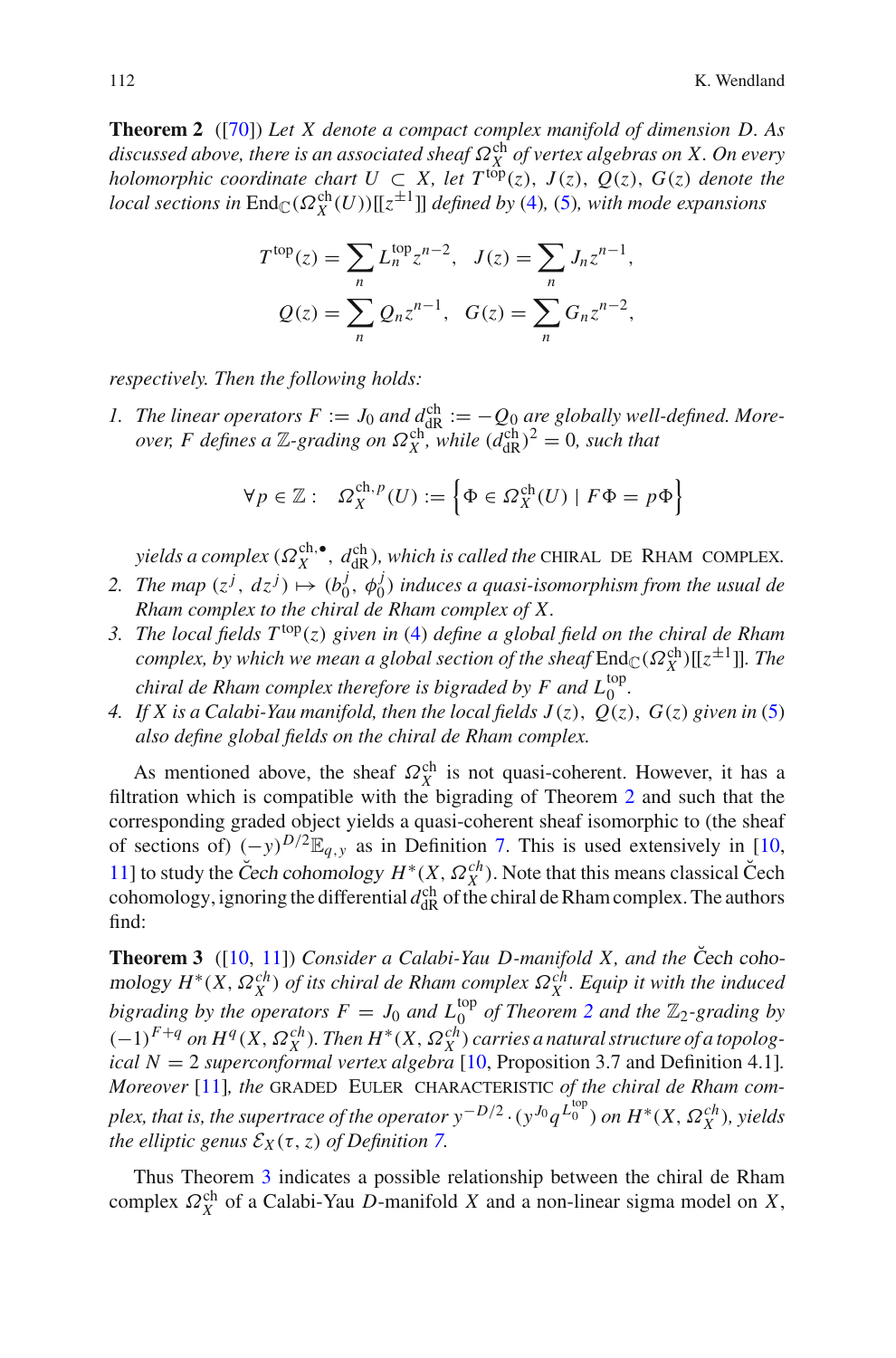since it recovers the (geometric!) elliptic genus  $\mathcal{E}_X(\tau, z)$  by means of a supertrace which at least in spirit agrees with the expression on the right hand side of Eq. [\(19\)](#page-21-1). Note that  $L_0^{\text{top}} = L_0 - \frac{1}{2}J_0$  $L_0^{\text{top}} = L_0 - \frac{1}{2}J_0$  $L_0^{\text{top}} = L_0 - \frac{1}{2}J_0$  by [\(8\)](#page-8-0) [using Definition 1 and [\(11\)](#page-15-1)]. Therefore, using the fact that the elliptic genus is holomorphic, along with the spectral flow  $(13)$ , the conformal field theoretic elliptic genus of Definition [6](#page-19-1) can be expressed as

$$
\mathcal{E}(\tau, z) = \text{Str}_{\mathbb{H}^R} \left( y^{J_0} q^{L_0 - c/24} \right)
$$
  
=  $y^{-c/6} \text{Str}_{\mathbb{H}^{NS}} \left( (yq^{-1/2})^{J_0} q^{L_0} \right) = y^{-c/6} \text{Str}_{\mathbb{H}^{NS}} \left( y^{J_0} q^{L_0^{top}} \right).$ 

Hence recalling *c* = 3*D* for a non-linear sigma model on a Calabi-Yau *D*manifold, one is led to conjecture that one might be able to identify an appropriate cohomology of  $\mathbb{H}^{NS}$  with  $H^*(X, \Omega_X^{ch})$ .

The details of such an identification are still more subtle, however. Indeed, by construction, the chiral de Rham complex depends only on the complex structure of *X*, while the non-linear sigma model, in addition, depends on the complexified Kähler structure of *X*. It is therefore natural to expect the vertex algebra of Theorem [3](#page-23-0) to yield a truncated version of the non-linear sigma model by means of the topological twists mentioned in Example [5](#page-7-5) of Sect. 2.1. Since the crucial bundle <sup>E</sup>*q*,−*<sup>y</sup>* of Definition [7](#page-21-0) resembles an infinite-dimensional Fock space, while the traditional topological A- and B-twists yield finite dimensional spaces of states, the so-called *half-twisted sigma model* according to Witten [\[99\]](#page-40-14) is the most natural candidate. It still cannot yield the vertex algebra of Theorem [3,](#page-23-0) since it depends both on the complex and on the complexified Kähler structure of *X*. Moreover, the Cech resolution, which is ˘ implicit in  $H^*(X, \Omega_X^{ch})$ , does not resemble the standard features of non-linear sigma models on *X*. According to Kapustin, however, a large volume limit of Witten's half twisted sigma model on *X* yields the cohomology of  $\Omega_X^{\text{ch}}$  with respect to yet another resolution of the complex, the so-called *Dolbeault resolution* [\[62\]](#page-39-21) .

### <span id="page-24-0"></span>**3 Conformal Field Theory on K3**

As emphasized repeatedly, non-linear sigma model constructions are in general not well understood, except for the toroidal conformal field theories presented in Sect. [2.3.](#page-17-0) Recall however that there are only two topologically distinct types of Calabi-Yau 2-manifolds, namely the complex 2-tori and the K3 surfaces (see e.g. [\[6,](#page-37-16) Chap.VIII] for an excellent introduction to the geometry of K3 surfaces). By the Kummer construction, one obtains an example of a K3 surface by means of a  $\mathbb{Z}_2$ orbifold procedure from every complex 2-torus. On the other hand,  $\mathbb{Z}_2$ -orbifolds of the toroidal CFTs are also reasonably well understood. One therefore expects to be able to construct examples of CFTs which allow a non-linear sigma model interpretation on some K3 surface. Compared to CFTs on higher-dimensional Calabi-Yau *D*-manifolds, those on K3 surfaces indeed provide a borderline case, in the sense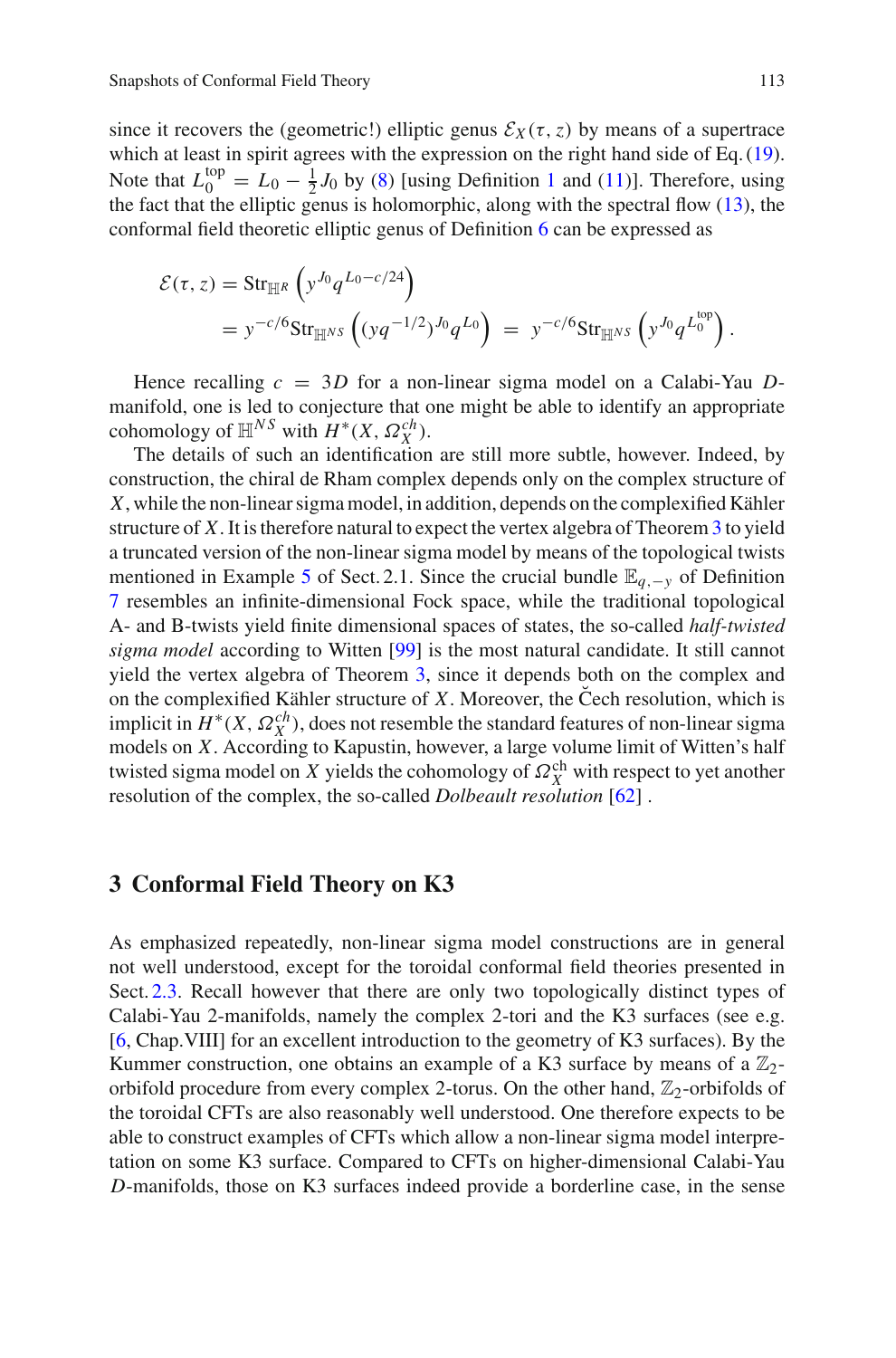that much more is known about these so-called *K3 theories*. Most importantly, we can give a mathematical definition of such theories without ever mentioning nonlinear sigma model constructions. The current section presents this definition and summarizes some of the known properties of K3 theories.

To motivate the mathematical definition of K3 theories, let us recall the conformal field theoretic elliptic genus of Sect. [2.4.](#page-18-0) Here we assume that we are given an  $N =$ (2, 2) superconformal field theory that obeys the following conditions, which are necessary for the CFT to allow a non-linear sigma model interpretation on some Calabi-Yau 2-manifold: The theory is superconformal at central charges  $c = 6$ ,  $\bar{c} =$ 6 with space-time supersymmetry, and such that all eigenvalues of  $J_0$  and  $\overline{J}_0$  are integral. This latter condition is equivalent to the assumption that in addition to the spectral flow operator of Ingredient IV in Sect. [2.2,](#page-10-0) the theory possesses a quartet of *two-fold left- and right-handed spectral flow operators*  $\Theta^{\pm}$ ,  $\overline{\Theta}^{\pm}$ . By this we mean that these operators act analogously to  $\Theta^{\pm 2}$  on the space of states, with  $\Theta$  as in [\(13\)](#page-16-0), namely

$$
[L_0, \Theta^{\pm}] = \frac{c}{6}\Theta^{\pm} \mp \Theta^{\pm} \circ J_0, [J_0, \Theta^{\pm}] = \mp \frac{c}{3}\Theta^{\pm}, [\overline{L}_0, \overline{\Theta}^{\pm}] = \frac{\overline{c}}{6}\overline{\Theta}^{\pm} \mp \overline{\Theta}^{\pm} \circ \overline{J}_0, [\overline{J}_0, \overline{\Theta}^{\pm}] = \mp \frac{\overline{c}}{3}\overline{\Theta}^{\pm},
$$

but with all other commutators vanishing. The fields associated to  $\Theta^{\pm}\Omega$ ,  $\overline{\Theta}^{\pm}\Omega$  by the state-field correspondence (Definition [3\)](#page-8-1) are denoted  $J^{\pm}(z)$  and  $\overline{J}^{\pm}(\overline{z})$ , respec-tively. By Proposition [1,](#page-19-0) the conformal field theoretic elliptic genus  $\mathcal{E}(\tau, z)$  of such a CFT is a weak Jacobi form of weight 0 and index 1. However, the space of such Jacobi forms is one-dimensional, as follows from the methods introduced in [\[36\]](#page-38-10) (see [\[11](#page-37-11)] or [\[92,](#page-40-2) Theorem. 3.1.12] for direct proofs). According to the discussion that follows Definition [7,](#page-21-0) the (geometric) elliptic genus  $\mathcal{E}_{K3}(\tau, z)$  of a K3 surface is a weak Jacobi form of weight 0 and index 1 as well, which by [\(18\)](#page-21-2) is non-zero, since  $\mathcal{E}_{K3}(\tau, z = 0) = \chi(K3) = 24$ . The precise form of the function  $\mathcal{E}_{K3}(\tau, z)$  is well-known, and we obtain

$$
\mathcal{E}(\tau, z) = a \cdot \mathcal{E}_{K3}(\tau, z) = a \cdot \left(2y + 20 + 2y^{-1} + \mathcal{O}(q)\right)
$$
 (20)

<span id="page-25-1"></span><span id="page-25-0"></span>for some constant *a*. In fact,

**Proposition 2** ([\[92,](#page-40-2) Sect. 7.1]) *Consider an N* = (2, 2) *superconformal field theory at central charges c* = 6,  $\bar{c}$  = 6 *with space-time supersymmetry and such that all the eigenvalues of*  $J_0$  *and of*  $\overline{J_0}$  *are integral.* 

- *1. The elliptic genus of this CFT either vanishes, or it agrees with the geometric elliptic genus*  $\mathcal{E}_{K3}(\tau, z)$  *of a K3 surface.*
- *2. The conformal field theoretic elliptic genus vanishes if and only if the theory is a toroidal*  $N = (2, 2)$  *superconformal field theory according to Definition* [5.](#page-17-4)

This result is mentioned in [\[75](#page-39-22)] and proved in [\[92,](#page-40-2) Sect. 7.1], where the proof however contains a few typos. The sketch of a corrected proof is banned to the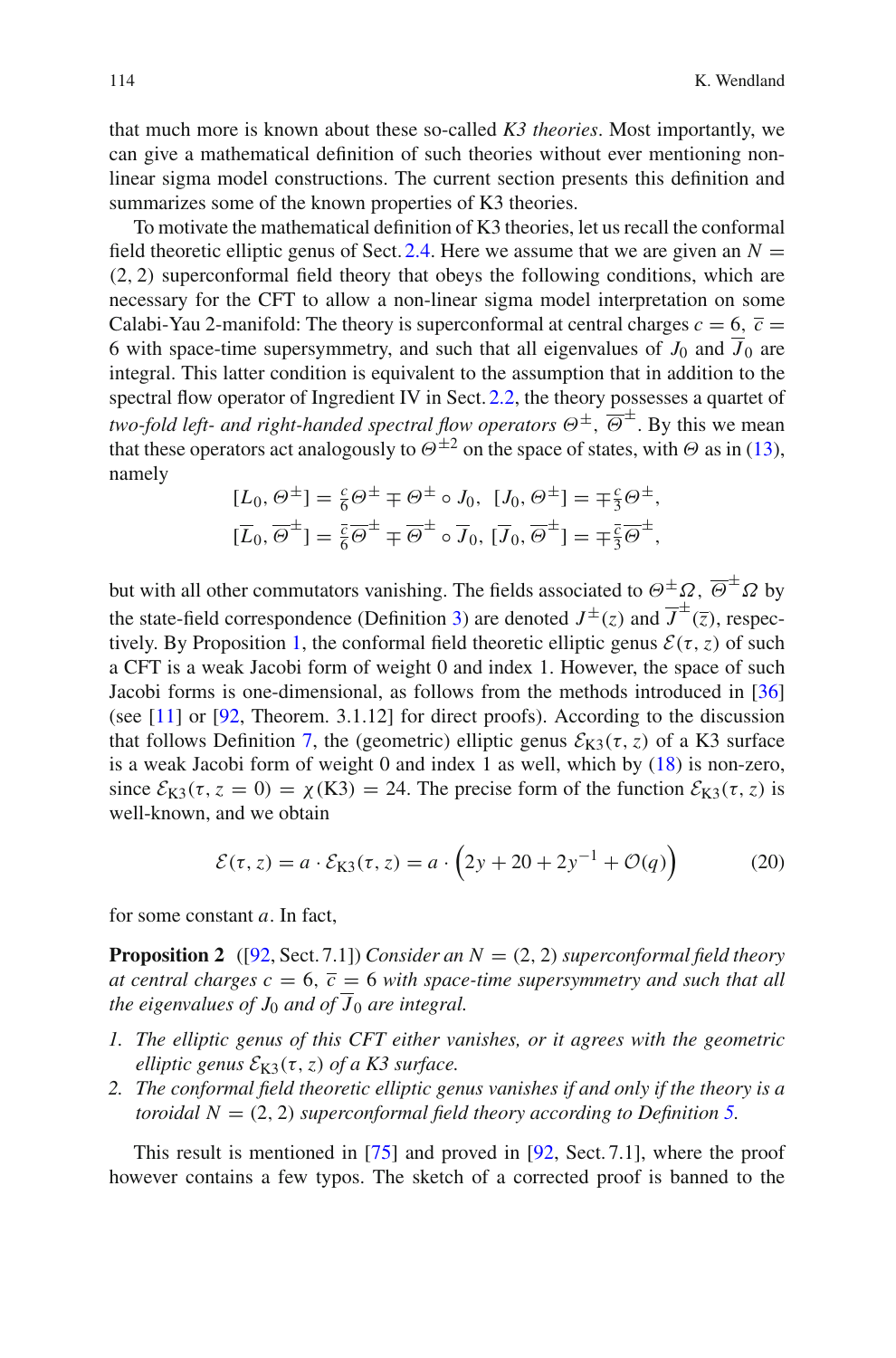Appendix, since it uses a number of properties of superconformal field theories with space-time supersymmetry which are well-known to the experts, but which we have not derived in this exposition.

While as mentioned before, the toroidal  $N = (2, 2)$  superconformal field theories are well understood, it is also not hard to find examples of theories whose conformal field theoretic elliptic genus is  $\mathcal{E}_{K3}(\tau, z)$ , see [\[30](#page-38-8)]. In particular, the authors of [\[30\]](#page-38-8) prove that the standard  $\mathbb{Z}_2$ -orbifold of every toroidal  $N = (2, 2)$  superconformal field theory at central charges  $c = 6$ ,  $\bar{c} = 6$  yields such an example. By the above this is in accord with the expectations based on the Kummer construction, hence our

<span id="page-26-1"></span>**Definition 8** A superconformal field theory is called a K3 THEORY, if the following conditions hold: The CFT is an  $N = (2, 2)$  superconformal field theory at central charges  $c = 6$ ,  $\bar{c} = 6$  with space-time supersymmetry, all the eigenvalues of  $J_0$  and of  $\overline{J}_0$  are integral, and the conformal field theoretic elliptic genus of the theory is

$$
\mathcal{E}(\tau,z)=\mathcal{E}_{\text{K3}}(\tau,z).
$$

Possibly, every K3 theory allows a non-linear sigma model interpretation on some K3 surface, however a proof is far out of reach. Nevertheless, under standard assumptions on the deformation theory of such theories it is possible to determine the form of every connected component of the moduli space of K3 theories. Namely, one assumes that all deformations by so-called marginal operators are integrable for these theories, an assumption which can be justified in string theory and which is demonstrated to all orders of perturbation theory in [\[26\]](#page-38-11). Then, based on the previous results [\[18,](#page-37-17) [83\]](#page-40-15), one obtains

**Theorem 4** ([\[3](#page-37-18), [75](#page-39-22)]) *With the notations introduced in Theorem [1,](#page-18-1) let*  $T^{4,20}$  *denote the Grassmannian of maximal positive definite oriented subspaces of*  $\mathbb{R}^{4,20}$ *,* 

$$
\mathcal{T}^{4,20} := O^+(4, 20; \mathbb{R})/SO(4) \times O(20).
$$

*By*  $T_0^{4,20} \subset T^{4,20}$  *we denote the set of all those maximal positive definite oriented subspaces*  $x \text{ }\subset \mathbb{R}^{4,20}$  *which have the property that*  $x^{\perp}$  *does not contain any roots, that is, all*  $\alpha \in x^{\perp} \cap \mathbb{Z}^{4,20}$  *obey*  $\langle \alpha, \alpha \rangle \neq -2$ *.* 

*If the above-mentioned assumptions on deformations of K3 theories hold, namely that all deformations by so-called marginal operators are integrable, then each connected component <sup>M</sup>*K3 *<sup>s</sup> of the moduli space of K3 theories has the following form:*

$$
\mathcal{M}_s^{\mathrm{K3}} = O^+(4, 20; \mathbb{Z}) \backslash \mathcal{T}_0^{4, 20}.
$$

This result reinforces the expectation that one connected component  $\mathcal{M}_{\sigma}^{K3}$  of the moduli space of K3 theories can be identified with the space of non-linear sigma models on K3 surfaces, since in addition, we have

<span id="page-26-0"></span>**Proposition 3** ([\[3\]](#page-37-18)) *The partial completion*  $T^{4,20}$  *of the smooth universal covering space*  $T_0^{4,20}$  *of*  $\mathcal{M}_s^{K3}$  *can be isometrically identified with the* PARAMETER SPACE OF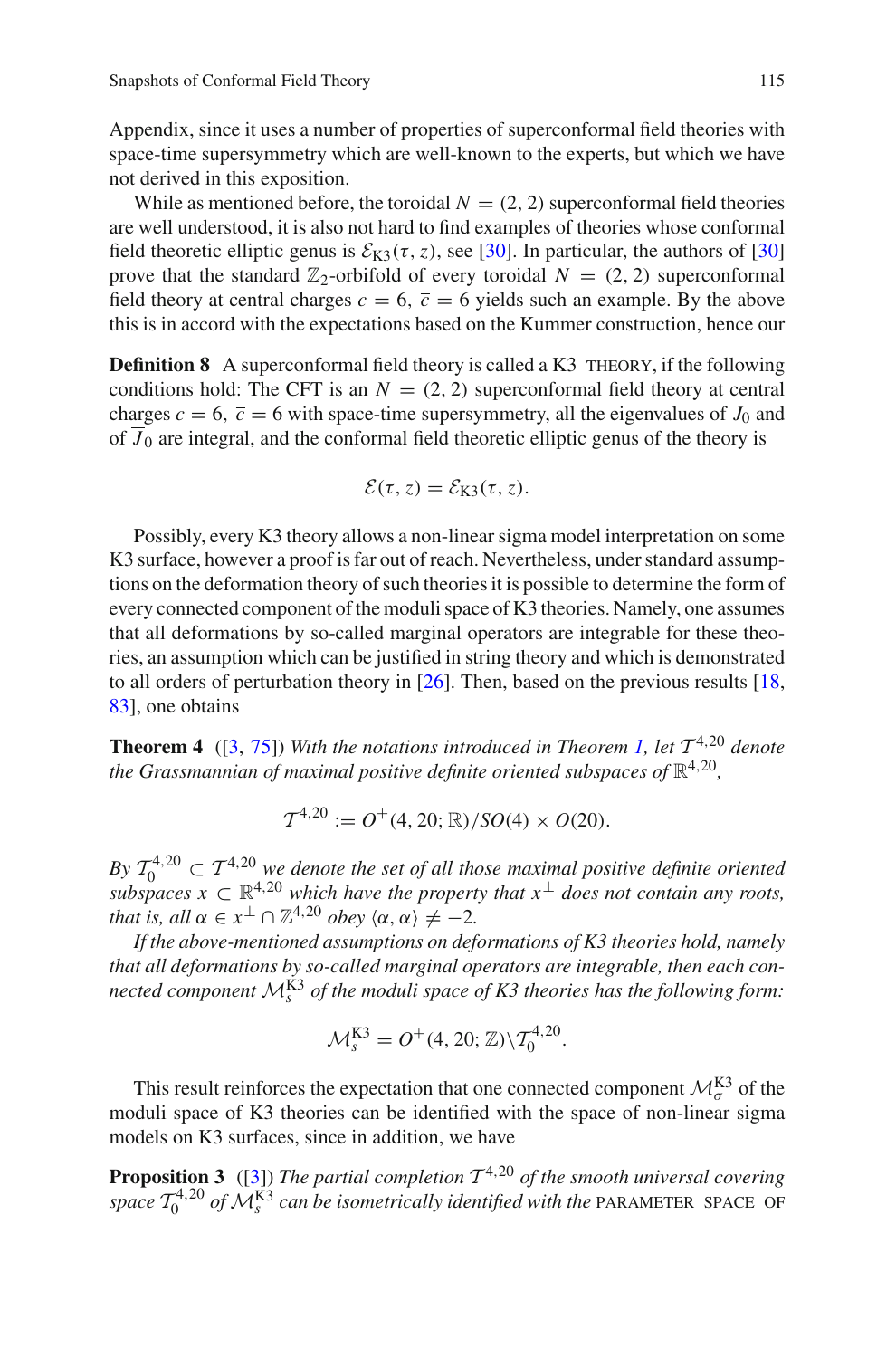non- linear sigma models on *K*3*. Namely, denoting by X the diffeomorphism type of a K3 surface,*  $T^{4,20}$  *is a cover of the space of triples*  $(\Sigma, V, B)$  *where*  $\Sigma$ *denotes a* HYPERKÄHLER STRUCTURE *on*  $X, V \in \mathbb{R}^+$  *is interpreted as the* VOLUME *of X, and B is the de Rham cohomology class of a real closed two-form on X, a so-called* B- field*.*

*If a K3 theory in*  $M_s^{K3}$  *lifts to a point in*  $T^{4,20}$  *which is mapped to the triple*  $(\Sigma, V, B)$ *, then*  $(\Sigma, V, B)$  *is called a* GEOMETRIC INTERPRETATION of the K3 *theory.*

In [\[75,](#page-39-22) [93](#page-40-16)] it is shown that the expectation that non-linear sigma models on K3 yield K3 theories indeed is compatible with orbifold constructions, more precisely with every orbifold construction of a K3 surface from a complex two-torus by means of a discrete subgroup of SU(2). As mentioned above, one might conversely expect that every K3 theory with geometric interpretation  $(\Sigma, V, B)$  can be constructed as a non-linear sigma model on a K3 surface, specified by the data  $(\Sigma, V, B)$  – at least the existence of a non-linear sigma model interpretation has not been disproved for any K3 theory, so far.

The statement of Proposition [3](#page-26-0) makes use of the fact that every K3 surface is a hyperkähler manifold. The analogous statement for K3 theories is the observation that the two commuting copies of  $N = 2$  superconformal algebras [\(9\)](#page-8-2)–[\(10\)](#page-8-3) are each extended to an  $N = 4$  *superconformal algebra* in these theories. This is a direct consequence of our Definition [8](#page-26-1) of K3 theories. Indeed, as mentioned at the beginning of this section, the assumption of space-time supersymmetry together with the integrality of the eigenvalues of  $J_0$  and  $\overline{J}_0$  imply that the fields  $J^{\pm}(z)$ ,  $\overline{J}^{\pm}(\overline{z})$ corresponding to two-fold left- and right-handed spectral flow are fields of the CFT. One checks that at central charges  $c = 6$ ,  $\bar{c} = 6$ , these fields create states in the subspaces  $W_1$  and  $\overline{W}_1$  of the vector spaces underlying the chiral algebras of Property C (see the vacuum axiom in Definition [3\)](#page-8-1), whose  $J_0$ - (respectively  $\overline{J}_0$ -) eigenvalues are  $\pm 2$ . Moreover, with the *U*(1)-currents *J*(*z*),  $\overline{J}(\overline{z})$  of the two commuting copies of *N* = 2 superconformal vertex algebras, the fields  $J^{\pm}(z)$ ,  $\overline{J}^{\pm}(\overline{z})$  generate two commuting copies of a so-called  $\mathfrak{su}(2)_1$ -*current algebra*, which in turn is known to extend the  $N = 2$  superconformal algebra to an  $N = 4$  superconformal algebra [\[1](#page-37-19)].

The characters of the irreducible unitary representations of the  $N = 4$  superconformal algebra at arbitrary central charges have been determined in [\[31](#page-38-12)[–34,](#page-38-13) [84](#page-40-17)]. Their transformation properties under modular transforms in general are not modular, in contrast to the situation at lower supersymmetry, where an infinite class of characters of irreducible unitary representations does enjoy modularity. Instead, the  $N = 4$  characters exhibit a so-called *Mock modular* behavior, see e.g. [\[22](#page-37-20)] for a recent account. Since in the context of non-linear sigma models,  $N = 4$  supersymmetry is linked to the geometric concept of hyperkähler manifolds [\[2](#page-37-21)], this seems to point towards a connection between Mock modularity and hyperkähler geometry. The nature of this connection however, to date, is completely mysterious.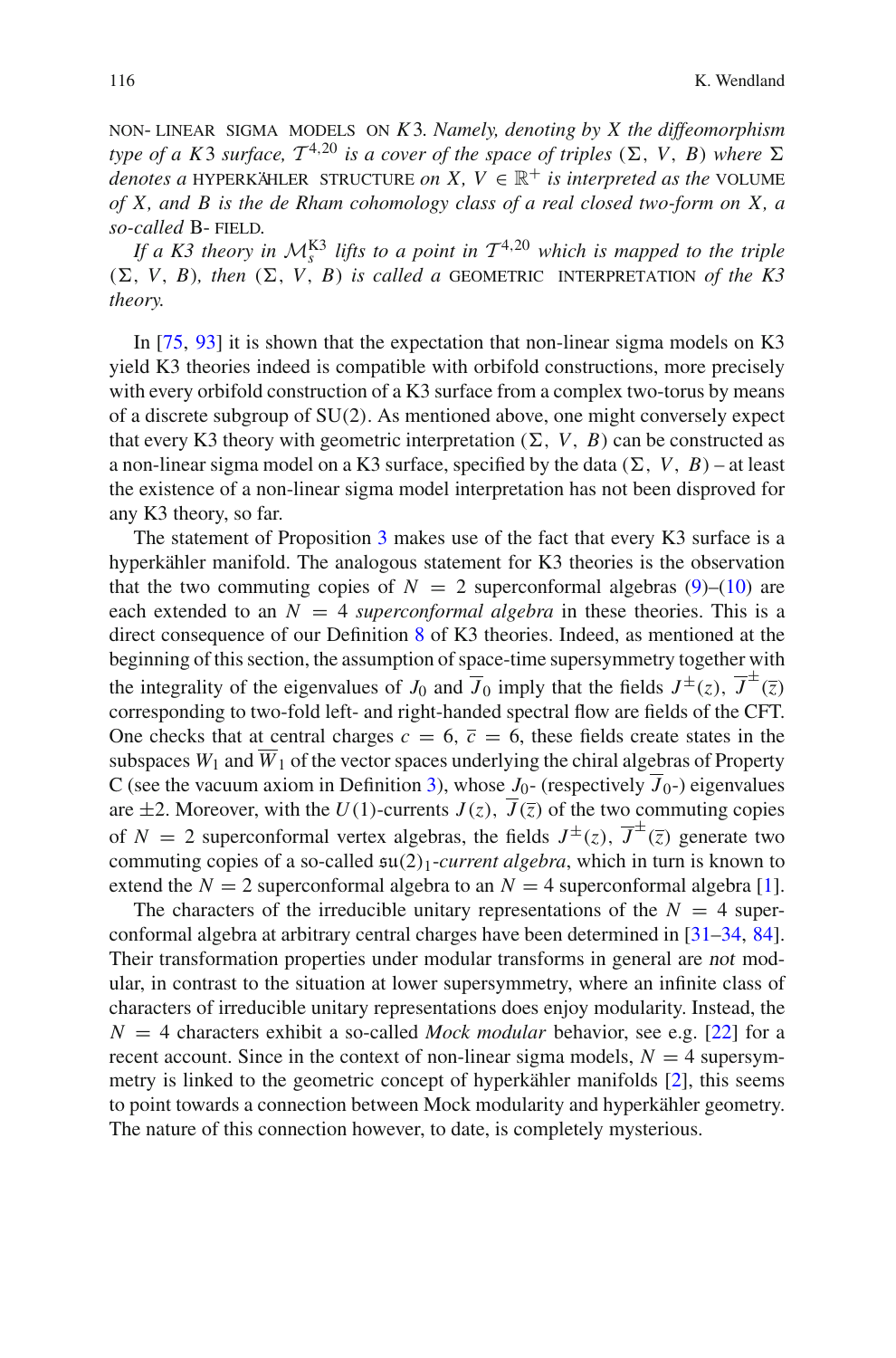# <span id="page-28-0"></span>**4 The Elliptic Genus of K3**

Recall that the elliptic genus  $\mathcal{E}_{K3}(\tau, z)$  of K3 plays center stage in our Definition [8](#page-26-1) of K3 theories. Though this function is explicitly known and well understood, recent years have uncovered a number of mysteries around it. In the present section, some of these mysteries are discussed. This involves more open than solved problems, and as a reminder, the titles of all the following subsections are questions instead of statements.

## <span id="page-28-1"></span>*4.1 A Non-geometric Decomposition of the Elliptic Genus?*

As was mentioned at the end of Sect. [3,](#page-24-0) our very Definition [8](#page-26-1) ensures that every K3 theory enjoys  $N = (4, 4)$  supersymmetry. The current section summarizes how this induces a decomposition of the function  $\mathcal{E}_{K3}(\tau, z)$ , which is a priori not motivated geometrically and which turns out to bear some intriguing surprises.

In what follows, assume that we are given a K3 theory according to Definition [8](#page-26-1) with space of states  $\mathbb{H} = \mathbb{H}^{NS} \oplus \mathbb{H}^{R}$ . Both  $\mathbb{H}^{NS}$  and  $\mathbb{H}^{R}$  can be decomposed into direct sums of irreducible unitary representations with respect to the  $N = (4, 4)$ superconformal symmetry. According to [\[31](#page-38-12), [32\]](#page-38-14), there are three types of irreducible unitary representations of the  $N = 4$  superconformal algebra at central charge  $c = 6$ , namely the *vacuum representation*, the *massless matter representation*, and finally the *massive matter representations* which form a one-parameter family indexed by  $h \in \mathbb{R}_{>0}$ . For later convenience we focus on the Ramond-sector  $\mathbb{H}^R$  of our theory and denote the respective irreducible unitary representations by  $\mathcal{H}_0$ ,  $\mathcal{H}_{mm}$ ,  $\mathcal{H}_h$  (*h* ∈  $\mathbb{R}_{>0}$ ). This notation alludes to the properties of the corresponding representations in the Neveu-Schwarz sector  $\mathbb{H}^{NS}$ , which are related to the representations in  $\mathbb{H}^{R}$ by spectral flow  $\Theta$  according to [\(13\)](#page-16-0). Indeed, the vacuum representation in the NSsector has the vacuum  $\Omega$  as its ground state. The massive matter representations are characterized by the spontaneous breaking of supersymmetry at every mass level, including the ground state [\[95](#page-40-18)].

Setting  $y = \exp(2\pi i z)$  and  $q = \exp(2\pi i \tau)$  for  $z, \tau \in \mathbb{C}$  with  $\Re(\tau) > 0$  as before and using  $c/24 = 1/4$ , the characters of the irreducible unitary  $N = 4$ representations that are relevant to our discussion are denoted by

$$
\chi_a(\tau, z) := \text{Str}_{\mathcal{H}_a} \left( y^{J_0} q^{L_0 - 1/4} \right) = \text{Tr}_{\mathcal{H}_a} \left( (-1)^{J_0} y^{J_0} q^{L_0 - 1/4} \right), \ \ a \in \mathbb{R}_{\geq 0} \cup \{\text{mm}\}.
$$

These functions have been determined explicitly in [\[32](#page-38-14)]. For our purposes, only the following properties are relevant,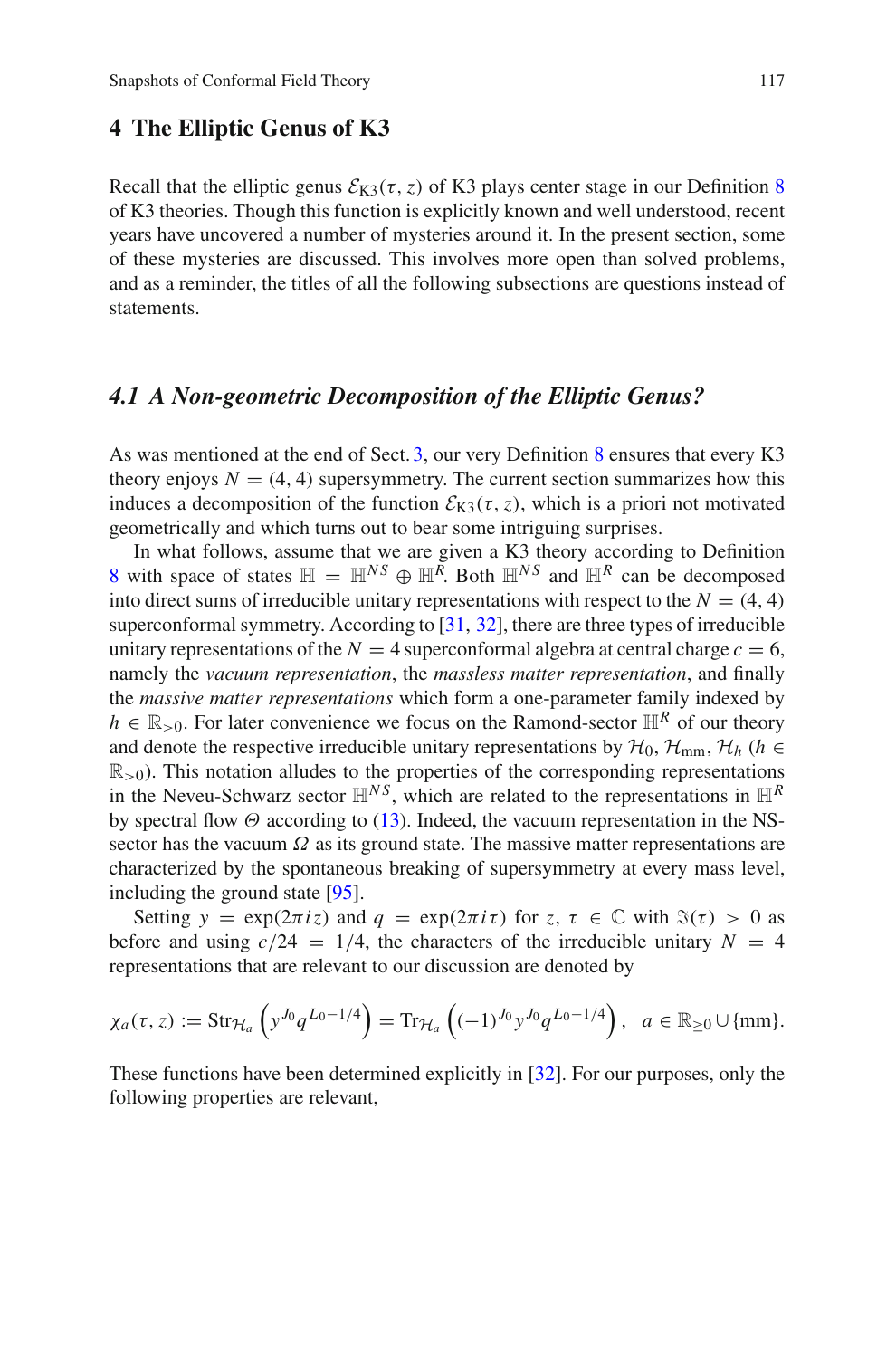<span id="page-29-0"></span>
$$
\begin{aligned}\n\chi_0(\tau, z = 0) &= -2, & \chi_{\text{mm}}(\tau, z = 0) &= 1, \\
\forall h > 0: \quad \chi_h(\tau, z) &= q^h \widehat{\chi}(\tau, z) & \text{with} \quad \widehat{\chi}(\tau, z) &= \chi_0(\tau, z) + 2\chi_{\text{mm}}(\tau, z), \\
\text{hence} \quad \chi_h(\tau, z = 0) &= \widehat{\chi}(\tau, z = 0) &= 0.\n\end{aligned}
$$
\n
$$
(21)
$$

The constant  $\chi_a(\tau, z = 0)$  yields the so-called *Witten index* [\[95](#page-40-18)] of the respective representation.

The most general ansatz for a decomposition of  $\mathbb{H}^R$  into irreducible representations of the two commuting  $N = 4$  superconformal algebras therefore reads

$$
\mathbb{H}^{R} = \bigoplus_{a, \overline{a} \in \mathbb{R}_{\geq 0} \cup \{\text{mm}\}} m_{a, \overline{a}} \mathcal{H}_{a} \otimes \overline{\mathcal{H}_{\overline{a}}}
$$

with appropriate non-negative integers  $m_{a,\overline{a}}$ . Then

$$
\operatorname{Tr}_{\mathbb{H}^R}\left((-1)^{J_0-\overline{J}_0}y^{J_0}\overline{y}^{\overline{J}_0}q^{L_0-1/4}\overline{q}^{\overline{L}_0-1/4}\right)=\sum_{a,\,\overline{a}\in\mathbb{R}_{\geq 0}\cup\{\text{mm}\}}m_{a,\overline{a}}\cdot\chi_a(\tau,z)\cdot\overline{\chi_{\overline{a}}(\tau,z)},
$$

<span id="page-29-1"></span>together with Definition [6](#page-19-1) yields the conformal field theoretic elliptic genus of our CFT as

$$
\mathcal{E}(\tau, z) = \sum_{a, \overline{a} \in \mathbb{R}_{\geq 0} \cup \{\text{mm}\}} m_{a, \overline{a}} \cdot \chi_a(\tau, z) \cdot \overline{\chi_{\overline{a}}(\tau, z = 0)}.
$$
 (22)

This expression simplifies dramatically on insertion of [\(21\)](#page-29-0). In addition, the known properties of K3 theories impose a number of constraints on the coefficients  $m_{a,\overline{a}}$ . First, since under spectral flow,  $H_0$  is mapped to the irreducible representation of the  $N = 4$  superconformal algebra whose ground state is the vacuum  $\Omega$ , the uniqueness of the vacuum (see Property C) implies  $m_{0,0} = 1$ . Moreover, from the proof of Proposition [2](#page-25-0) (see the Appendix) or from the known explicit form [\(20\)](#page-25-1) of  $\mathcal{E}(\tau, z)$ , we deduce that in every K3 theory,  $m_{0,\text{mm}} = m_{\text{mm},0} = 0$ . Finally, according to the discussion of Property B in Sect. [2.2,](#page-10-0)  $\mathbb{H}_{h}$ <sub>*h*</sub> ∩  $\mathbb{H}_{b}$  can only be nontrivial if  $h - \overline{h} \in \mathbb{Z}$ , which on  $\mathbb{H}_{h,\overline{h}} \cap \mathbb{H}_f \cap \mathbb{H}^{NS}$  generalizes to  $h - \overline{h} \in \frac{1}{2} + \mathbb{Z}$ . Since the groundstates of  $H_0$ ,  $H_{mm}$ ,  $H_h$  under spectral flow yield states with  $L_0$ eigenvalues 0,  $\frac{1}{2}$ , *h*, and *J*<sub>0</sub>-eigenvalues 0,  $\pm 1$ , 0, respectively [\[32](#page-38-14)], this implies that  $m_{0,\overline{h}}, m_{mm,\overline{h}}, m_{h,0}, m_{h,mm}$  with  $h, \overline{h} > 0$  can only be non-zero if  $h, \overline{h} \in \mathbb{N}$ . In conclusion, we obtain a refined ansatz for the  $N = (4, 4)$  decomposition of  $\mathbb{H}^R$ ,

<span id="page-29-2"></span>
$$
\mathbb{H}^{R} = \mathcal{H}_{0} \otimes \overline{\mathcal{H}_{0}} \oplus h^{1,1} \mathcal{H}_{mm} \otimes \overline{\mathcal{H}_{mm}} \oplus \bigoplus_{h,\overline{h} \in \mathbb{R}_{>0}} k_{h,\overline{h}} \mathcal{H}_{h} \otimes \overline{\mathcal{H}_{\overline{h}}}
$$

$$
\oplus \bigoplus_{n=1}^{\infty} \left[ f_{n} \mathcal{H}_{n} \otimes \overline{\mathcal{H}_{0}} \oplus \overline{f_{n}} \mathcal{H}_{0} \otimes \overline{\mathcal{H}_{n}} \right]
$$

$$
\oplus \bigoplus_{n=1}^{\infty} \left[ g_{n} \mathcal{H}_{n} \otimes \overline{\mathcal{H}_{mm}} \oplus \overline{g_{n}} \mathcal{H}_{mm} \otimes \overline{\mathcal{H}_{n}} \right].
$$
(23)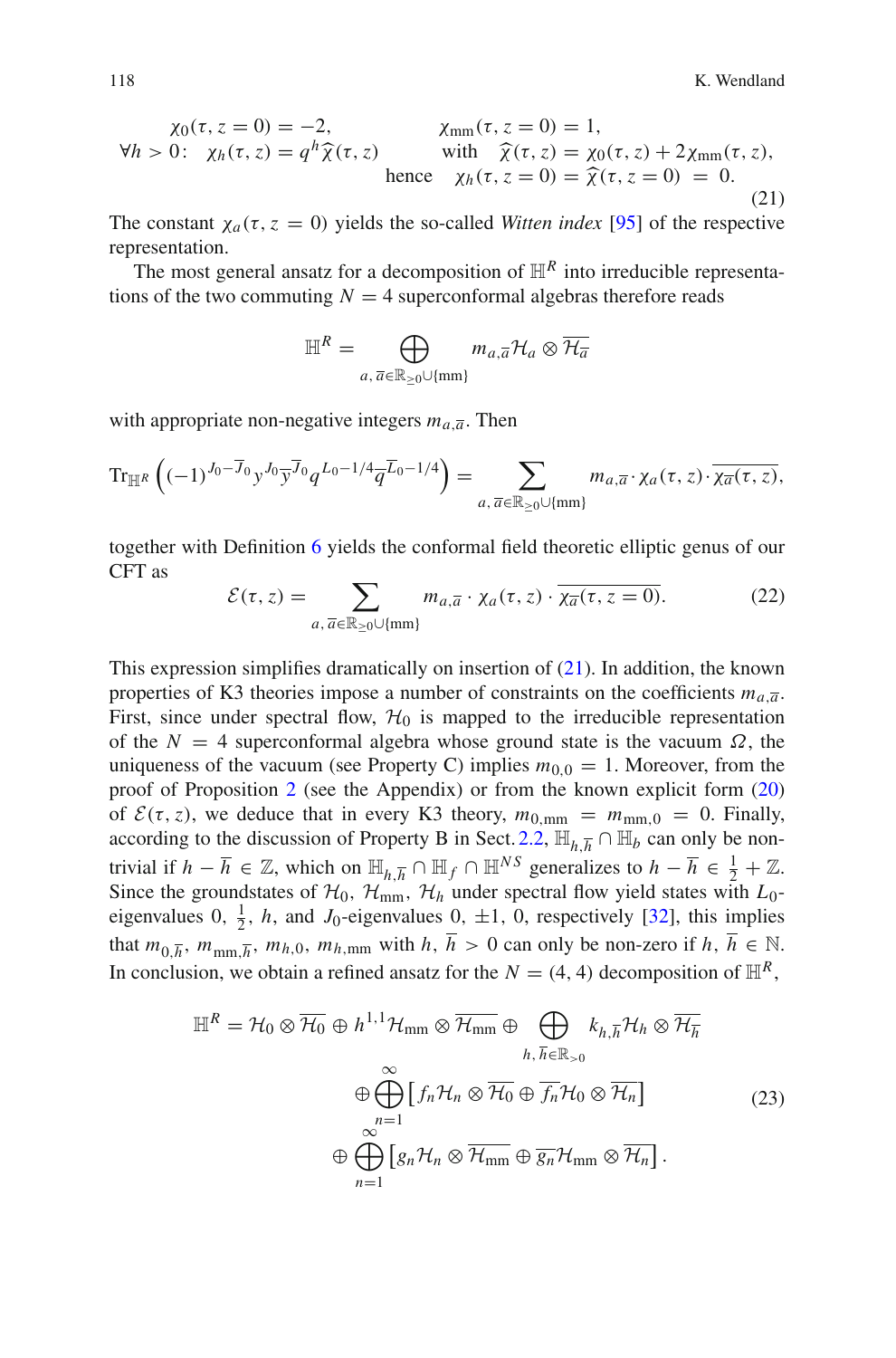Here, all the coefficients  $h^{1,1}$ ,  $k_{h,\overline{h}}$ ,  $f_n$ ,  $\overline{f_n}$ ,  $g_n$ ,  $\overline{g_n}$  are non-negative integers, whose precise values depend on the specific K3 theory under inspection.

By  $(22)$ , and inserting  $(21)$  and the refined ansatz  $(23)$ , we obtain

$$
\mathcal{E}(\tau, z) = -2\chi_0(\tau, z) + h^{1,1}\chi_{\text{mm}}(\tau, z) + \sum_{n=1}^{\infty} [-2f_n + g_n] \chi_n(\tau, z)
$$
  
=  $-2\chi_0(\tau, z) + h^{1,1}\chi_{\text{mm}}(\tau, z) + e(\tau) \widehat{\chi}(\tau, z)$  with  $e(\tau) := \sum_{n=1}^{\infty} [g_n - 2f_n] q^n$ .

Now recall from Definition [8](#page-26-1) that  $\mathcal{E}(\tau, z) = \mathcal{E}_{K3}(\tau, z)$ , where by the discussion preceding [\(20\)](#page-25-1) we have  $\mathcal{E}_{K3}(\tau, z = 0) = 24$ . Using [\(21\)](#page-29-0), this implies  $h^{1,1} = 20$ . Since the geometric elliptic genus  $\mathcal{E}_{K3}(\tau, z)$  is a topological invariant of all K3 surfaces, we conclude

<span id="page-30-0"></span>**Proposition 4** *The elliptic genus*  $\mathcal{E}_{K3}(\tau, z)$  *of K3 decomposes into the characters of irreducible unitary representations of the N* = 4 *superconformal algebra in the Ramond sector according to*

$$
\mathcal{E}_{K3}(\tau, z) = -2\chi_0(\tau, z) + 20\chi_{mm}(\tau, z) + e(\tau)\,\widehat{\chi}(\tau, z),
$$
  
where  $e(\tau) := \sum_{n=1}^{\infty} [g_n - 2f_n]q^n$ ,

*and the coefficients gn, fn give the respective multiplicities of representations in the decomposition* [\(23\)](#page-29-2)*. While the values of gn, fn vary within the moduli space of K3 theories, the coefficients*  $g_n - 2f_n$  *of e*( $\tau$ ) *are invariant.* 

A decomposition of  $\mathcal{E}_{K3}(\tau, z)$  in the spirit of Proposition [4](#page-30-0) was already given in [\[30\]](#page-38-8). In [\[77\]](#page-39-23) and independently in [\[92](#page-40-2), Conjecture7.2.2] it was conjectured that all coefficients of the function  $e(\tau)$  are non-negative, for the following reason: Recall that under spectral flow, the irreducible representation  $H_0$  is mapped to the representation of the  $N = 4$  superconformal algebra whose ground state is the vacuum  $\Omega$ . Therefore, in [\(23\)](#page-29-2), the coefficients  $f_n$  determine those contributions to the subspace  $W_n \subset W$ of the vector space underlying the chiral algebra of Property C that do not belong to the vacuum representation under the  $N = (4, 4)$  supersymmetry. For any fixed value of  $n \in \mathbb{N}$  with  $n > 0$ , we generically expect no such additional contributions to  $W_n$ . In other words, we expect that generically  $f_n = 0$  and thus that the  $n^{\text{th}}$  coefficient of  $e(\tau)$  agrees with  $g_n \geq 0$ . Since these coefficients are invariant on the moduli space of K3 theories, they should always be non-negative.

The conjectured positivity of the coefficients  $g_n - 2 f_n$  is proved in [\[27](#page-38-15), [29\]](#page-38-16) in the context of an intriguing observation. Namely, in [\[29\]](#page-38-16), Eguchi, Ooguri and Tachikawa observe that each of these coefficients seems to give the dimension of a representation of a certain sporadic group, namely of the *Mathieu group M*24. For small values of *n*,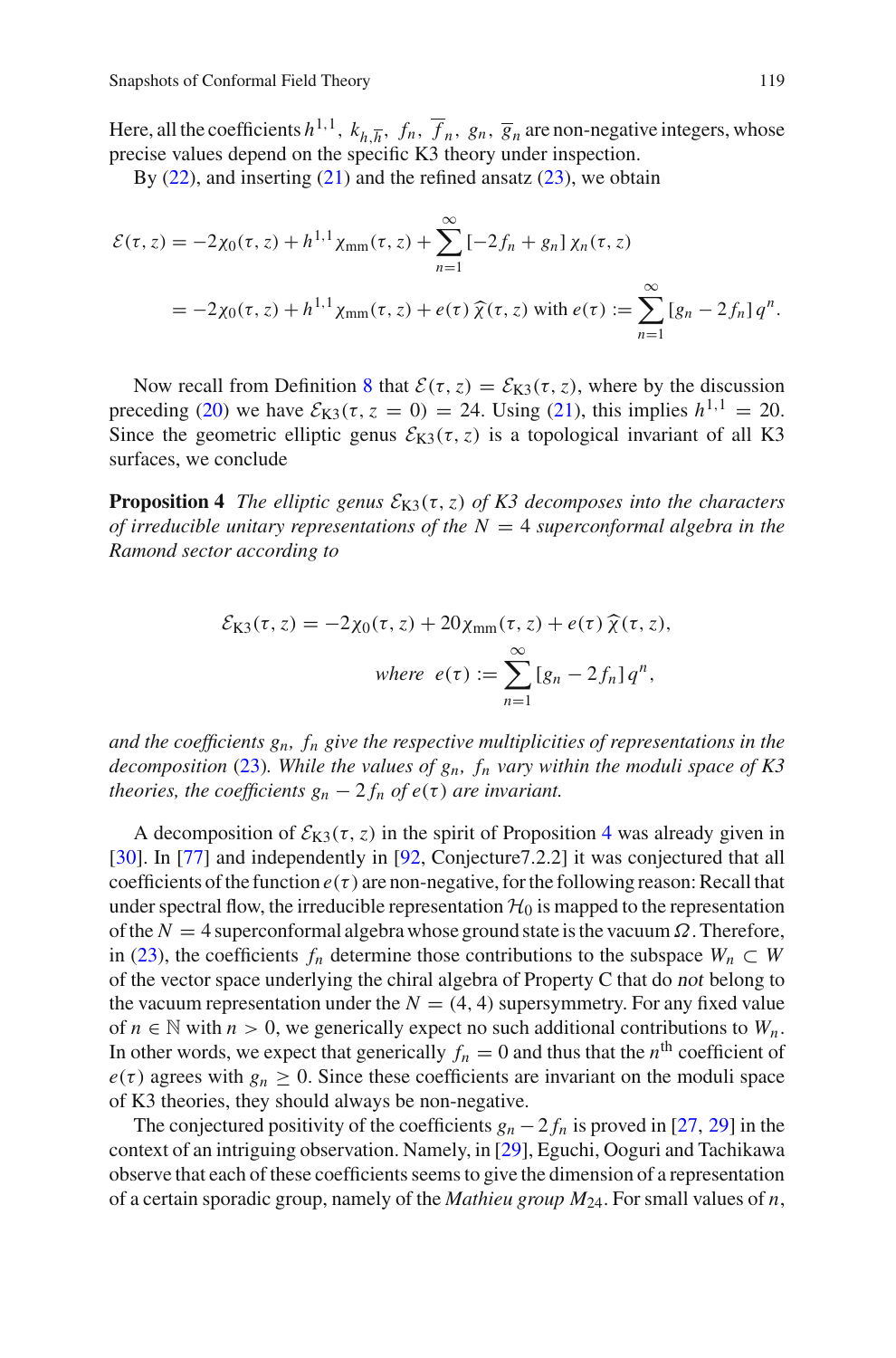they find dimensions of irreducible representations, while at higher order, more work is required to arrive at a well-defined conjecture. The quest for understanding this observation, which is often referred to as *Mathieu Moonshine*, has sparked enormous interest in the mathematical physics community. Building on results of [\[19](#page-37-22), [28,](#page-38-17) [44,](#page-38-18) [45\]](#page-38-19), the observation has been recently verified by Gannon in the following form:

<span id="page-31-0"></span>**Theorem 5** ([\[50](#page-38-20)]) *There are virtual representations of the Mathieu group M*<sup>24</sup> *on spaces*  $\mathcal{R}_0$ ,  $\mathcal{R}_{mm}$ *, and true representations on spaces*  $\mathcal{R}_n$ *, n*  $\in$  N<sub>>0</sub>*, such that* 

$$
\mathcal{R} := \mathcal{H}_0 \otimes \mathcal{R}_0 \oplus \mathcal{H}_{mm} \otimes \mathcal{R}_{mm} \oplus \bigoplus_{n=1}^{\infty} \mathcal{H}_n \otimes \mathcal{R}_n
$$

has the following properties: With the  $N = 4$  superconformal algebra acting non*trivially only on the first factor in each summand of R, and the Mathieu group M*<sup>24</sup> *acting non-trivially only on the second factor, one obtains functions*

$$
\forall g \in M_{24}: \quad \mathcal{E}_g(\tau, z) := \text{Tr}_{\mathcal{R}} \left( g y^{J_0} q^{L_0 - 1/4} \right)
$$

*which under modular transformations generate a collection of*  $M_{24}$ -TWISTED ELLIP-TIC GENERA *of K3. In particular,*  $\mathcal{E}_{id}(\tau, z) = \mathcal{E}_{K3}(\tau, z)$ .

### <span id="page-31-2"></span>*4.2 A Geometric Mathieu Moonshine Phenomenon?*

While Theorem [5](#page-31-0) beautifully specifies a well-defined formulation of the Mathieu Moonshine observation and proves it, the proof does not offer any insight into the role of the Mathieu group  $M_{24}$  in the context of K3 theories. The present section summarizes some ideas for a possible interpretation that is based in geometry.

<span id="page-31-1"></span>Indeed, the relevance of the group  $M_{24}$  for the geometry of K3 surfaces had been discovered much earlier by Mukai:

**Theorem 6** ([\[73](#page-39-24)]) *Let G denote a finite group of* SYMPLECTIC AUTOMORPHISMS *of a K3 surface X. By this we mean that X denotes a K3 surface whose complex structure has been fixed, and that G is a finite group of biholomorphic maps on X whose induced action on the holomorphic volume form is trivial.*

*Then G is a subgroup of the Mathieu group M*24*. More precisely, G is a subgroup of one out of a list of* 11 *subgroups of*  $M_{23} \subset M_{24}$ *, the largest of which has order* 960*.*

Hence although  $M_{24}$  does play a crucial role in describing symplectic automorphisms of K3 surfaces, Theorem [6](#page-31-1) cannot immediately explain Mathieu Moonshine. Indeed, Mathieu Moonshine suggests that there is an action of the entire group *M*<sup>24</sup> on some mathematical object which underlies the elliptic genus of K3, while Theorem [6](#page-31-1) implies that no K3 surface allows *M*<sup>24</sup> as its symplectic automorphism group.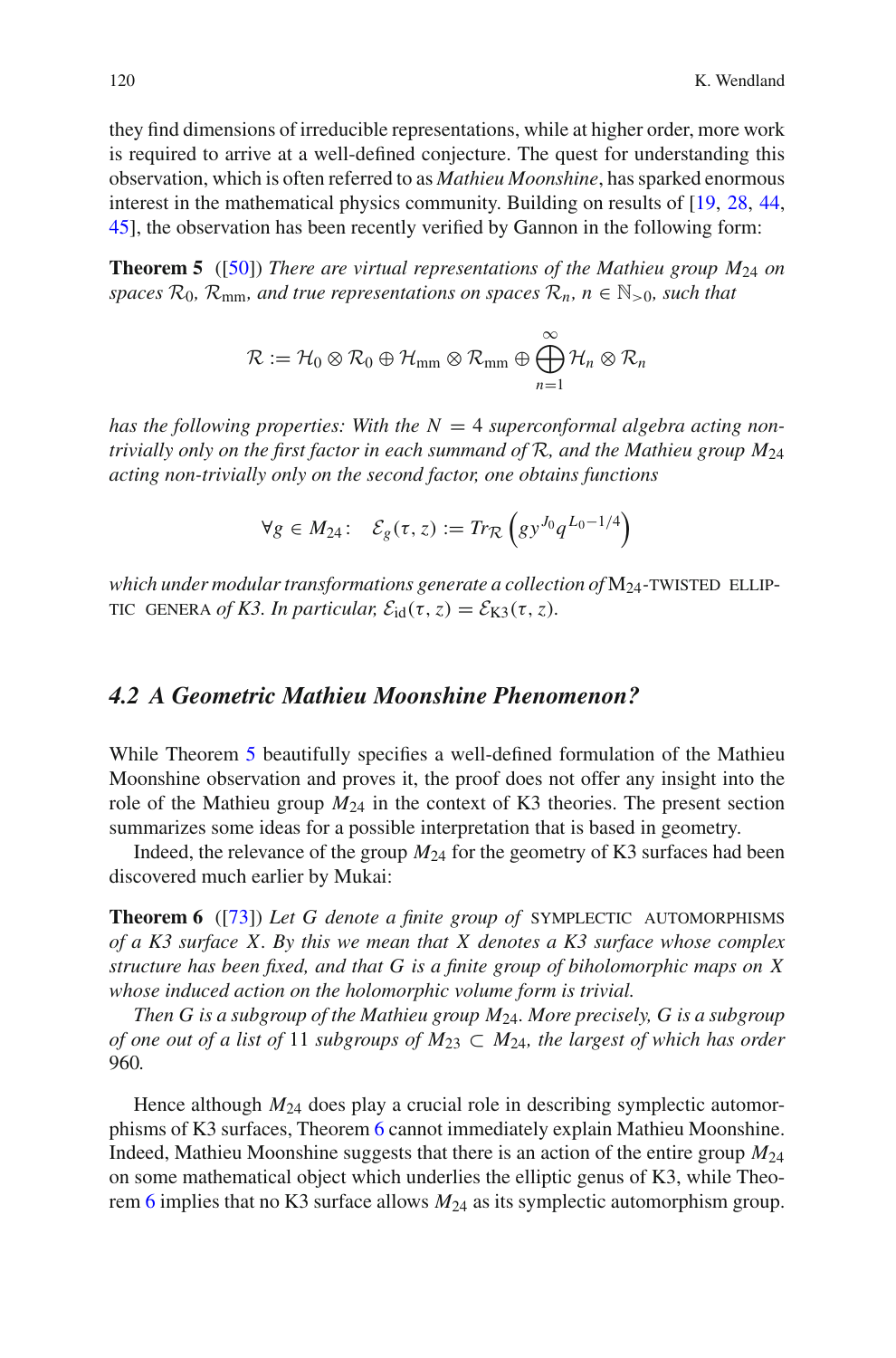Namely, the theorem states that the maximal order of a symplectic automorphism group of any K3 surface is 960, which is smaller by orders of magnitude than the order 244.823.040 of  $M_{24}$ .

Since the non-geometric decomposition of  $\mathcal{E}_{K3}(\tau, z)$  by means of  $N = 4$  supersymmetry presented in Sect. [4.1](#page-28-1) led to the discovery of Mathieu Moonshine, one may suspect that rather than the properties of K3 surfaces, the properties of K3 theories should explain the Mathieu Moonshine phenomena. However, symmetry groups of K3 theories, in general, need not be subgroups of  $M<sub>24</sub>$ , as apparently was first noted independently by the authors of  $[29, 85]$  $[29, 85]$  $[29, 85]$ . Conversely, no K3 theory can have  $M_{24}$  as its symmetry group, as follows from [\[46](#page-38-21)], where Gaberdiel, Hohenegger and Volpato generalize a very enlightening second proof of Theorem [6](#page-31-1) due to Kondo [\[64\]](#page-39-25) to a classification result for symmetries of K3 theories.

Because by the above, the symmetries of K3 theories seem not to explain Mathieu Moonshine, in a series of papers [\[85](#page-40-19)[–87](#page-40-20)] it has been argued that possibly, the action of *M*<sup>24</sup> arises as a combined action of all finite symplectic symmetry groups of K3 surfaces. This idea can be motivated by the mathematical properties of the elliptic genus which were presented in Sects. [2.4](#page-18-0) and [2.5:](#page-22-0)

By Theorem [3,](#page-23-0) the geometric elliptic genus  $\mathcal{E}_{K3}(\tau, z)$  is recovered from the chiral de Rham complex  $\Omega_X^{\text{ch}}$  of a K3 surface *X* as its graded Euler characteristic, that is, as the supertrace of the appropriate operator on the Čech cohomology  $H^*(X, \Omega_X^{\text{ch}})$ . In accord with  $[56, (2.1.3)]$  $[56, (2.1.3)]$ , one can expect that every symplectic automorphism of a K3 surface *X* induces an action on  $H^*(X, \Omega_X^{\text{ch}})$ . Therefore, the Cech cohomology  $H^*(K3, \Omega_{K3}^{ch})$  of the chiral de Rham complex appears to be an excellent candidate for the desired mathematical object which both underlies the elliptic genus, and which carries actions of all finite symplectic automorphism groups of K3 surfaces, thus combining them to the action of a possibly larger group.

Note that according to Theorem [3,](#page-23-0) there exists a natural structure of a vertex algebra on  $H^*(K3, \Omega_{K3}^{ch})$ . This additional structure on the mathematical object which underlies the elliptic genus is in complete accord with the implications of Theorem [5.](#page-31-0) Indeed, it was already conjectured in [\[47,](#page-38-22) [48\]](#page-38-23), that Mathieu Moonshine is governed by some vertex algebra which carries an *M*24-action, whose properties would immediately induce the modular transformation properties of the twisted elliptic genera of Theorem [5.](#page-31-0) As was argued in the discussion of Theorem [3,](#page-23-0)  $H^*(X, \Omega_X^{\text{ch}})$  is moreover expected to be related to a non-linear sigma model on *X*, at least in a large volume limit, providing the desired link to K3 theories. Indeed, the required compatibility with a large volume limit might also explain the restriction to those symmetries of K3 theories which can be induced by some symplectic automorphism of a K3 surface, as seems to be the case for the generators of *M*<sup>24</sup> in Mathieu Moonshine.

Unfortunately, despite all its convincing properties promoting it to an excellent candidate to resolve Mathieu Moonshine, the vertex algebra structure of  $H^*(X, \Omega_X^{\text{ch}})$ is notoriously hard to calculate, as are the precise properties of general non-linear sigma models on K3, even in a large volume limit. Therefore, these ideas remain conjectural, so far. Sadly, known alternative constructions for vertex algebras that underlie the elliptic genus and that are easier to calculate seem not to explain Mathieu Moonshine [\[21](#page-37-23)].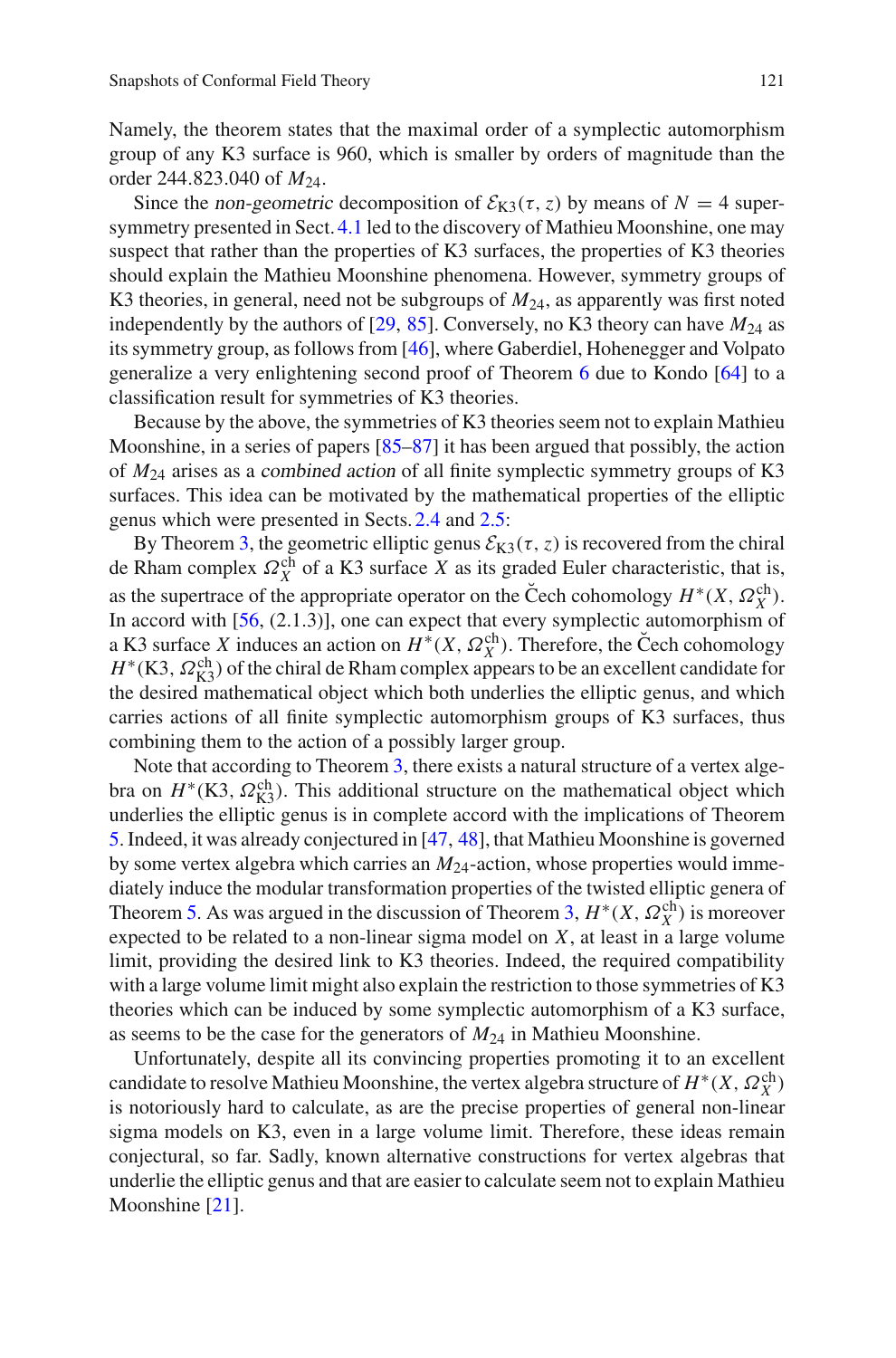<span id="page-33-0"></span>A possible mechanism of combining symplectic automorphism groups of distinct K3 surfaces to larger groups is presented in [\[85](#page-40-19), [87\]](#page-40-20), and the following result can be seen as evidence in favor of these ideas:

**Proposition 5** ([\[86\]](#page-40-21)) *Consider the "smallest massive" representation of M*<sup>24</sup> *that occurs in Theorem [5,](#page-31-0) that is, the representation on R*1*.*

*The space*  $\mathcal{R}_1$  *is isomorphic to a certain vector space*  $V^{CFT}$  *of states which is common to all K3 theories that are obtained by a standard*  $\mathbb{Z}_2$ -orbifold construction *from a toroidal*  $N = (2, 2)$  *superconformal field theory. Moreover, on*  $V^{CFT}$ *, the combined action of all finite symplectic automorphism groups of Kummer surfaces induces a faithful action of the maximal subgroup*  $\mathbb{Z}_2^4 \rtimes A_8$  *of order* 322.560 *in*  $M_{24}$ *.* The resulting representation on  $V^{CFT}$  is equivalent to the representation of  $\mathbb{Z}_2^4\rtimes A_8$ *on R*<sup>1</sup> *which is induced by restriction from M*<sup>24</sup> *to this subgroup.*

This result is the first piece of evidence in the literature for any trace of an *M*24 action on a space of states of a K3 theory. It is remarkable that the CFT techniques produce precisely the representation of a maximal subgroup of *M*<sup>24</sup> which is predicted by Mathieu Moonshine according to the idea of "combining symplectic automorphism groups". Note that the group  $\mathbb{Z}_2^4 \rtimes A_8$  is not a subgroup of  $M_{23}$ , indicating that indeed  $M_{24}$  rather than  $M_{23}$  should be expected to be responsible for Mathieu Moonshine, despite Theorem [6,](#page-31-1) by which all finite symplectic automorphism groups of K3 surfaces are subgroups of  $M_{23}$ . This preference for  $M_{24}$  to  $M_{23}$  is in accord with the findings of [\[50](#page-38-20)].

Encouraged by Proposition [5,](#page-33-0) one may hope that in a large volume limit, *V CFT* can be identified with a subspace of  $H^*(K3, \Omega_{K3}^{ch})$ , inducing an equivalence of vertex algebras. Furthermore, by combining the action of  $\mathbb{Z}_2^4 \rtimes A_8$  with the action of finite symplectic automorphism groups of K3 surfaces which are not Kummer, one may hope to generate an action of the entire group  $M_{24}$ . Finally, one may hope that this result generalizes to the remaining representations on  $\mathcal{R}_n$ ,  $n > 1$ , found in Theorem [5.](#page-31-0) In conclusion, there is certainly much work left.

### *4.3 A Geometric Decomposition of the Elliptic Genus?*

Even if the ideas presented in Sect. [4.2](#page-31-2) prove successful, then so far, they give no indication for the reason for  $M_{24}$  -of all groups- to arise from the combined action of finite symplectic automorphism groups of K3 surfaces. Circumventing this intrinsic problem, the current section presents a simpler conjecture which can be formulated independently of Mathieu Moonshine. If true, however, it could serve as a step towards understanding Mathieu Moonshine.

Taking the idea seriously that there should be a purely geometric explanation for Mathieu Moonshine, one main obstacle to unraveling its mysteries is the lack of geometric interpretation for the non-geometric decomposition of  $\mathcal{E}_{K3}(\tau, z)$  stated in Proposition [4,](#page-30-0) which is at the heart of the discovery of Mathieu Moonshine. Recall that the derivation of Proposition  $4$  rests on the identification  $(19)$  of the geometric elliptic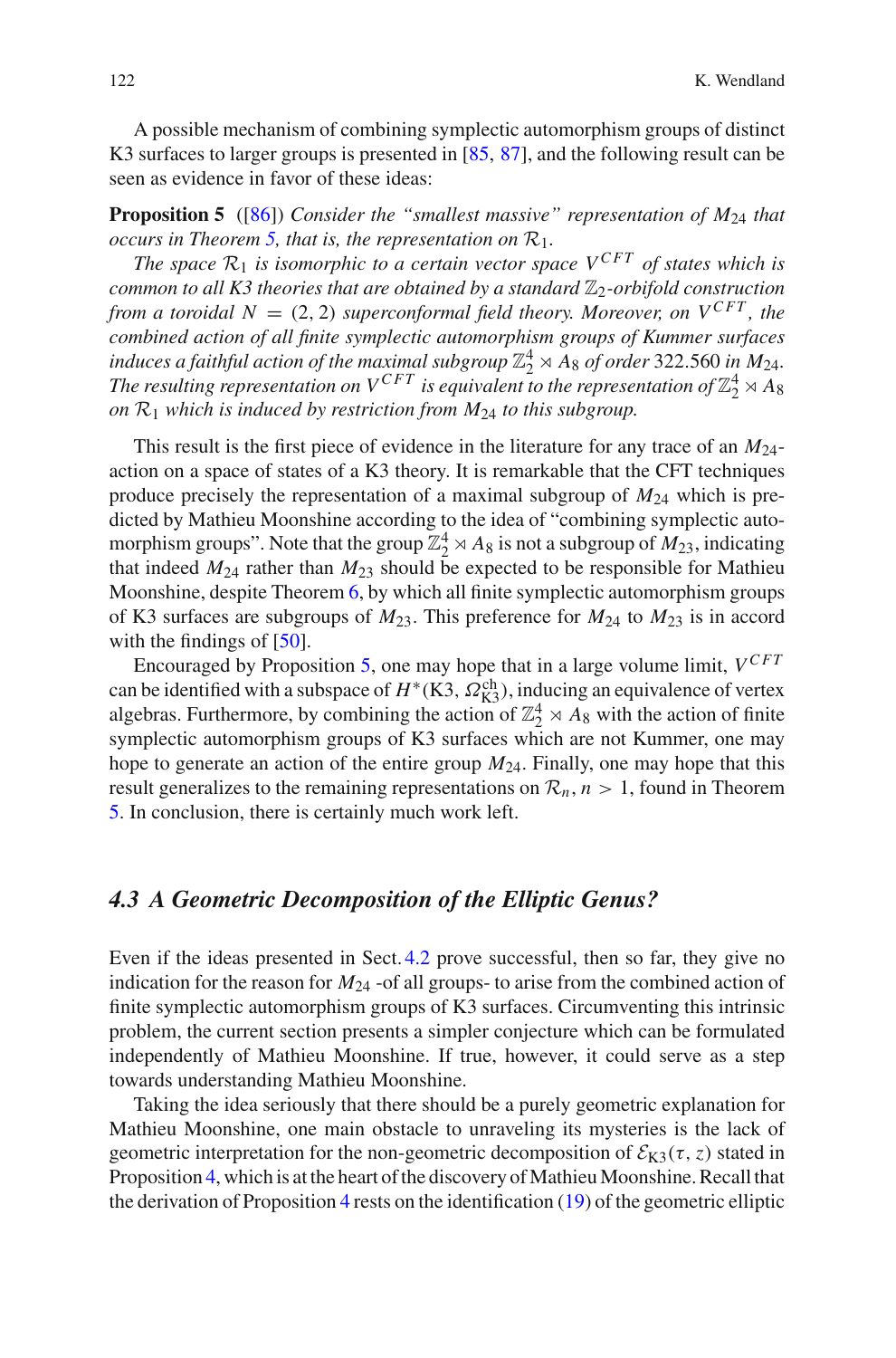genus of a Calabi-Yau *D*-manifold *X* with the conformal field theoretic elliptic genus of a CFT that is obtained from *X* by a non-linear sigma model construction. We have incorporated this identification into our Definition [8,](#page-26-1) and it is the motivation for decomposing the geometric elliptic genus of K3 into the characters of irreducible unitary representations of the  $N = 4$  superconformal algebra at central charge  $c = 6$ . While the conformal field theoretic elliptic genus by Definition [6](#page-19-1) is obtained as a trace over the space of states  $\mathbb{H}^R$ , the geometric elliptic genus by Definition [7](#page-21-0) is an analytic trace over a formal power series  $\mathbb{E}_{q, -\gamma}$  whose coefficients are holomorphic vector bundles on our K3 surface. The decomposition of the space of states H*<sup>R</sup>* of every K3 theory by  $N = (4, 4)$  supersymmetry which was performed in Sect. [4.1](#page-28-1) to derive Proposition [4](#page-30-0) should accordingly be counterfeited by a decomposition of  $\mathbb{E}_{q,-y}$ . We thus expect

<span id="page-34-0"></span>**Conjecture 1** Let X denote a K3 surface with holomorphic tangent bundle  $T :=$  $T^{1,0}X$ , and consider  $\mathbb{E}_{q,-\nu}$  *as in Definition* [7.](#page-21-0) *Furthermore, let*  $e(\tau)$  *denote the function defined in Proposition [4.](#page-30-0) Then there are polynomials*  $p_n$ *,*  $n \in \mathbb{N}_{>0}$ *, such that*

$$
\mathbb{E}_{q,-y} = -\mathcal{O}_X \cdot \chi_0(\tau, z) + T \cdot \chi_{\text{mm}}(\tau, z) + \sum_{n=1}^{\infty} p_n(T) \cdot q^n \widehat{\chi}(\tau, z),
$$
  
and  $e(\tau) = \sum_{n=1}^{\infty} \left( \int_X T d(X) p_n(T) \right) \cdot q^n$ ,

*where*  $p_k(T) = \sum_{i=1}^{n}$ *Nk n*=0  $a_n T^{\otimes n}$  *if*  $p_k(x) = \sum_{k=1}^{N_k}$  $\sum_{n=0}^{\infty} a_n x^n$ , and where  $T^{\otimes 0} = \mathcal{O}_X$  *is understood.*

If [\(19\)](#page-21-1) is interpreted as a generalization of the McKean-Singer Formula, as indicated in the discussion of that equation, then Conjecture [1](#page-34-0) can be viewed as a generalization of a *local index theorem* [\[4,](#page-37-24) [51,](#page-39-26) [52,](#page-39-27) [80\]](#page-40-22). Note that the conjecture is formulated without even alluding to Mathieu Moonshine, so it may be of independent interest. If true, then for each  $n \in \mathbb{N}_{>0}$ , every finite symplectic automorphism group of a K3 surface *X* naturally acts on  $p_n(T)$ , and one may hope that this will yield insight into the descent of this action to the representation of  $M_{24}$  on  $\mathcal{R}_n$  which was found in Theorem [5.](#page-31-0)

**Acknowledgments** It is my pleasure to thank Ron Donagi for his hospitality and for many inspiring discussions on elliptic genera and Mathieu Moonshine which have greatly influenced this work. My sincere thanks also go to Scott Carnahan, since the final touches to this exposition have benefited much from my discussions with him.

Some of the material underlying this exposition arose from lecture courses that I presented at two summer schools, and I am grateful for the invitations to these events: Cordial thanks go to the organizers Alexander Cardona, Sylvie Paycha, Andrés Reyes, Hernán Ocampo and the participants of the 8th Summer School on "Geometric, Algebraic and Topological Methods for Quantum Field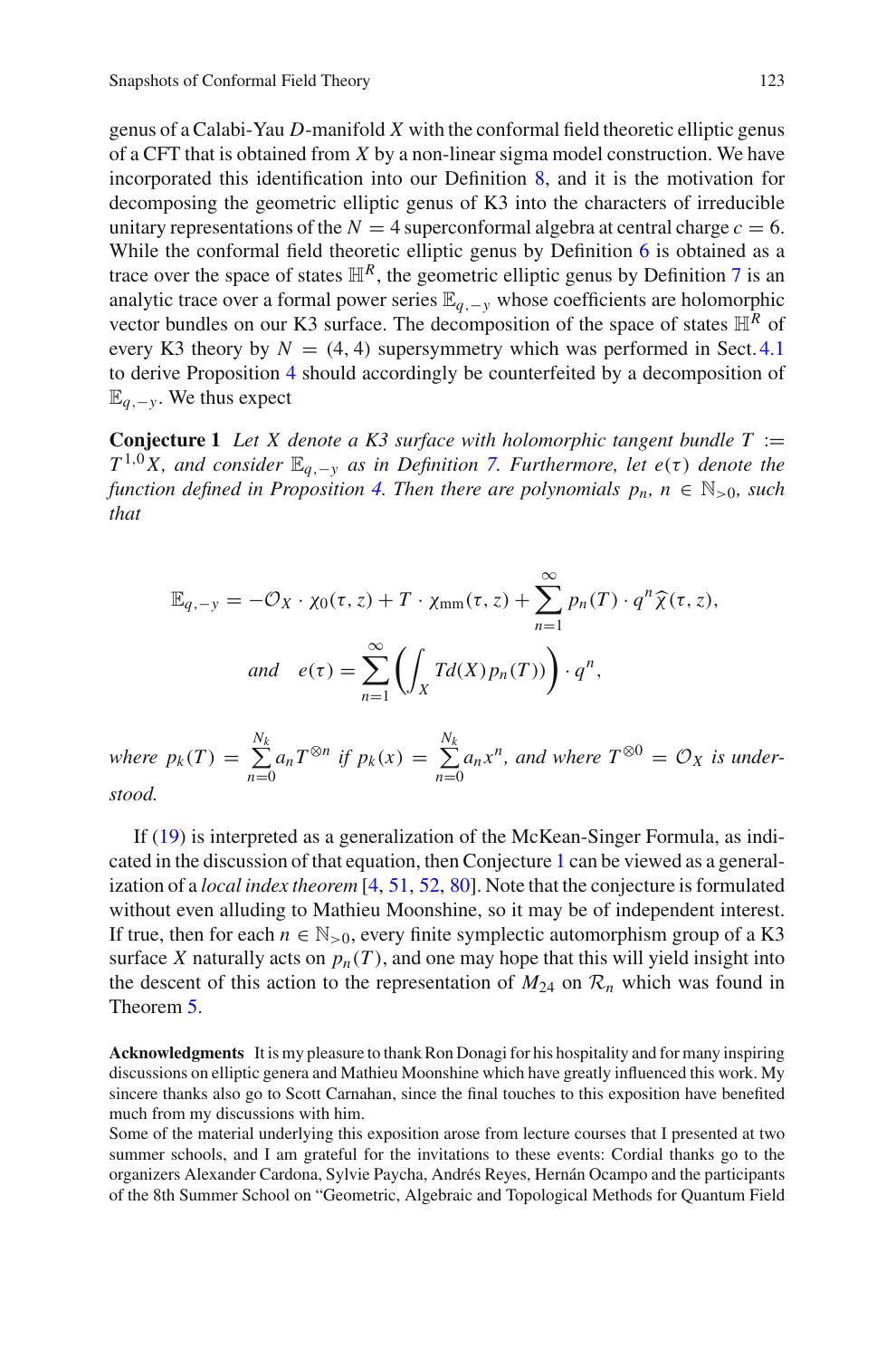Theory 2013" at Villa de Leyva, Columbia, as well as the organizers Martin Schlichenmaier, Pierre Bielavsky, Harald Grosse, Ryoichi Kobayashi, Armen Sergeev, Oleg Sheinman, Weiping Zhang and the participants of the ESI School and Conference "Geometry and Quantization GEOQUANT 2013" at Vienna, Austria, for creating such inspiring events. This work is in part supported by my ERC Starting Independent Researcher Grant StG No. 204757-TQFT "The geometry of topological quantum field theories".

### **Appendix—Proof of Proposition [2](#page-25-0) in Sect. 3**

The entire proof of Proposition [2](#page-25-0) rests on the study of the  $+1$ -eigenspace of the linear operator  $\overline{J}_0$  on the subspace  $\overline{W}_{1/2}$  of the vector space  $\overline{W}$  underlying the chiral algebra. First, one shows that this eigenspace is either trivial or two-dimensional, and from this one deduces claim 1. of the proposition. One direction of claim 2. is checked by direct calculation, using the defining properties of toroidal  $N = (2, 2)$ superconformal field theories. To obtain the converse, one shows that  $\mathcal{E}(\tau, z) \equiv 0$ implies that an antiholomorphic counterpart of the conformal field theoretic elliptic genus must vanish as well, from which claim 2 is shown to follow.

1. Assume that the space  $\overline{W}_{1/2}$  contains an eigenvector of  $\overline{J}_0$  with eigenvalue +1. We denote the field associated to this state by  $\overline{\psi}_1^+(\overline{z})$ . The properties of the real structure on the space of states H of our CFT imply that there is a complex conjugate state with  $\overline{J}_0$ -eigenvalue −1 whose associated field we denote by  $\overline{\psi}_1^-(\overline{z})$ . The properties of unitary irreducible representations of the Virasoro algebra imply that these fields form a *Dirac fermion* [see the discussion around [\(15\)](#page-17-2)], and that therefore  $\overline{J}_1(\overline{z}) := \frac{1}{2} : \overline{\psi}_1^+ \overline{\psi}_1^-(\overline{z})$  is a  $U(1)$ -current as in Example [1](#page-5-0) in Sect. 2.1. By a procedure known as *GKO-construction* [\[54\]](#page-39-28), one obtains  $\overline{J}(\overline{z}) = \overline{J}_1(\overline{z}) + \overline{J}_2(\overline{z})$  for the field  $\overline{J}(\overline{z})$  in the  $N = 2$  superconfor-mal algebra [\(9\)](#page-8-2)–[\(10\)](#page-8-3), and  $\overline{J}_k(\overline{z}) = i \partial \overline{H}_k(\overline{z})$  with  $\overline{\psi}_1^{\pm}(\overline{z}) =: e^{\pm iH_1} : (\overline{z})$ . The fields of twofold right-handed spectral flow, which by assumption are fields of the theory, are moreover given by  $\overline{J}^{\pm}(\overline{z}) =: e^{\pm i(H_1 + H_2)} : (\overline{z})$ . Their OPEs with the  $\overline{\psi}_1^{\pm}(\overline{z})$  yield an additional Dirac-fermion, with fields  $\underline{\psi}_2^{\pm}(\overline{z}) :=: e^{\pm iH_2:}(\overline{z})$  in the CFT. This proves that the  $\pm 1$ -eigenspaces of  $J_0$  on  $W_{1/2}$  each are precisely two-dimensional, since by the same argument no further Dirac fermions can be fields of the theory. Note that by definition, the corresponding states belong to the sector  $\mathbb{H}_f \cap \mathbb{H}^{NS} \subset \mathbb{H}$  of the space of states of our theory.

In summary, the +1-eigenspace of the linear operator  $\overline{J}_0$  on  $\overline{W}_{1/2}$  is either trivial or two-dimensional.

We now study the leading order contributions in the conformal field theoretic elliptic genus  $\mathcal{E}(\tau, z)$  of our theory. From [\(20\)](#page-25-1) and by the very Definition [6](#page-19-1) we deduce that  $2ay^{-1}$  counts states in the subspace  $V \subset \mathbb{H}^R$  where  $L_0$ ,  $\overline{L}_0$  both take eigenvalue  $\frac{c}{24} = \frac{1}{4} = \frac{\overline{c}}{24}$  and *J*<sub>0</sub> takes eigenvalue −1. More precisely,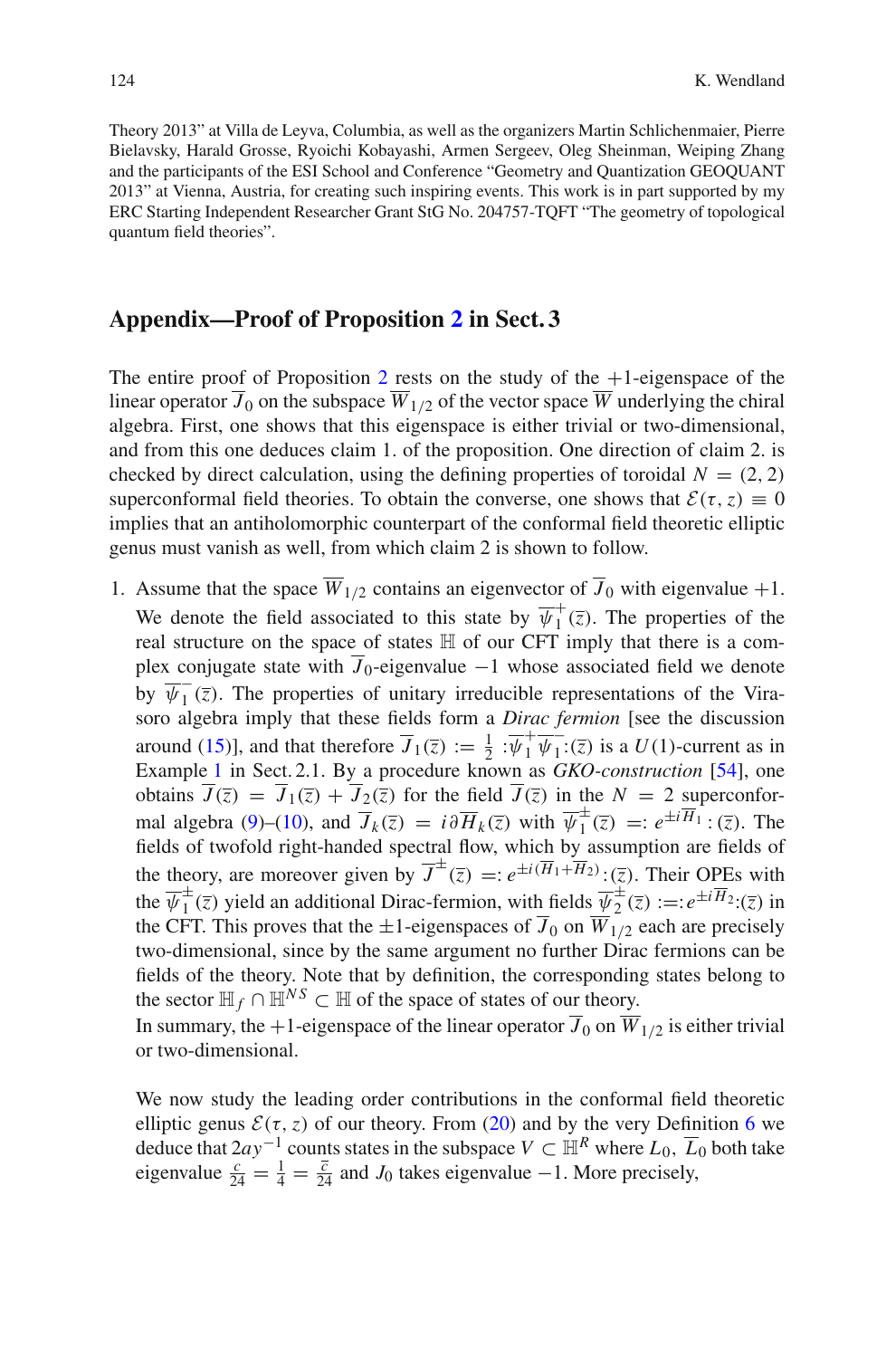$$
2a = \text{Tr}_V\left((-1)^{J_0 - \overline{J}_0}\right) = -\text{Tr}_V\left((-1)^{\overline{J}_0}\right).
$$

As follows from properties of the so-called *chiral ring*, see e.g. [\[92,](#page-40-2) Sect. 3.1.1], a basis of *V* is obtained by spectral flow  $\Theta$  (see Ingredient IV in Sect. [2.2\)](#page-10-0) from (i) the vacuum  $\Omega$ , (ii) the state whose corresponding field is  $\overline{J}^+(\overline{z})$ , and (iii) a basis of the +1-eigenspace of the linear operator  $\overline{J}_0$  on  $\overline{W}_{1/2}$ . Since according to [\(13\)](#page-16-0), the eigenvalues of  $\overline{J}_0$  after spectral flow to *V* are (i) −1, (ii) +1, (iii) 0, the above trace vanishes if the +1-eigenspace of the linear operator  $\overline{J}_0$  on  $\overline{W}_{1/2}$ is two-dimensional, implying  $2a = 0$ , and if this eigenspace is trivial, then we obtain  $2a = 2$ .

In conclusion, the conformal field theoretic elliptic genus of our theory either vanishes, in which case the +1-eigenspace of the linear operator  $\overline{J}_0$  on  $\overline{W}_{1/2}$  is created by two Dirac fermions or  $\mathcal{E}(\tau, z) = \mathcal{E}_{Y_1}(\tau, z)$ created by two Dirac fermions, or  $\mathcal{E}(\tau, z) = \mathcal{E}_{K3}(\tau, z)$ .

- 2. a. Using the details of toroidal  $N = (2, 2)$  superconformal field theories that are summarized in Sect. [2.3,](#page-17-0) one checks by a direct calculation that the conformal field theoretic elliptic genus of all such theories vanishes.
	- b. To show the converse, first observe that in our discussion of  $N = (2, 2)$ superconformal field theories, the two commuting copies of a superconformal algebra are mostly treated on an equal level. However, the Definition [6](#page-19-1) breaks this symmetry, and

$$
\overline{\mathcal{E}}(\overline{\tau},\overline{z}) := \text{Tr}_{\mathbb{H}^R} \left( (-1)^{J_0 - \overline{J}_0} \overline{y}^{\overline{J}_0} q^{L_0 - c/24} \overline{q}^{\overline{L}_0 - \overline{c}/24} \right)
$$

should define an equally important antiholomorphic counterpart of the conformal field theoretic elliptic genus. In our case by the same reasoning as for  $\mathcal{E}(\tau, z)$ , it must yield zero or  $\overline{\mathcal{E}_{K3}(\tau, z)}$ . Note that Proposition [1](#page-19-0) implies that

$$
\mathcal{E}(\tau, z = 0) = \overline{\mathcal{E}}(\overline{\tau}, \overline{z} = 0)
$$

is a constant, which in fact is known as the *Witten index* [\[95](#page-40-18)[–97\]](#page-40-12). In particular, by [\(18\)](#page-21-2) we have  $\mathcal{E}_{K3}(\tau, z = 0) = 24$ , hence  $\mathcal{E}(\tau, z) = 0$  implies  $\overline{\mathcal{E}}(\overline{\tau}, \overline{z}) = 0$ . It remains to be shown that our theory is a toroidal theory according to Definition [5](#page-17-4) in this case.

But Step 1. of our proof then implies that the  $+1$ -eigenspace of the linear operator  $J_0$  on  $W_{1/2}$  is created by two Dirac fermions and that the analogous statement holds for the +1-eigenspace of the linear operator  $J_0$  on  $W_{1/2}$ . Hence we have Dirac fermions  $\psi_k^{\pm}(z)$  and  $\overline{\psi}_k^{\pm}(\overline{z})$ ,  $k \in \{1, 2\}$ , with OPEs as in  $(15)$ . Compatibility with supersymmetry then implies that the superpartners of these fields yield the two  $u(1)^4$ -current algebras, as is required in order to identify our theory as a toroidal one.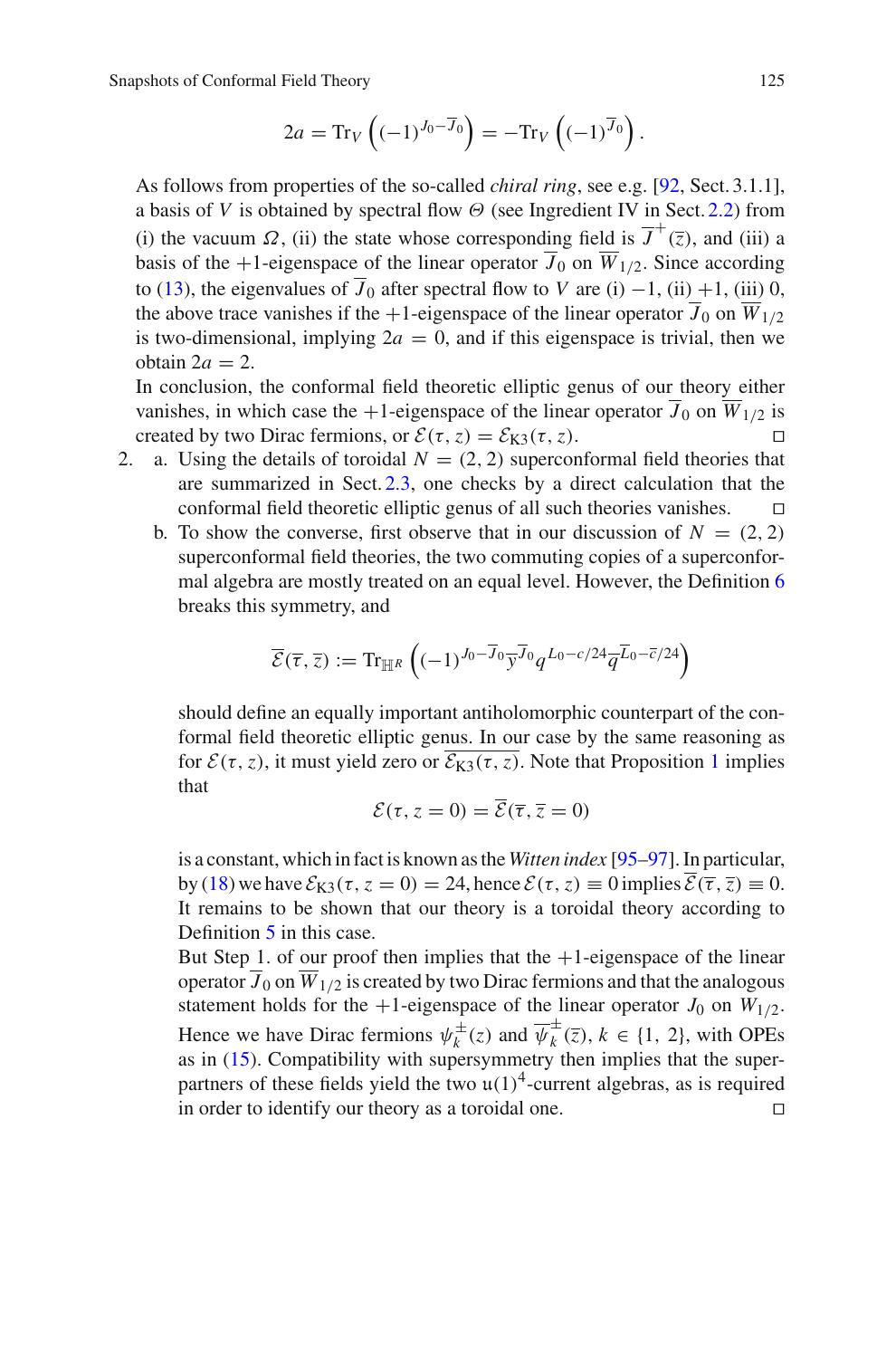# <span id="page-37-19"></span>**References**

- 1. M. Ademollo, L. Brink, A. D'Adda, R. D'Auria, E. Napolitano, S. Sciuto, E. Del Giudice, P. Di Vecchia, S. Ferrara, F. Gliozzi, R. Musto, R. Pettorino, Supersymmetric strings and color confinement. Phys. Lett. B **62**, 105–110 (1976)
- <span id="page-37-21"></span>2. L. Alvarez-Gaumé, D. Freedman, Geometrical structure and ultraviolet finiteness in the supersymmetric σ-model. Commun. Math. Phys. **80**(3), 443–451 (1981)
- <span id="page-37-18"></span>3. P. Aspinwall, D. Morrison, String theory on K3 surfaces, in *Mirror symmetry II*, ed. by B. Greene, S. Yau, AMS (1994) pp. 703–716
- <span id="page-37-24"></span>4. M. Atiyah, R. Bott, V. Patodi, On the heat equation and the index theorem. Invent. Math. **19**, 279–330 (1973). Errata: Invent. Math. **28**, 277–280 (1975)
- <span id="page-37-10"></span>5. M. Atiyah, I. Singer, The index of elliptic operators on compact manifolds. Bull. Am. Math. Soc. **69**, 322–433 (1963)
- <span id="page-37-16"></span>6. W. Barth, K. Hulek, C. Peters, A. van de Ven, *Compact Complex Surfaces*, 2nd edn. (Springer, Berlin, 2004)
- <span id="page-37-0"></span>7. A. Belavin, A. Polyakov, A. Zamolodchikov, Infinite conformal symmetry in two-dimensional quantum field theory. Nucl. Phys. B **241**, 333–380 (1984)
- <span id="page-37-14"></span>8. D. Ben-Zvi, R. Heluani, M. Szczesny, Supersymmetry of the chiral de Rham complex. Compos. Math. **144**(2), 503–521 (2008)
- 9. R. Borcherds, Vertex algebras, Kac-Moody algebras and the monster. Proc. Natl. Acad. Sci. U.S.A. **83**, 3068–3071 (1986)
- <span id="page-37-15"></span><span id="page-37-3"></span>10. L. Borisov, Vertex algebras and mirror symmetry. Commun. Math. Phys. **215**(2), 517–557 (2001)
- <span id="page-37-11"></span>11. L. Borisov, A. Libgober, Elliptic genera of toric varieties and applications to mirror symmetry. Invent. Math. **140**(2), 453–485 (2000)
- <span id="page-37-13"></span>12. L. Borisov, A. Libgober, Elliptic genera of singular varieties. Duke Math. J. **116**(2), 319–351 (2003)
- <span id="page-37-6"></span>13. W. Boucher, D. Friedan, A. Kent, Determinant formulae and unitarity for the *N* = 2 superconformal algebras in two dimensions or exact results on string compactification. Phys. Lett. B **172**, 316–322 (1986)
- <span id="page-37-1"></span>14. P. Candelas, X. de la Ossa, P. Green, L. Parkes, A pair of Calabi-Yau manifolds as an exactly soluble superconformal theory. Nucl. Phys. B **359**, 21–74 (1991)
- <span id="page-37-2"></span>15. P. Candelas, M. Lynker, R. Schimmrigk, Calabi-Yau manifolds in weighted P(4). Nucl. Phys. B **341**, 383–402 (1990)
- <span id="page-37-5"></span>16. J. Cardy, Operator content of two-dimensional conformally invariant theories. Nucl. Phys. B **270**(2), 186–204 (1986)
- <span id="page-37-8"></span>17. A. Casher, F. Englert, H. Nicolai, A. Taormina, Consistent superstrings as solutions of the *d* = 26 bosonic string theory. Phys. Lett. B **162**, 121–126 (1985)
- <span id="page-37-17"></span>18. S. Cecotti, *N* = 2 Landau-Ginzburg versus Calabi-Yau σ-models: non-perturbative aspects. Int. J. Mod. Phys. A **6**, 1749–1813 (1991)
- <span id="page-37-22"></span>19. M. Cheng, K3 surfaces,  $N = 4$  dyons, and the Mathieu group  $M_{24}$ . Commun. Number Theory Phys. **4**, 623–657 (2010)
- <span id="page-37-4"></span>20. J. Conway, S. Norton, Monstrous moonshine. Bull. London Math. Soc. **11**(3), 308–339 (1979)
- <span id="page-37-23"></span>21. T. Creutzig, G. Höhn, Mathieu Moonshine and the Geometry of K3 Surfaces [\(arXiv:1309.2671](http://arxiv.org/abs/1309.2671)) [math.QA])
- <span id="page-37-20"></span>22. A. Dabholkar, S. Murthy, D. Zagier, Quantum black holes, wall crossing and mock modular forms [\(arXiv:1208.4074](http://arxiv.org/abs/1208.4074) [hep-th])
- <span id="page-37-9"></span>23. P. Di Francesco, S. Yankielowicz, Ramond sector characters and *N* = 2 Landau-Ginzburg models. Nucl. Phys. B **409**, 186–210 (1993)
- <span id="page-37-7"></span>24. P. Di Vecchia, J. Petersen, M. Yu, H. Zheng, Explicit construction of unitary representations of the  $N = 2$  superconformal algebra. Phys. Lett. B 174, 280–295 (1986)
- <span id="page-37-12"></span>25. R. Dijkgraaf, G. Moore, E. Verlinde, H. Verlinde, Elliptic genera of symmetric products and second quantized strings. Commun. Math. Phys. **185**, 197–209 (1997)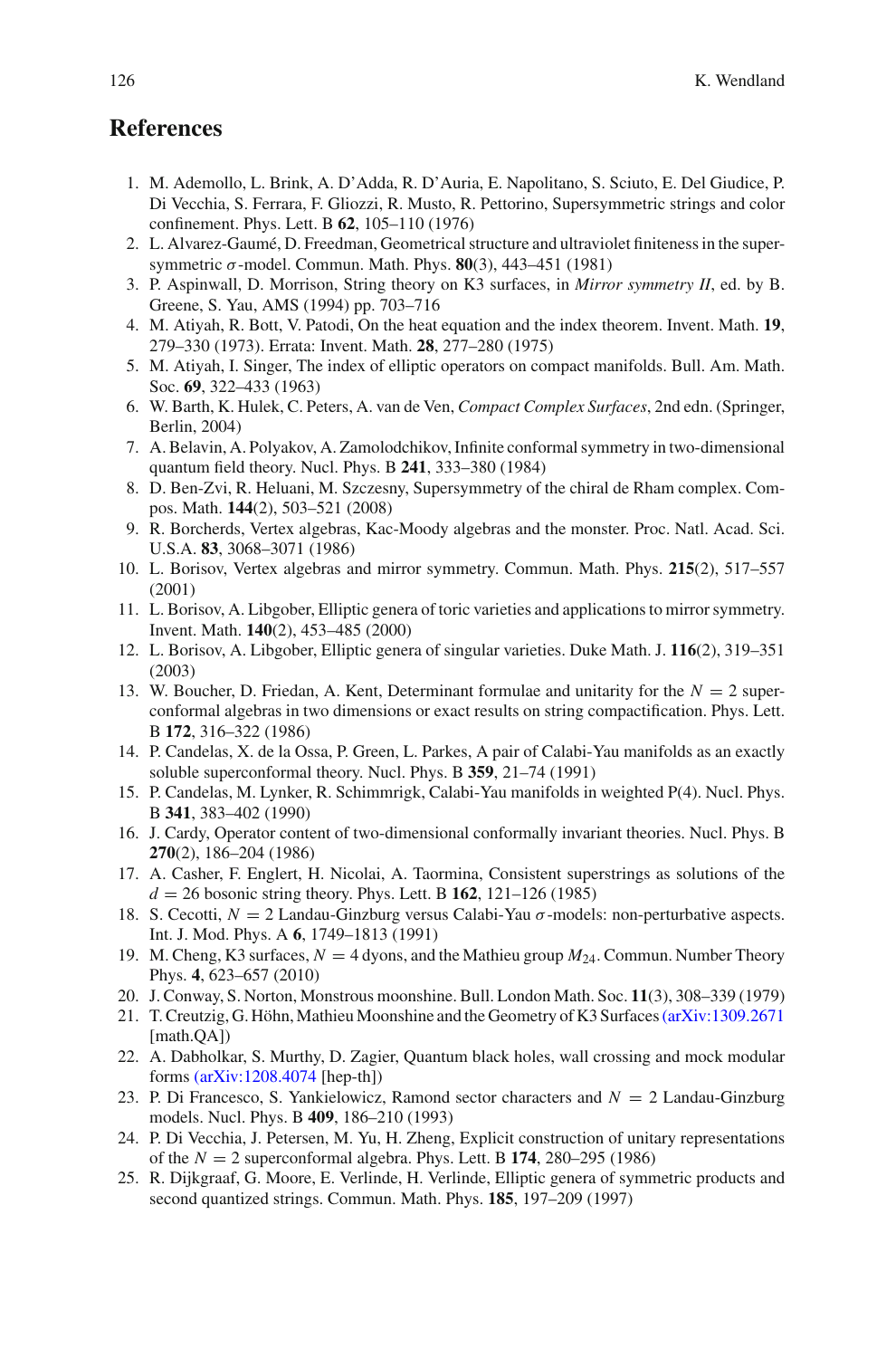- <span id="page-38-11"></span>26. L. Dixon, Some world-sheet properties of superstring compactifications, on orbifolds and otherwise, in *Superstrings, unified theories and cosmology* 1987 (Trieste, 1987), ICTP Ser. Theoret. Phys., vol. 4, pp. 67–126. World Sci. Publ., Teaneck, NJ (1988)
- <span id="page-38-15"></span>27. T. Eguchi, K. Hikami, Superconformal algebras and mock theta functions 2. Rademacher expansion for K3 surface. Commun. Number Theory Phys. **3**, 531–554 (2009)
- <span id="page-38-17"></span>28. T. Eguchi, K. Hikami, Note on twisted elliptic genus of K3 surface. Phys. Lett. B**694**, 446–455 (2011)
- <span id="page-38-16"></span>29. T. Eguchi, H. Ooguri, Y. Tachikawa, Notes on the *K*3 surface and the Mathieu group *M*24. Exp. Math. **20**(1), 91–96 (2011)
- <span id="page-38-8"></span>30. T. Eguchi, H. Ooguri, A. Taormina, S.K. Yang, Superconformal algebras and string compactification on manifolds with *SU*(*n*) holonomy. Nucl. Phys. B **315**, 193–221 (1989)
- <span id="page-38-12"></span>31. T. Eguchi, A. Taormina, Unitary representations of the *N* = 4 superconformal algebra. Phys. Lett. B **196**, 75–81 (1987)
- <span id="page-38-14"></span>32. T. Eguchi, A. Taormina, Character formulas for the  $N = 4$  superconformal algebra. Phys. Lett. B **200**, 315–322 (1988)
- 33. T. Eguchi, A. Taormina, Extended superconformal algebras and string compactifications, in *Trieste School 1988: Superstrings*, pp. 167–188 (1988)
- <span id="page-38-13"></span>34. T. Eguchi, A. Taormina, On the unitary representations of  $N = 2$  and  $N = 4$  superconformal algebras. Phys. Lett. **210**, 125–132 (1988)
- <span id="page-38-4"></span>35. T. Eguchi, S.K. Yang, N=2 superconformal models as topological field theories. Mod. Phys. Lett. A **5**, 1693–1701 (1990)
- <span id="page-38-10"></span>36. M. Eichler, D. Zagier, *The Theory of Jacobi Forms, Progress in Mathematics* (Birkhäuser, Boston, 1985)
- <span id="page-38-6"></span>37. G. Felder, J. Fröhlich, G. Keller, On the structure of unitary conformal field theory. I. existence of conformal blocks. Commun. Math. Phys. **124**(3), 417–463 (1989)
- <span id="page-38-3"></span>38. E. Frenkel, D. Ben-Zvi, *Vertex Algebras and Algebraic Curves*, 2nd edn., Mathematical Surveys and Monographs (American Mathematical Society, Providence, 2004)
- <span id="page-38-5"></span>39. E. Frenkel, V. Kac, A. Radul, W. Wang,  $W(1 + \infty)$  and  $W(gl(N))$  with central charge N. Commun. Math. Phys. **170**(2), 337–357 (1995)
- <span id="page-38-9"></span>40. E. Frenkel, M. Szczesny, Chiral de Rham complex and orbifolds. J. Algebr. Geom. **16**(4), 599–624 (2007)
- <span id="page-38-2"></span>41. I. Frenkel, V. Kac, Basic representations of affine Lie algebras and dual resonance models. Invent. Math. **62**(1), 23–66 (1980/81)
- <span id="page-38-0"></span>42. I. Frenkel, J. Lepowsky, A. Meurman, A natural representation of the Fischer-Griess monster with the modular function *J* as character. Proc. Natl. Acad. Sci. U.S.A. **81**, 3256–3260 (1984). (10, Phys. Sci.)
- <span id="page-38-7"></span>43. J. Fröhlich, K. Gawędzki, Conformal field theory and geometry of strings, in *Mathematical quantum theory. I. Field theory and many-body theory* (Vancouver, BC, 1993), pp. 57–97. Amer. Math. Soc., Providence (1994)
- <span id="page-38-18"></span>44. M. Gaberdiel, S. Hohenegger, R. Volpato, Mathieu moonshine in the elliptic genus of K3. JHEP **1010**, 062 (2010)
- <span id="page-38-19"></span>45. M. Gaberdiel, S. Hohenegger, R. Volpato, Mathieu twining characters for K3. JHEP **1009**, 058 (2010)
- <span id="page-38-21"></span>46. M. Gaberdiel, S. Hohenegger, R. Volpato, Symmetries of K3 sigma models. Commun. Number Theory Phys. **6**, 1–50 (2012)
- <span id="page-38-22"></span>47. M. Gaberdiel, D. Persson, H. Ronellenfitsch, R. Volpato, Generalised Mathieu Moonshine. Commun. Number Theory Phys. **7**(1), 145–223 (2013)
- <span id="page-38-23"></span>48. M. Gaberdiel, D. Persson, R. Volpato, Generalised Moonshine and Holomorphic Orbifolds [\(arXiv:1302.5425](http://arxiv.org/abs/1302.5425) [hep-th])
- <span id="page-38-1"></span>49. T. Gannon, *Moonshine Beyond The Monster - The Bridge Connecting Algebra, Modular Forms and Physics*, Cambridge Monographs on Mathematical Physics (Cambridge University Press, Cambridge, 2006)
- <span id="page-38-20"></span>50. T. Gannon, Much ado about Mathieu [\(arXiv:1211.5531](http://arxiv.org/abs/1211.5531) [math.RT])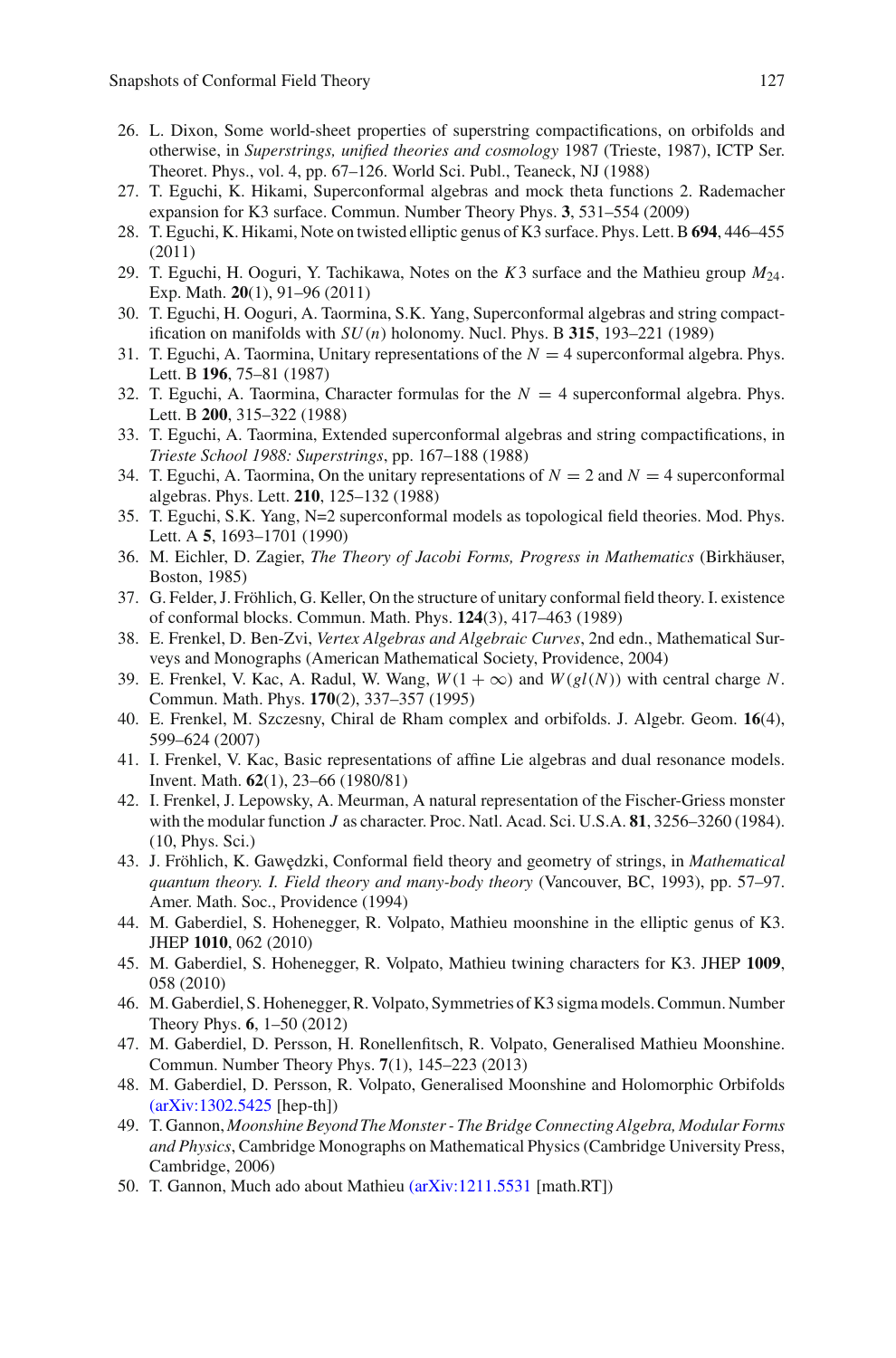- <span id="page-39-26"></span>51. E. Getzler, Pseudodifferential operators on supermanifolds and the Atiyah-Singer index theorem. Commun. Math. Phys. **92**(2), 163–178 (1983)
- <span id="page-39-27"></span>52. P. Gilkey, Curvature and the eigenvalues of the Dolbeault complex for Kaehler manifolds. Adv. Math. **11**, 311–325 (1973)
- <span id="page-39-9"></span>53. P. Ginsparg, Applied conformal field theory, in *Lectures given at the Les Houches Summer School in Theoretical Physics* 1988, pp. 1–168. Les Houches, France (1988)
- <span id="page-39-28"></span>54. P. Goddard, A. Kent, D. Olive, Virasoro algebra and coset space models. Phys. Lett. B **152**, 88–101 (1985)
- <span id="page-39-8"></span>55. P. Goddard, A. Kent, D. Olive, Unitary representations of the Virasoro and super-Virasoro algebras. Commun. Math. Phys. **103**, 105–119 (1986)
- <span id="page-39-19"></span>56. V. Gorbounov, F. Malikov, Vertex algebras and the Landau-Ginzburg/Calabi-Yau correspondence. Mosc. Math. J. **4**(3), 729–779 (2004)
- <span id="page-39-0"></span>57. B. Greene, M. Plesser, Duality in Calabi-Yau moduli space. Nucl. Phys. B **338**, 15–37 (1990)
- <span id="page-39-15"></span>58. F. Hirzebruch, Arithmetic genera and the theorem of Riemann-Roch for algebraic varieties. Proc. Nat. Acad. Sci. U.S.A. **40**, 110–114 (1954)
- <span id="page-39-12"></span>59. F. Hirzebruch, Topological methods in algebraic geometry, Grundl. Math. Wiss., vol. 131, Springer, Heidelberg (1966)
- <span id="page-39-13"></span>60. F. Hirzebruch, Elliptic genera of level *N* for complex manifolds, in *Differential geometric methods in theoretical physics*, ed. by K. Bleuler, M. Werner, pp. 37–63. Kluwer Acad. Publ. (1988)
- <span id="page-39-3"></span>61. V. Kac, *Vertex Algebras for Beginners*, 2nd edn., University Lecture Series (American Mathematical Society, Providence, 1998)
- <span id="page-39-21"></span>62. A. Kapustin, Chiral de Rham complex and the half-twisted sigma-model [\(hep-th/0504074\)](http://arxiv.org/abs/(hep-th/0504074))
- <span id="page-39-11"></span>63. A. Kapustin, D. Orlov, Vertex algebras, mirror symmetry, and D-branes: the case of complex tori. Commun. Math. Phys. **233**(1), 79–136 (2003)
- <span id="page-39-25"></span>64. S. Kondo, Niemeier lattices, Mathieu groups and finite groups of symplectic automorphisms of K3 surfaces. Duke Math. J. **92**, 593–603 (1998) (Appendix by S. Mukai)
- <span id="page-39-16"></span>65. I. Krichever, Generalized elliptic genera and Baker-Akhiezer functions. Math. Notes **47**, 132– 142 (1990)
- <span id="page-39-14"></span>66. P. Landweber, *Elliptic Curves and Modular Forms in Algebraic Topology*, Lecture Notes in Math (Springer, Berlin, 1988)
- <span id="page-39-4"></span>67. J. Lepowsky, R. Wilson, Construction of the affine Lie algebra *A*1(1). Commun. Math. Phys. **62**(1), 43–53 (1978)
- <span id="page-39-1"></span>68. W. Lerche, C. Vafa, N. Warner, Chiral rings in *N* = 2 superconformal theories. Nucl. Phys. B **324**, 427–474 (1989)
- <span id="page-39-20"></span>69. B. Lian, A. Linshaw, Chiral equivariant cohomology I. Adv. Math. **209**(1), 99–161 (2007)
- <span id="page-39-18"></span>70. F. Malikov, V. Schechtman, A. Vaintrob, Chiral de Rham complex. Commun. Math. Phys. **204**(2), 439–473 (1999)
- <span id="page-39-2"></span>71. Y. Manin, Presentation of the Fields medal and a special tribute. IMU Bulletin 43, (1998)
- <span id="page-39-17"></span>72. H. McKean, I. Singer, Curvature and the eigenvalues of the Laplacian. J. Diff. Geom. **1**, 43–69 (1967)
- <span id="page-39-24"></span>73. S. Mukai, Finite groups of automorphisms of K3 surfaces and the Mathieu group. Invent. Math. **94**, 183–221 (1988)
- <span id="page-39-7"></span>74. W. Nahm, A proof of modular invariance. Int. J. Mod. Phys. A **6**(16), 2837–2845 (1991)
- <span id="page-39-22"></span>75. W. Nahm, K. Wendland, A hiker's guide to K3 - aspects of  $N = (4, 4)$  superconformal field theory with central charge  $c = 6$ . Commun. Math. Phys. 216, 85–138 (2001)
- <span id="page-39-10"></span>76. K. Narain, New heterotic string theories in uncompactified dimensions < 10. Phys. Lett. B **169**, 41–46 (1986)
- <span id="page-39-23"></span>77. H. Ooguri, Superconformal symmetry and geometry of Ricci flat Kahler manifolds. Int. J. Mod. Phys. A **4**, 4303–4324 (1989)
- <span id="page-39-5"></span>78. K. Osterwalder, R. Schrader, Axioms for Euclidean Green's functions. Commun. Math. Phys. **31**, 83–112 (1973)
- <span id="page-39-6"></span>79. K. Osterwalder, R. Schrader, Axioms for Euclidean Green's functions II. Commun. Math. Phys. **42**, 281–305 (1975). (With an appendix by Stephen Summers)